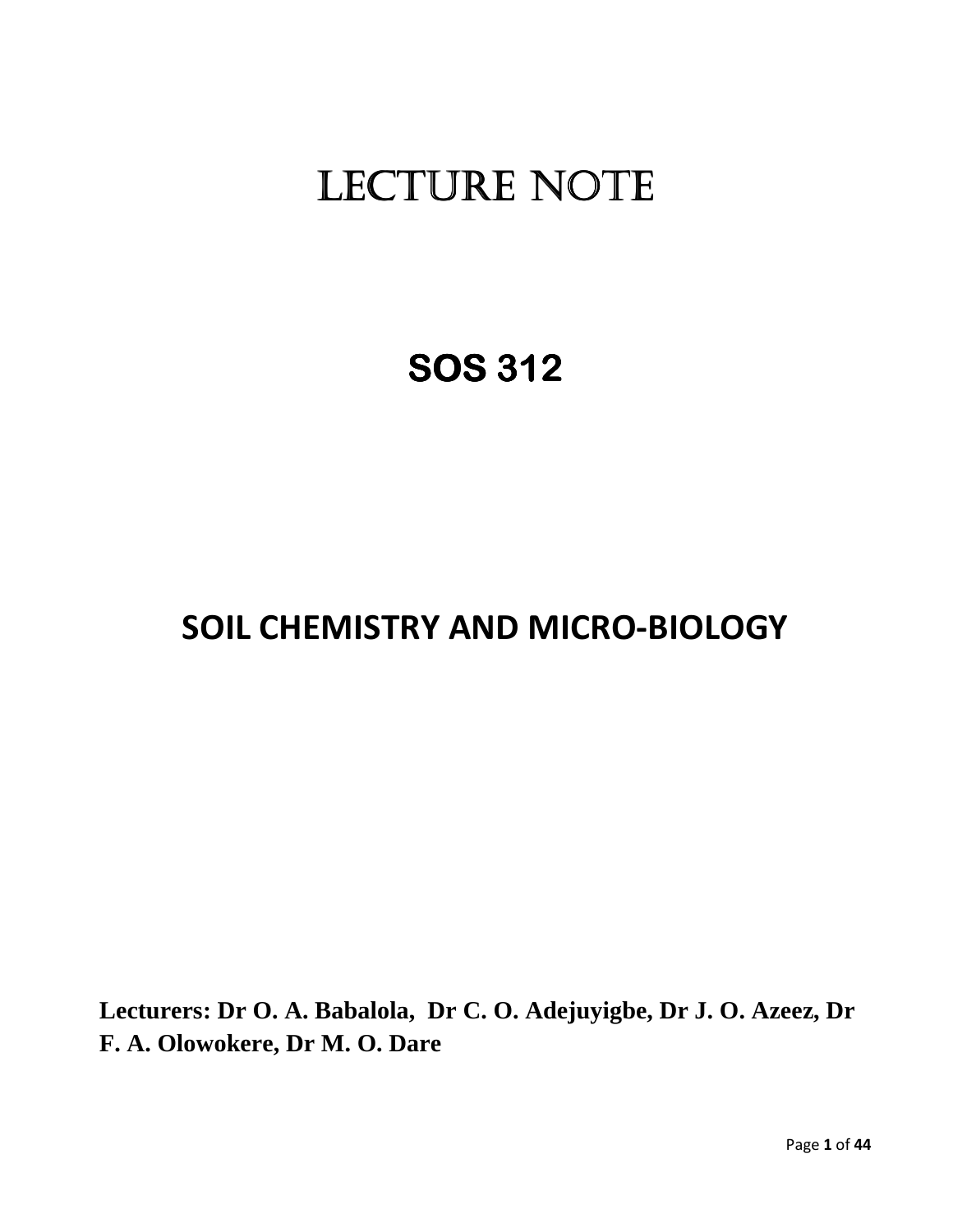## **INTRODUCTION TO SOIL CHEMISTRY**

Soil Chemistry is an important branch of soil science. It is fundamental to all soil processes that affect the use of soil. Soil chemistry studies the nature of chemical elements in the soil system in organic and inorganic combinations. It also studies the inter-relationship between these chemical elements and how they relate with three states of matter.

Soil chemistry is regarded as the most central of all the scientific disciplines that interact to make up of the complex web of environmental science. This is illustrated in the figure in the figure below:



**Schematic representation of the interaction between soil chemistry and other branches of soil science and environmental science**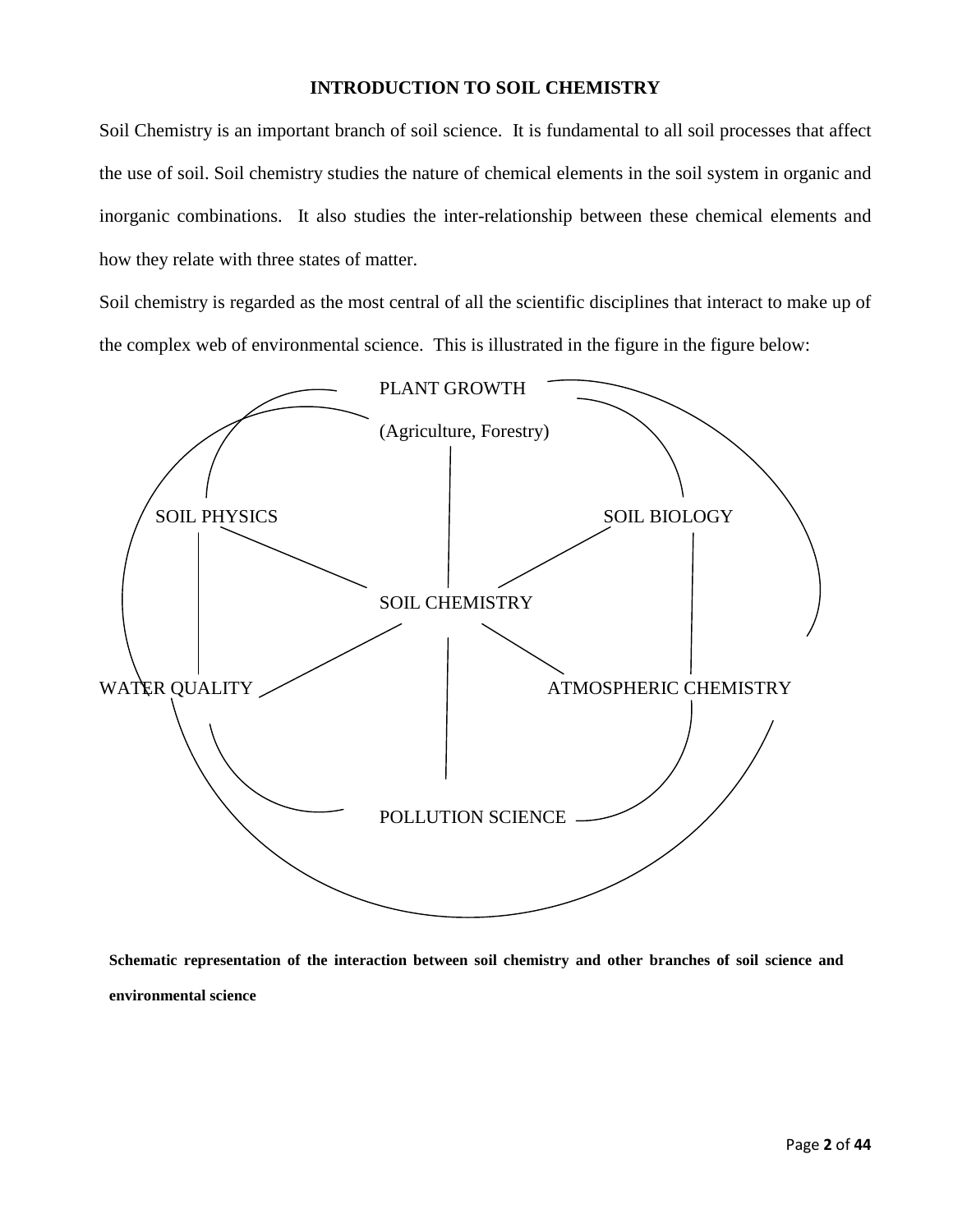- **Soil chemistry and plants**
- **Soil chemistry, soil biology and biochemistry**
- **Soil chemistry and soil physics**
- **Soil chemistry, geochemistry and soil formation**
- **Soil chemistry and water chemistry**
- **Soil chemistry and pollution science**

## **Significance of soil chemistry**

Understanding soil chemistry is very important to crop production in terms of

- 1) Improving the availability of nutrients to plants
- 2) To utilize soil microbial organisms to the best advantage
- 3) To improve the physical conditions of the soil
- 4) Helps to explain the basic properties of soils as they occur in nature
- 5) Helps to monitor and follow rapid changes that occur in the soil as a result of the introduction of intensified modern techniques in crop production

## **SOIL COMPOSITION**

Soil may be defined as material of variable depth with a substantial solid content at the Earth's surface which is undergoing change as a consequence of chemistry, physics and biology processes.

Soil essentially consists of three phases; a solid phase, a solution phase and a gas phase.

- The solid phase usually includes an intimate mixture of mineral material, originating from rock, sediment or till, and organic material arising as a consequence of biological activity
- 2. The solution phase, this interact continuously with the solid phase. It originates infiltrating the soil or from rising water or water moving laterally.
- 3. The gas phase, or soil atmosphere composition depends upon biological activity.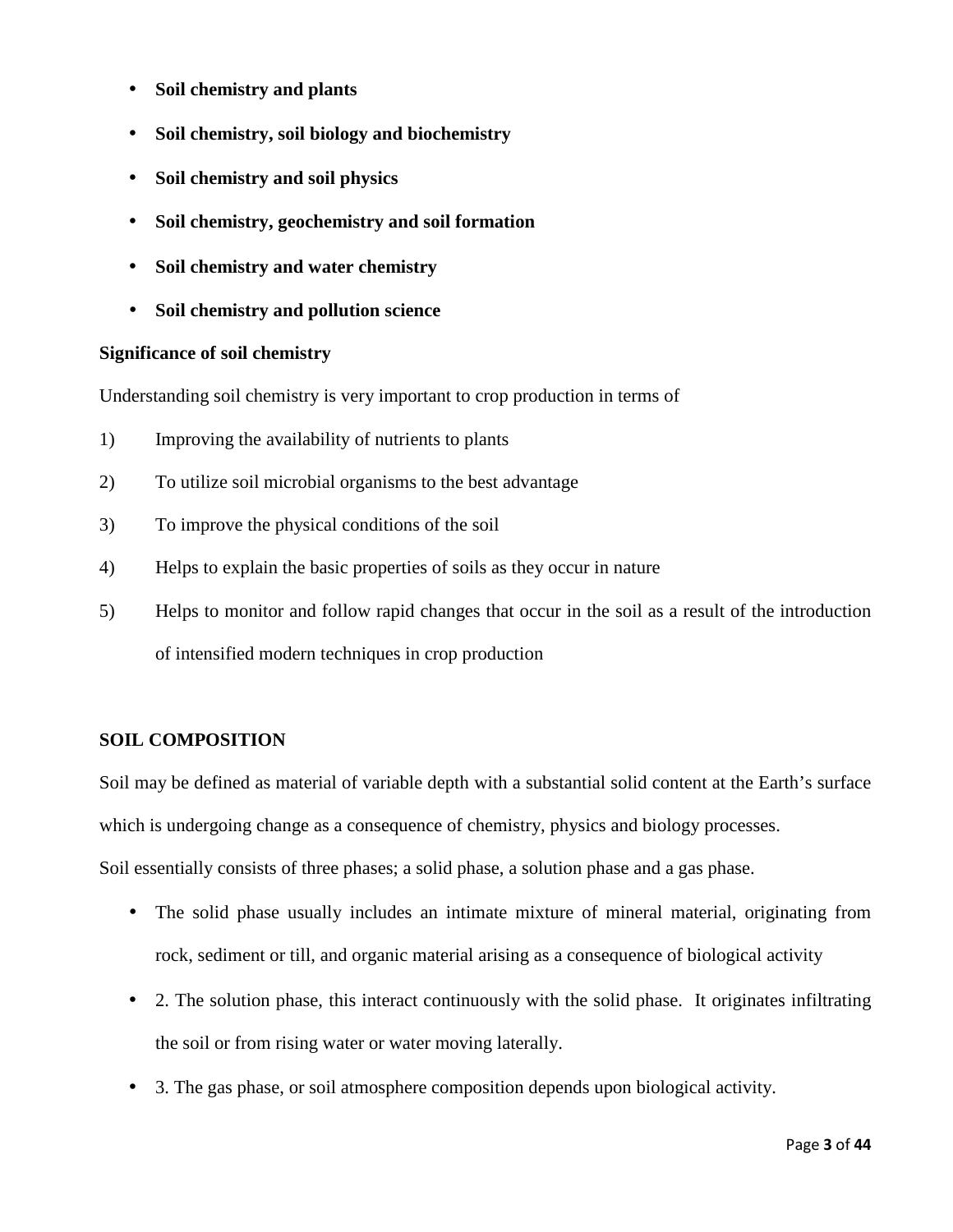

## **SOIL COLLOIDS**

- Next to photosynthesis and respiration, no process in nature is more vital to plant and animal life than the exchange of ions between soil particles and plant roots.
- These cation and anion exchanges occur mostly on the surfaces of the finer or colloidal fractions of both the inorganic and organic matter (clay and humans).
- Colloids are substances whose particle size is about 1 to 1000nm when they are mixed with another substance, usually air or water.
- Colloids are action sites for chemical reaction, microscopic, large surface area. The larger the surface area, the better they are for chemical reaction.
- Molecules of some compounds can come within the colloidal range but most colloids consist of aggregate of molecules. Colloids are so ubiquitous in nature and so distinctive that they have common names as fog, smoke, aerosol, foam, emulsion, soil and clay. All are small particles suspended in a fluid. as

#### **General properties of soil colloids**

- **Size**
- **Surface area**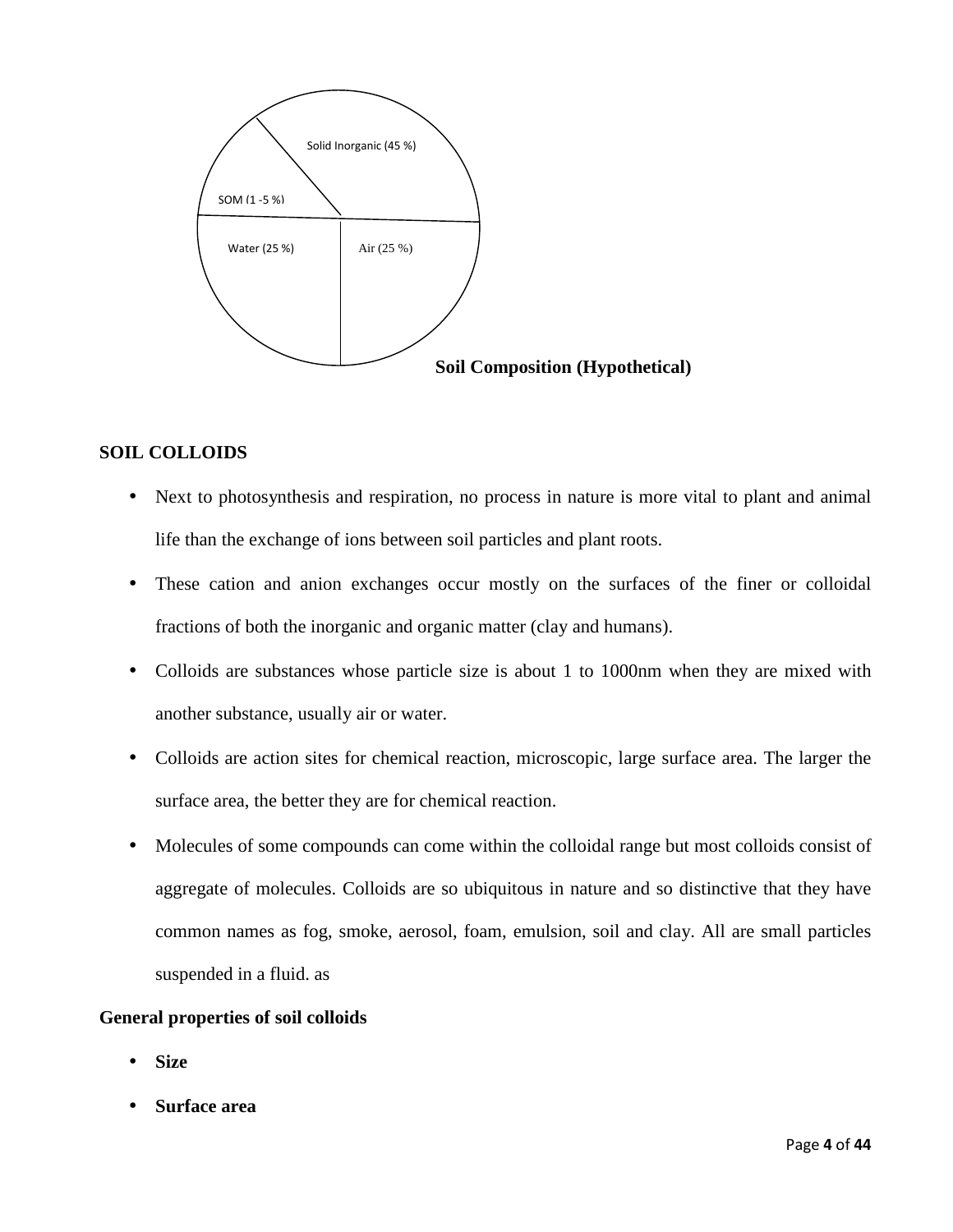- **Surface charges**
- **Adsorption of cations and water**

## **Types of soil colloids**

There are four major types of colloids present in soil

- 1. Layer silicate clays
- 2. Iron and Aluminum oxide clays
- 3. Allophane and associated clays
- 4. Humus

(Generally 1, 2, 3 are inorganic while 4 is organic colloids)

## **Sources of charges on soil colloids**

There are two major sources of charges on soil colloids:

- 1) Hydroxyls and other such functional groups on the surfaces of the colloidal particles that by releasing or accepting  $H^+$  ions can provide either negative or positive charges.
- 2) The charge imbalance brought about by the isomorphous substitution in some clay structures of one cation by another of similar size but differing in charge.

## **Permanent charges**

## • **Negative charges**

A net negative charge is found in minerals where there has been an isomorphous substitution of a lower charged ion (e.g.  $Mg^{2+}$  for a higher-charged ion (e.g.  $Al^{3+}$ ).

## • **Positive charges**

Isomorphous substitution can also be a source of positive charges if the substituting cation has a higher charge than the ion for which it substitutes.

## **pH- dependent charges**

• **Negative charges**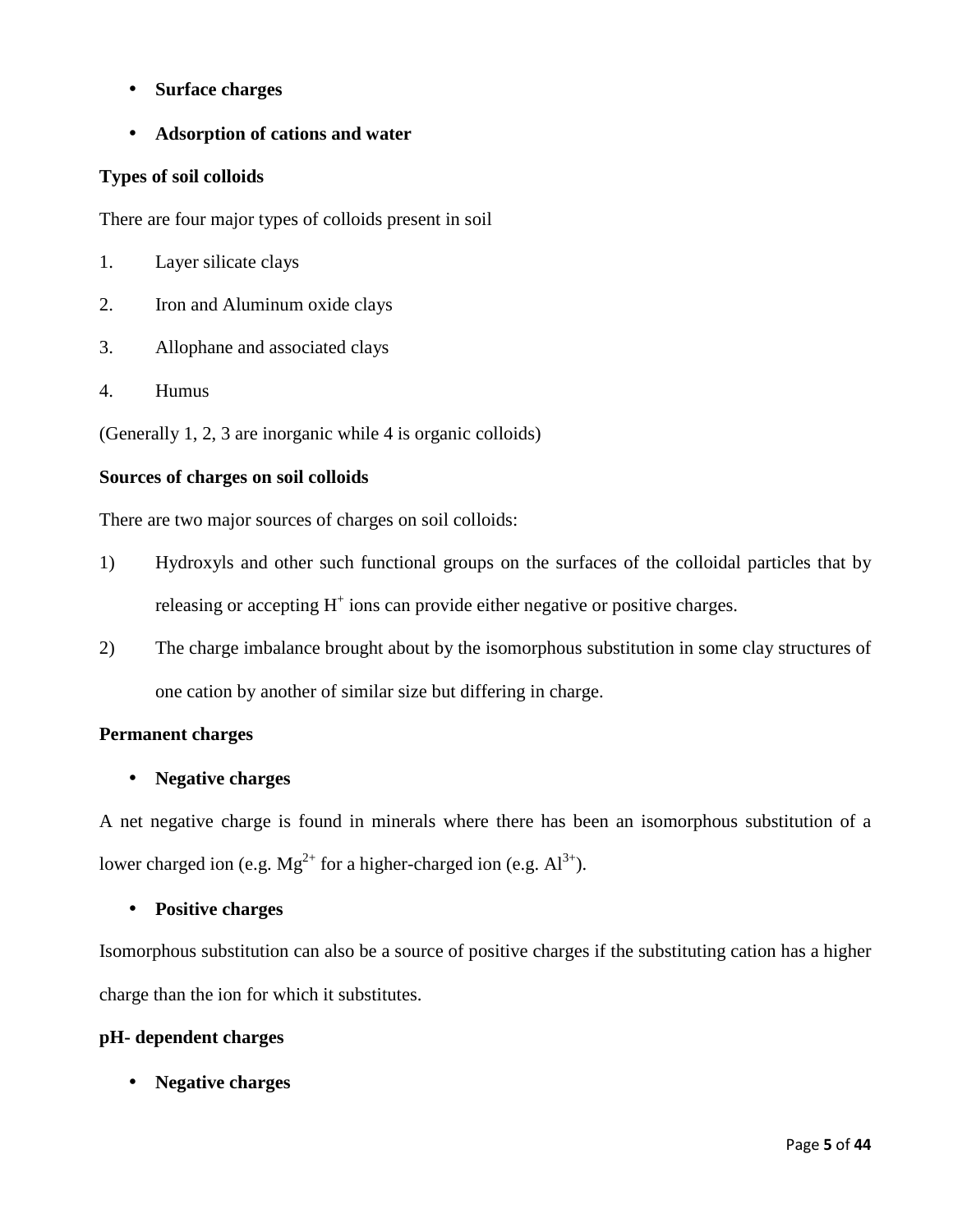The pH-dependent charges are associated primarily with hydroxyl (OH) groups on the edges and surfaces of the inorganic and organic colloids. The OH groups are attached to iron and/or Al in the inorganic colloids (e.g. Al-OH) and to the carbon in CO groups in humus (e.g. –CO-OH). Under moderately acid conditions, there is little or no charge on these particles, but as the pH increases, the hydrogen dissociates from the colloid OH group, and negative charge result.

#### **Positive charges**

Under moderate to extreme acid soil conditions, some silicate clays and Fe, Al oxides may exhibit net positive charges. The exposed OH groups are involved. In this case, however, as the soils becomes more acid, (protonation), the attachment of  $H^+$  ion to the surface OH groups takes place.

#### **SILICATE MINERAL CHEMISTRY**

The silicate minerals are responsible for the important, physical and chemical properties of most soils. Silicate minerals characteristically contain  $Si$ ,  $O_2$  and Al.

#### **Silicon**

It makes up of 27.6% of the Earth crust, second to  $O_2$ . Si compound make up of the framework for most soils except tropical soils. It is amphoteric and usually slightly acidic, forming weak acid.

#### **Definition of clays**

Clays are the active mineral portion of soils dominantly colloidal and crystalline. The crystalline nature of clays is such that they have definite repeating arrangement of atoms which they are composed of. Majority are made of planes of  $O_2$  atoms with Si and Al atoms holding the  $O_2$  together by ionic bonding.

#### **Classification of clays**

Clays are usually given group names based on their structure or on purely chemical composition. There are 3 groups.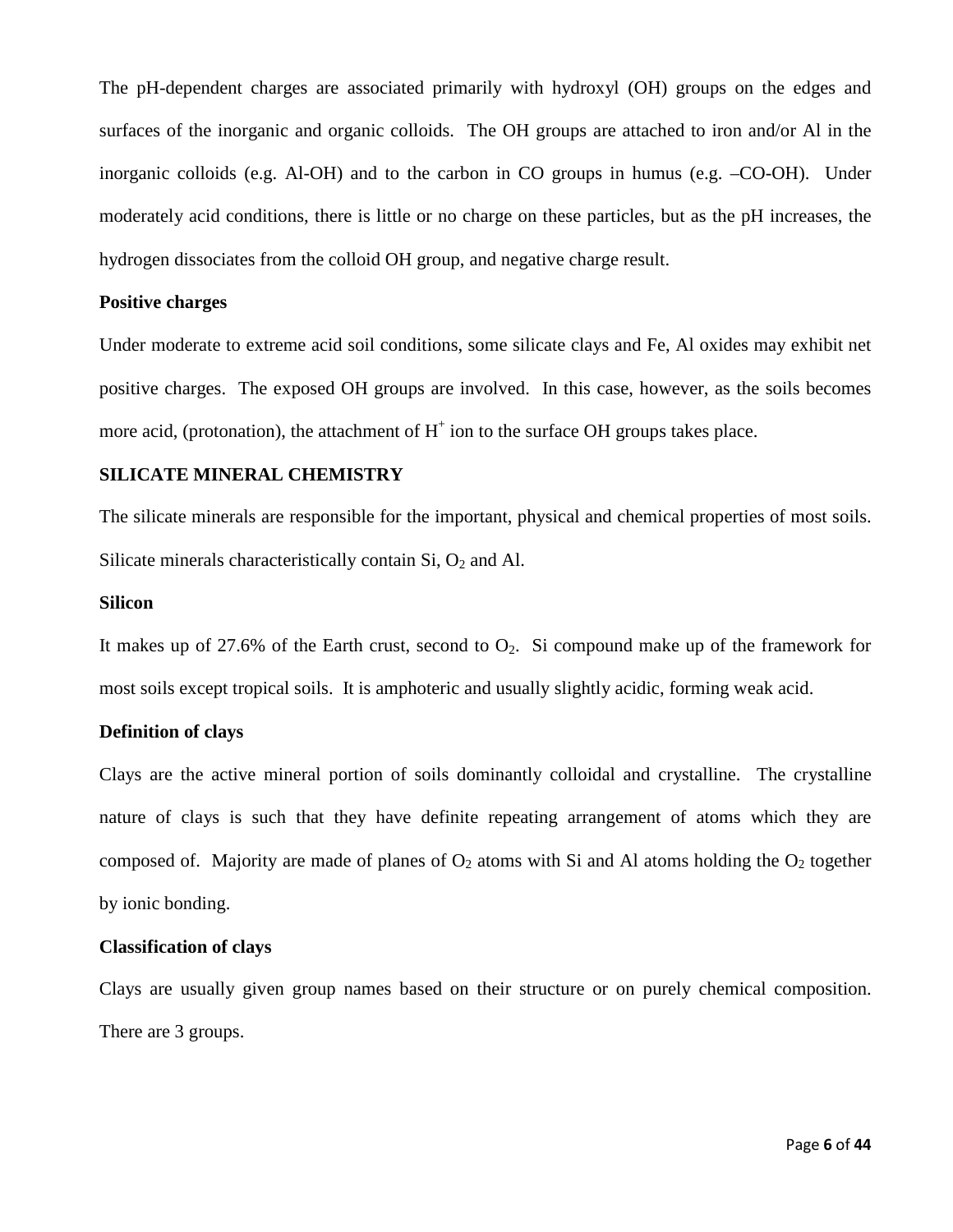- 1) **Silicate clays:** These are crystalline clays e.g. Montmorillonite, illite, vermiculite, kaolinite, chlorite. Each crystalline clay is like a particular deck of cards. Each card represent a layer each of which is an exact replication of each other layer.
- 2) **Amorphous clays:**-These are non-crystalline, which have silica, they are mixtures of Si and Al that have not formed well oriented crystals but sometimes have high cation or anion exchangeable capacity.
- 3) **Sesquioxides:**-These consists of groups of Fe, Al and Ti oxides clays. They are present in condition where there is excessive leaching caused by rainfall and sometimes intensive weathering of minerals in humid warm climate. They can be crystalline or armorphous.

#### **Structures of layer silicate clay**

This implies the basic building blocks of clays. All soil clays are formed from the same 2 basic structural units. It is the way these 2 basic building units are put together that gives the soil clay distinctly different properties. They are:

1) **Silica tetrahedron:-** This is a silica dominated sheet is a unit composed of one silicon atom surrounded by four oxygen atoms.



2) **Aluminum and/or Mg octahedron:-** In this unit, an Al or Mg is surrounded by 6 oxygen atoms or hydroxyl groups, the center of which define the apices of an 8-sided solid. .



#### **MINERALOGICAL ORGANIZATION OF SILICATE CLAYS**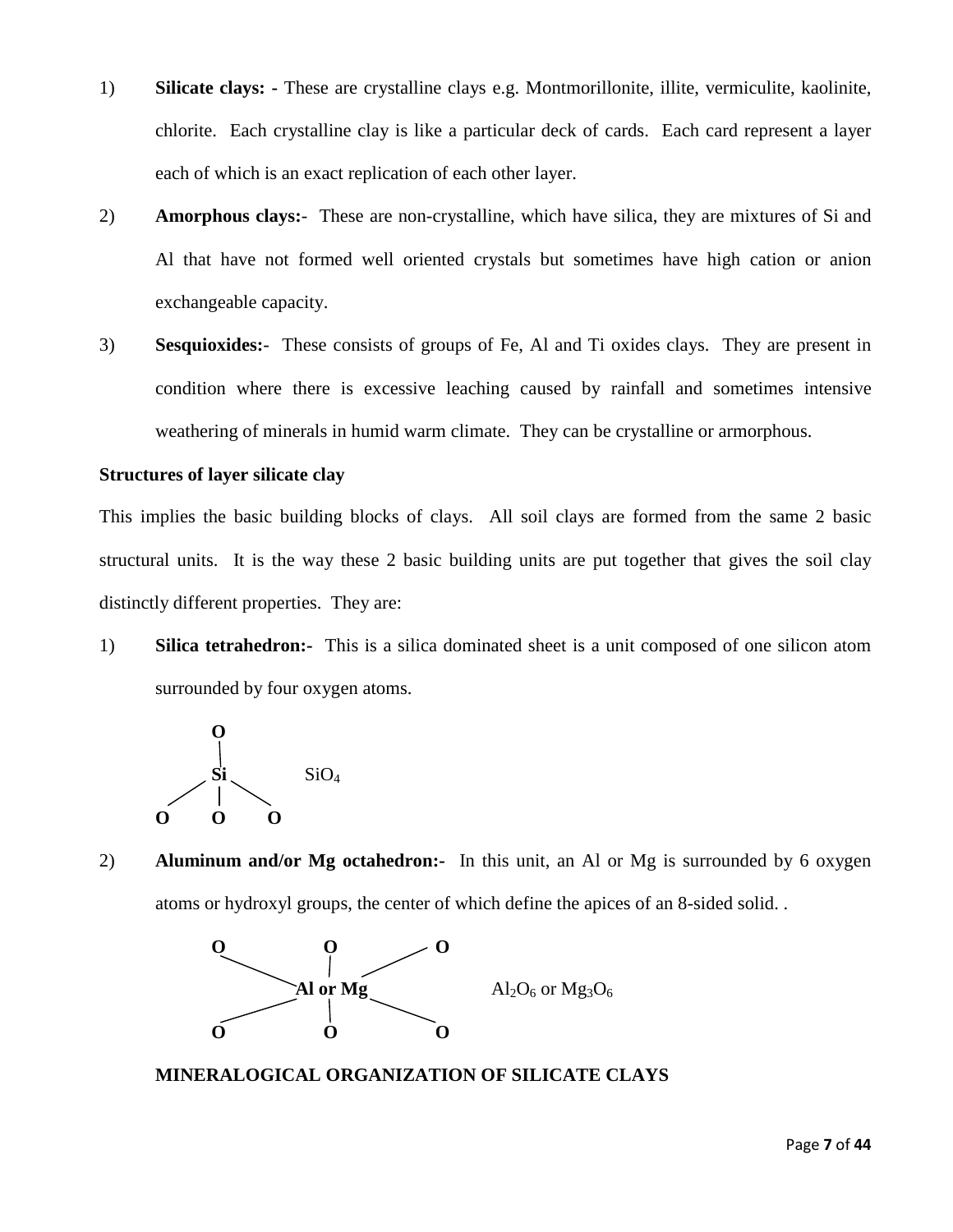On the basis of the number and arrangement of tetrahedral (silica) and octahedral (Al-Mg) sheets contained in the crystal units or layers, silicate clays are classified into two different groups, 1:1 – type minerals and  $2:1 -$  type minerals.

#### **1:1 type minerals**

The layer of the 1:1 type minerals are made up of one tetrahedral (silica) sheet and one octahedral (alumina) sheet hence the terminology 1:1 type crystal. Kaolinite is the most prominent member of this group, others are halloysite, nacrite and dickite.

#### **Characteristics of kaolinite**

- 1) It has strong H-bonding
- 2) It does not allow water to penetrate between the layers and have almost no swelling
- 3) It has low cation exchangeable capacity.
- 4) Kaolinite exhibits less plasticity (capacity to be molded), stickiness, cohesion, shrinkage or swelling.
- 5) Kaolinite containing soils make good bases for road beds and building foundations.

#### **2:1 type minerals**

The crystal unit (layers) of these minerals are characterised by an octahedral sheet sandwiched between two tetrahedral sheets. Four general groups have this basic crystal structure. Two of them, smectite and vermiculite (expanding – type) and the other two fine-grained (illite) and chlorite (non expending).

## **Expanding minerals**

• **The smectite group**

#### **Characteristics of smectites**

- 1) High plasticity and cohesion
- 2) Their marked swelling when wet and shrinkage on drying
- 3) Has high CEC
- 4) Permeability to water is low.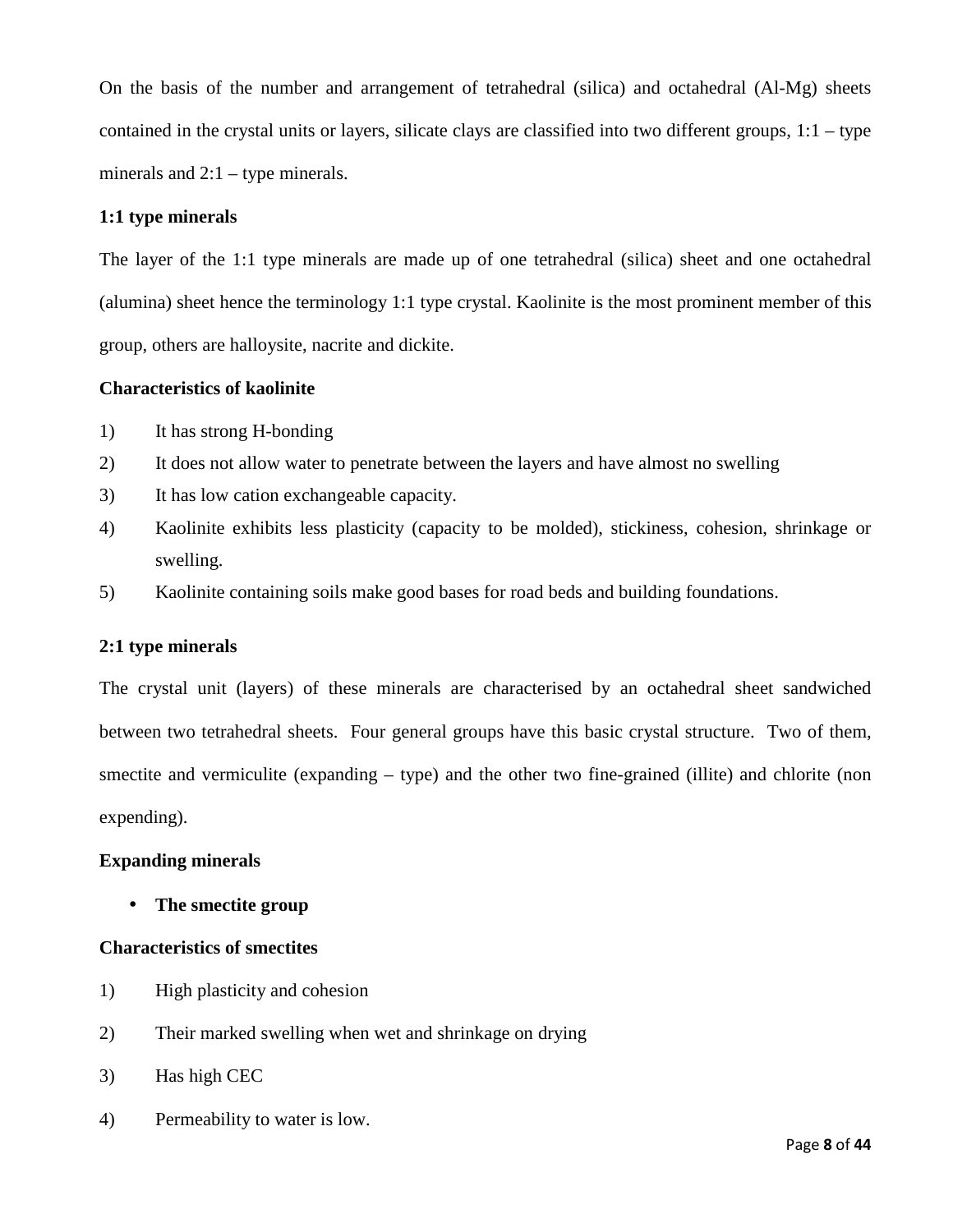• **Vermiculites**, these are also 2:1 type minerals, an octahedral sheet being found between two tetrahedral sheets. In most soil verticulites, the octahedral sheet is aluminum dominated (dioctahedral), although Mg-dominated (trioctahedral) vermiculites are also found.

#### • **Non-expanding minerals**

Micas and chlorites are the types of minerals in this group.

- **Muscorite and biotite** are examples of unweathered micas often found in sand and silt separates.
- **Soil chlorites** are basically Fe-Mg silicates with some Al present.

## **The ion exchange phenomenon**

The importance and ability of clay minerals and colloidal to hold cations cannot be over emphasized, these serves as the store house for many nutrients required for plant growth. The soil system provides a buffer system that tends to maintain the nutrients in correct proportions required by plants. Soil colloid have unneutralised negative charges, thus positively charged ions (cations) are adsorbed at these negatively charged sites by electrostatic attraction, these adsorbed cations resist removal by leaching water but can be replaced by other cation in solution by mass action. The exchange of one positive ion by another is called cation exchange. C.E. takes place on the surfaces of clays and humus colloids as well as on plant root surface. Cations on exchange sits are  $Ca^{2+}$ ,  $Mg^{2+}$ ,  $H^+$ ,  $K^+$ ,  $Al^{3+}$ ,  $NH_4^+$ , Na<sup>+</sup>, etc.

## • **Cation Exchange Capacity (CEC)**

This is the amount of exchangeable cations that soil can adsorb. By standard methods al the adsorbed cations in a soil are replaced by a common ion, such as  $Ba^{2+}$ ,  $K^+$ , or  $NH_4^+$ ; then the amount of adsorbed  $Ba^{2+}$ ,  $K^+$  or  $NH_4^+$  is determined.

#### • **Anion Exchange Capacity (AEC)**

This is the amount of exchangeable anions that soil can adsorb.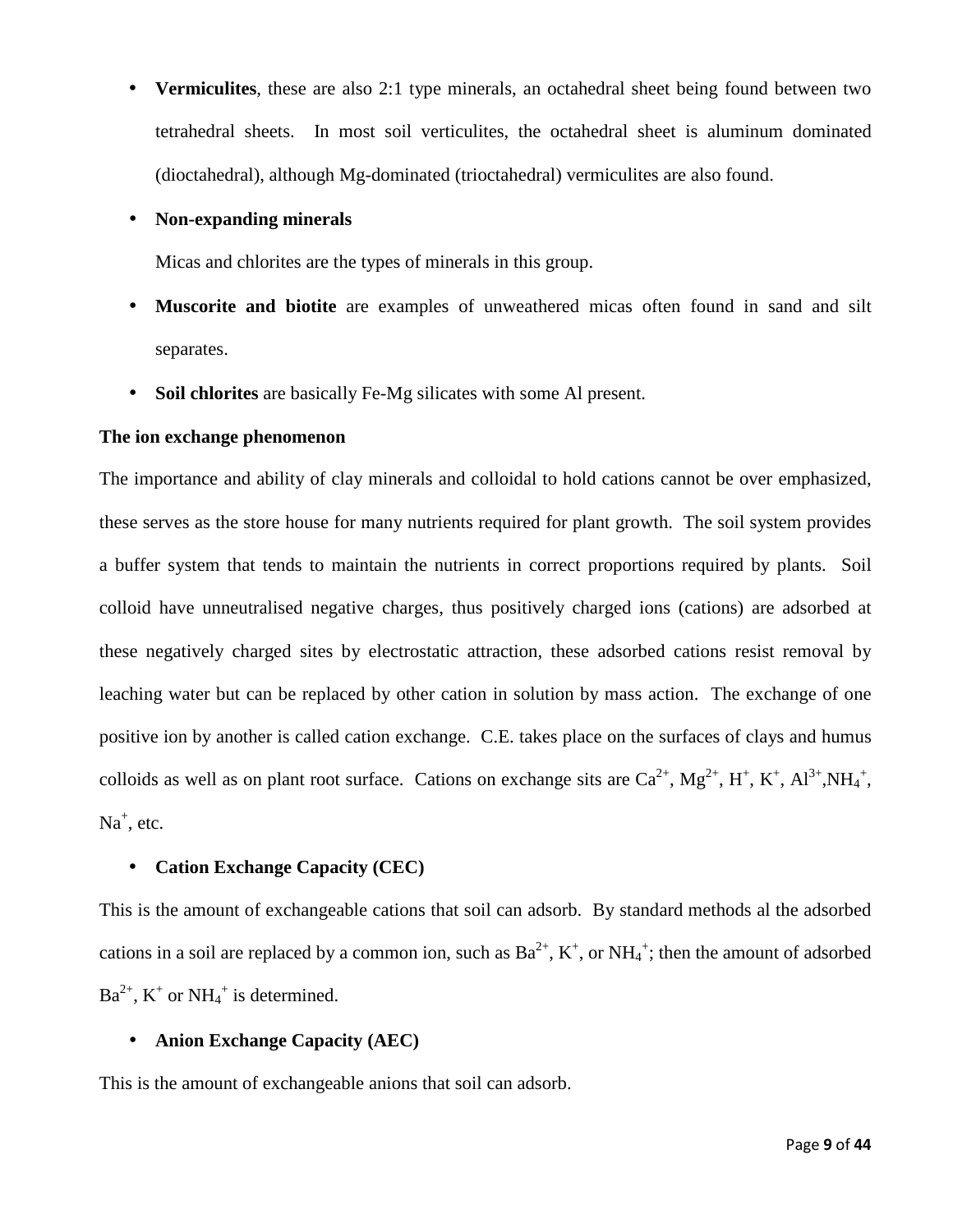# **THE SOIL AS A CHEMICAL SYSTEM**

# **Introduction**

Soil is a mixture of inorganic and organic solids, air, water, and microorganisms. These components of the soil interact together chemically on continuous basis such that the soil may be viewed as a chemical system.

Soil Chemistry studies the soil as a chemical system. It is a branch of soil science that focus mainly on the reactions involved in the soil solution and the solid-liquid interface. It also studies the interactions among ions in the soil. All the basic concepts in chemistry are important in Soil Chemisty as a course of study.

## **THE SOIL AS A CHEMICAL SYSTEM**

#### **Soil Colloids**

Colloids are particles, which may be a molecular aggregate, with a diameter of 0.1 to 0.001 mm. Soil clays and soil organic matter are often called soil colloids because they have particle sizes that are within or approach colloidal dimensions. Colloids go into suspension in a solution — they float around without settling out for great lengths of time.

Colloids have properties that are important in soil chemistry, such as the ability to adsorb cations because most soil colloids carry negative charges on them. Because of this, they are also referred to as polyanions. Soil colloids are also called micelles. A knowledge of silicate clay chemistry will help us to understand the properties of soil colloids.

#### **Soil Solution**

The water in the soil is referred to as the soil solution because it contains dissolved materials (cations and ions) as well as suspended colloids of clay and organic matter.

Plants tend to get their nutrients from the soil solution. However, the solution does not contain sufficient nutrients at any one time to last the life of the plant. These nutrients are replenished from the pool of exchangeable nutrients (those that are adsorbed onto colloids). Still more nutrients are held in what is called the stable pool (bound up in solid form as minerals or organic matter).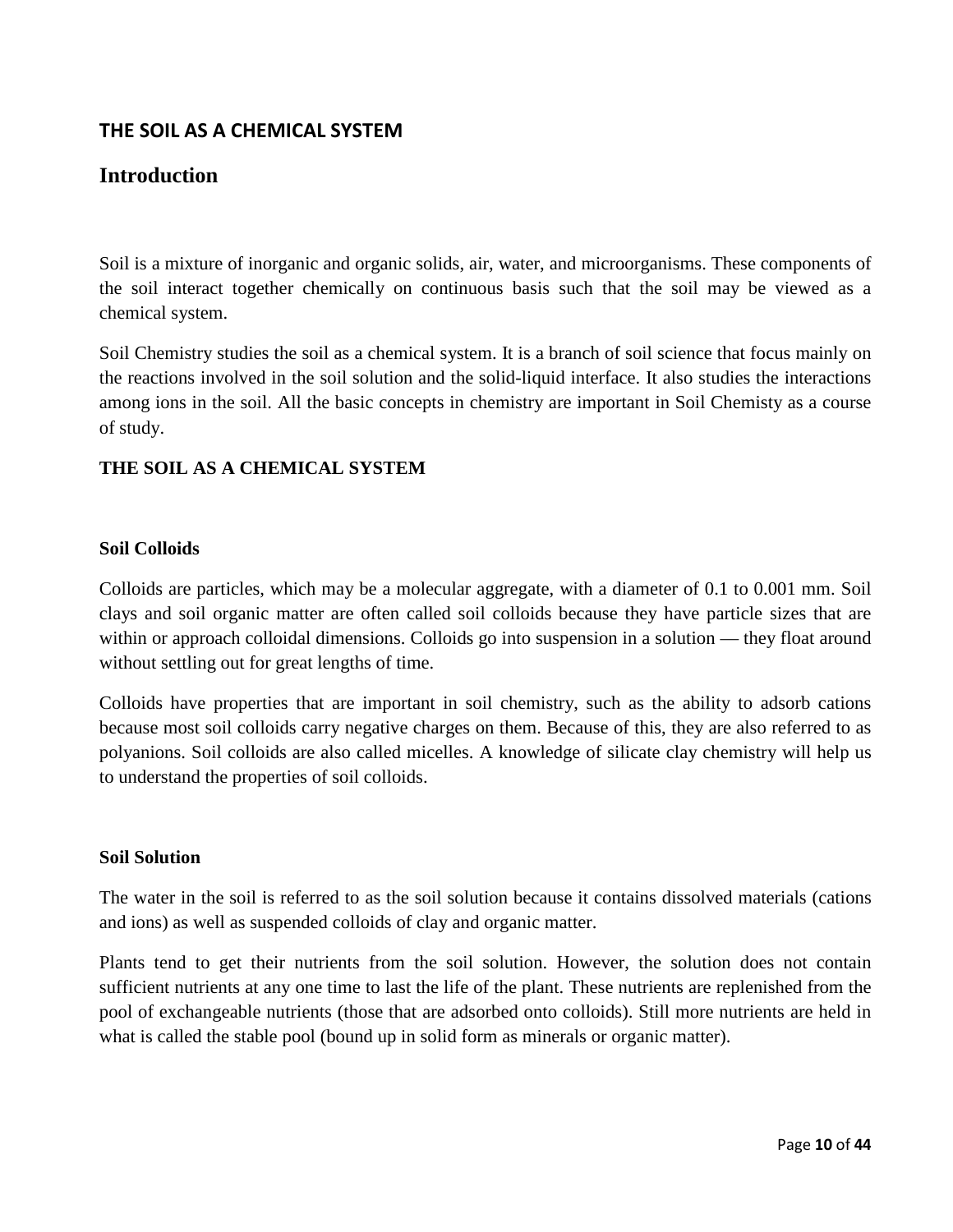## **ION EXCHANGE**

Ion exchange refers to the process of exchange of ions between the solid and the liquid phase of the soil. When the process involves positively charged ions (cations), it is denoted as cation exchange. When the process is involves negatively charged ions (anions), it is denoted as anion exchange. Cation exchange is most common in soils particularly in soils where the soil colloids (exchange sites ) are negatively charged. Anion exchange takes place mainly in acid soils, where the soil colloids are positively charged. Ion exchange also takes place between plant roots and ion in solution or between plant roots and soil colloids when in close contact. The process of ion exchange is vital to nutrient availability for plant uptake.

## **Cation Exchange Capacity (CEC)**

It is primarily the ionic form of nutrients that plants are able to take up into their roots. Many of these nutrients are taken up in the cationic form, so it is important that the soil be able to supply these. Most soils have at least some ability to hold onto these ions at the negatively charged sites within the soil. The amount that they can hold is called the Cation Exchange Capacity. The cations are held to the edges of particles within the soil. This is referred to as adsorption. The cations in the soil are divided into acids and bases. The acids are predominantly hydrogen and aluminum. The bases are primarily calcium, magnesium, sodium, and potassium.

Technically, CEC can be defined as the sum of exchangeable bases plus total soil acidity at a specific pH value, usually 7.0 or 8.0. When acidity is expressed as salt-extractable acidity, the cation exchange capacity is called the effective cation exchange capacity (ECEC) because this is considered to be the CEC of the exchanger at the native pH value.

## b) *Factors influencing CEC*

- 1. Amount of clay: Higher amounts of clay mean higher CEC.
- 2. Type of clay: Certain kinds of clay (smectites, montmorillonite) have higher CEC than others (such as kaolinite).
- 3. Amount of organic matter: Higher amounts of organic matter mean higher CEC
- 4. pH dependent CEC: Amorphous clay minerals and organic matter have a CEC that varies with pH. As pH increases, so does the CEC. Under acid conditions, these have an anion exchange capacity. For organic matter the rule of thumb is that for every pH unit above 4.5 there is a 1 meq/100g increase for each percent organic matter.

## **2. Base saturation**

Base saturation refers to the percentage of exchange sites (negatively charged sites on clay and organic particles) that are occupied with bases (usually  $Ca^{2+}$ ,  $Mg^{2+}$ ,  $K^+$  and  $Na^+$ ) as opposed to ions that make the soil acid (H+ or  $Al^{3+}$ ). A more technical definition is the ratio of the quantity of exchangeable bases to the cation exchange capacity. The value of the base saturation varies according to whether the cation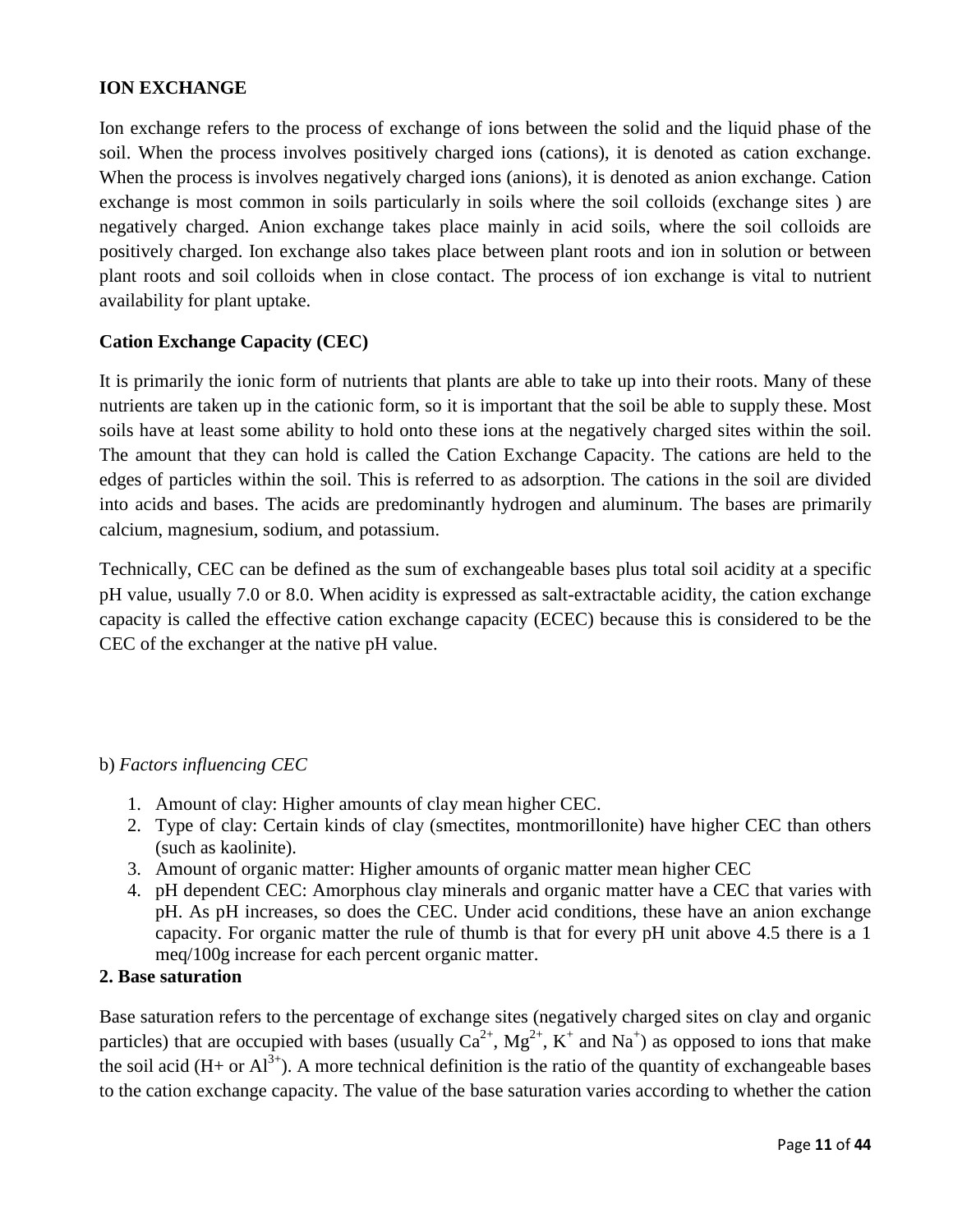exchange capacity includes only the salt extractable acidity (see cation exchange capacity) or the total acidity determined at pH 7 or 8. Often expressed as a percent

| Percent Base saturation |  | $\sum$ (Ca <sup>2+</sup> , Mg <sup>2+</sup> , K <sup>+</sup> , Na <sup>+</sup> ) |
|-------------------------|--|----------------------------------------------------------------------------------|
|                         |  | CFC.                                                                             |

*Exchangeable bases:* These are basic cations (predominantly  $Ca^{2+}$ ,  $Mg^{2+}$ ,  $K^+$  and  $Na^+$ ) adsorbed on the surface of soil colloids that can be readily replaced with a salt solution. Historically, these are called bases because they are cations of strong bases. Many soil chemists object to this term because these cations are not bases by any modern definition of the term.

Soils with high base saturations are considered more fertile because many of the "bases" that contribute to it are plant nutrients. Usually the base saturation is 100 percent when the pH is above about 6.5. Since rainfall tends to leach bases out of the soil, areas with higher rainfall tend to have lower base saturations than areas with lower rainfall, unless the parent material is high in bases (such as limestone).

## **Anion Exchange**

Anions are not adsorbed onto soil particles to anywhere near the extent that cations are. This is due to the fact that clay minerals only have negative charges and that most of the exchange sites in organic matter also have negative charges. Many of the anionic nutrients are supplied through organic amendments from which they are released as the organic matter breaks down. Because there is little adsorption of the anions, many (particularly nitrates) are easily leached, which can lead to groundwater contamination. This can even happen in an organic farming situation if it is not well managed. Nutrients that are usually supplied by anions are nitrogen  $(NO<sub>3</sub>)$ , phosphorus  $(H<sub>2</sub>PO<sub>4</sub>$ <sup>-</sup>, HPO<sub>4</sub><sup>-2-</sup>), sulfur  $(SO_4^-)$ , chlorine  $(CI)$ , boron  $(B_4O_7^2)$  and molybdenum  $(M_0O_4^-)$ .

Anion exchange capacity: The sum of exchangeable anions that a soil can adsorb. Usually expressed as centimoles, or millimoles, of charge per kilogram of soil (or of other adsorbing material such as clay).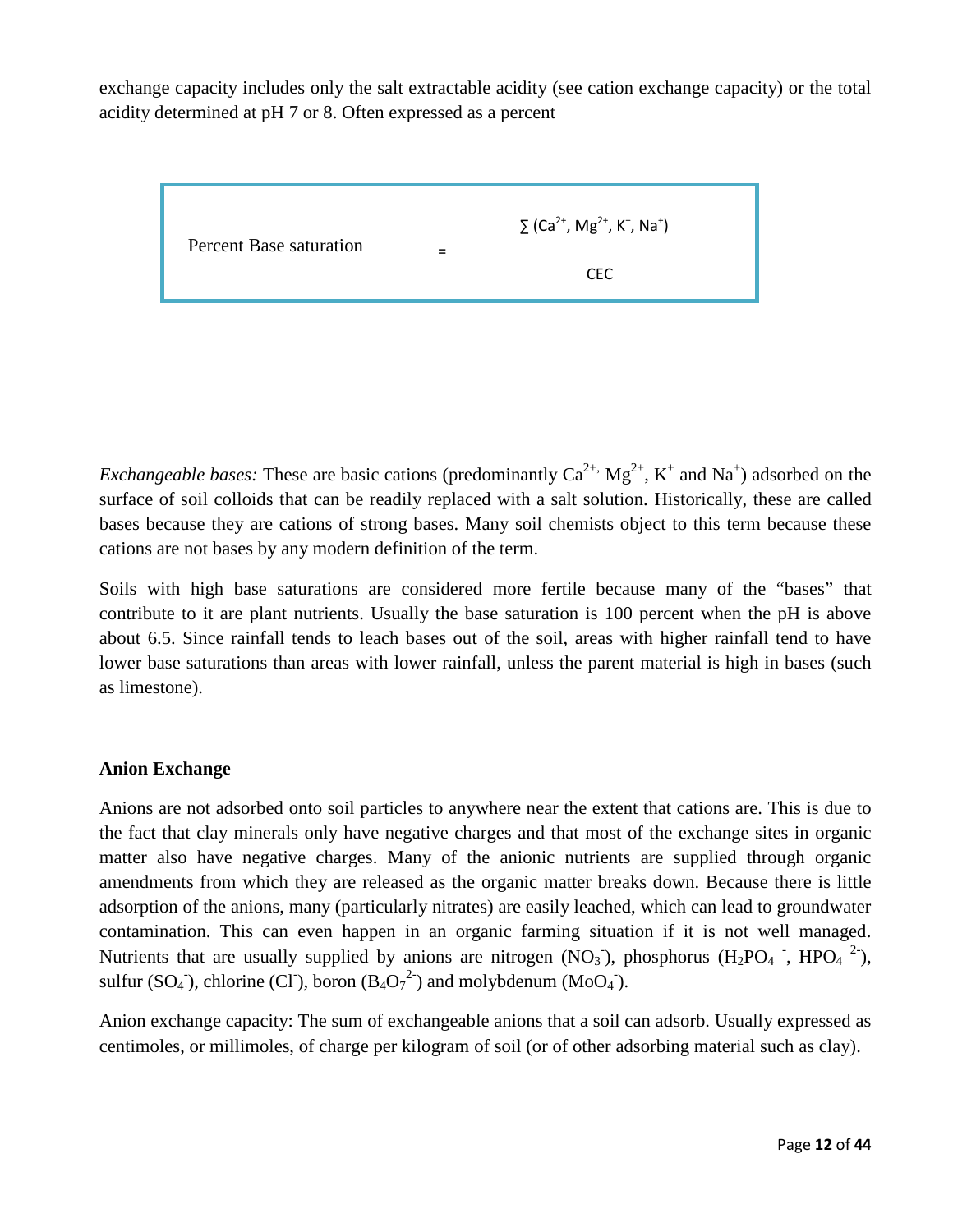*Exchangeable anion:* A negatively charged ion held on or near the surface of a solid particle by a positive surface charge and which may be easily replaced by other negatively charged ions ( e.g. with a  $Cl^r$  salt).

## **Soil pH**

Soil pH refers to the negative of the log of the concentration of hydrogen ions (moles per liter) in the soil. pH generally range in number between 0 and 14. Any pH below 7.0 denote acidic condition while any number above 7.0 denote alkaline condition. Water,  $H<sub>2</sub>0$  or HOH, is usually in equilibrium with its constituent ions, H+ and OH- and has a pH of 7.) In acid soils ( $pH < 7$ ), H+ ions predominate. In alkaline soils ( $pH > 7$ ), OH- ions predominate. Soils with  $pH$  of 7 are neutral.

## *2. Effect of pH on nutrient availability and uptake*

The pH of soil does not directly affect plants but it does affect the availability of different nutrients and toxic elements and their uptake by plant. This is mostly due to the fact that pH changes the form of many of the nutrients and many of the forms are relatively insoluble.

## **Acidity**

Acidity refers to the condition of the soil when the exchange complex is dominated by hydrogen and aluminum ions. There are two forms of soil acidity; their technical definitions are: Acidity, saltreplaceable: The aluminum and hydrogen that can be replaced from an acid soil by an unbuffered salt solution such as KCl or NaCl. (Also known as exchangeable acidity.) Acidity, total: The total acidity including residual and exchangeable acidity. Often it is calculated by subtraction of exchangeable bases from the cation exchange capacity determined by ammonium exchange at pH 7.0. It can be determined directly using pH buffer-salt mixtures (e.g., BaCl2 plus triethanolamine, pH 8.0 or 8.2) and titrating the basicity neutralized after reaction with a soil.

## *2. Distribution of acid soils*

Acid soils usually occur where there is sufficient rainfall or other sources of precipitation to leach the bases out of the soil. When this happens, the exchange complex becomes dominated by hydrogen (lowers pH) and aluminum (toxic). The higher the rainfall, the more the tendency of soil to become acidic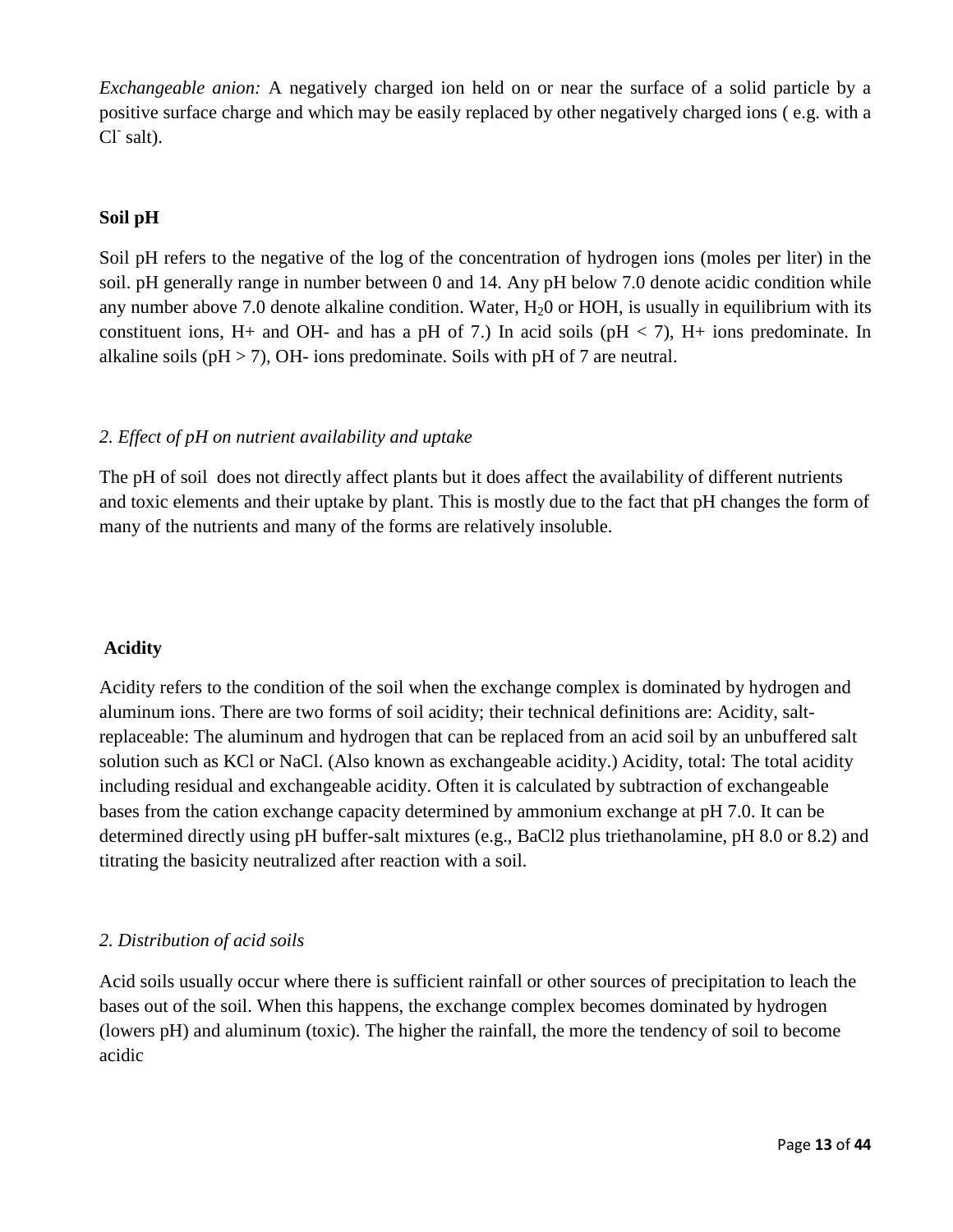## *3. Problems associated with acidity*

Aluminum toxicity: Aluminum is the third most common element in the earth's crust. It becomes more available at low pH's, and can be toxic to plants.

Manganese toxicity: This may occur in soil that are high in Mn and that have a pH less than 5

## *4. Acid soils and liming*

Lime (calcium carbonate) is added to acid soils to raise the pH. Calcium replaces hydrogen and aluminum on exchange sites.

## **Alkalinity, salinity, and sodicity of soils**

*Soil alkalinity:* The degree or intensity of alkalinity in a soil, expressed by a value >7.0 for the soil pH.

## A soil is described as alkali if

- (i) It has a a pH of 8.5 or higher or with an exchangeable sodium percentage greater than 0.15  $(ESP>15)$ .
- (ii) It contains contains sufficient sodium to interfere with the growth of most crop plants.



extract electrical conductivity of such soils is conventionally set at 4 dS  $m^{-1}$ (at 25°C).

*Sodic soil:* A non-saline soil that contains so high a level of exchangeable sodium as to adversely affect crop production and soil structure under most conditions of soil and plant type. The exchangeable sodium percentage (ESP) of at least 15

*Saline-sodic soil:* A soil containing sufficient exchangeable sodium to interfere with the growth of most crop plants and containing appreciable quantities of soluble salts. The exchangeable sodium ratio is greater than 0.15, conductivity of the soil solution, at saturated water content, of  $>4dS$  m-1(at 25<sup>o</sup>C), and the pH is usually 8.5 or less in the saturated soil.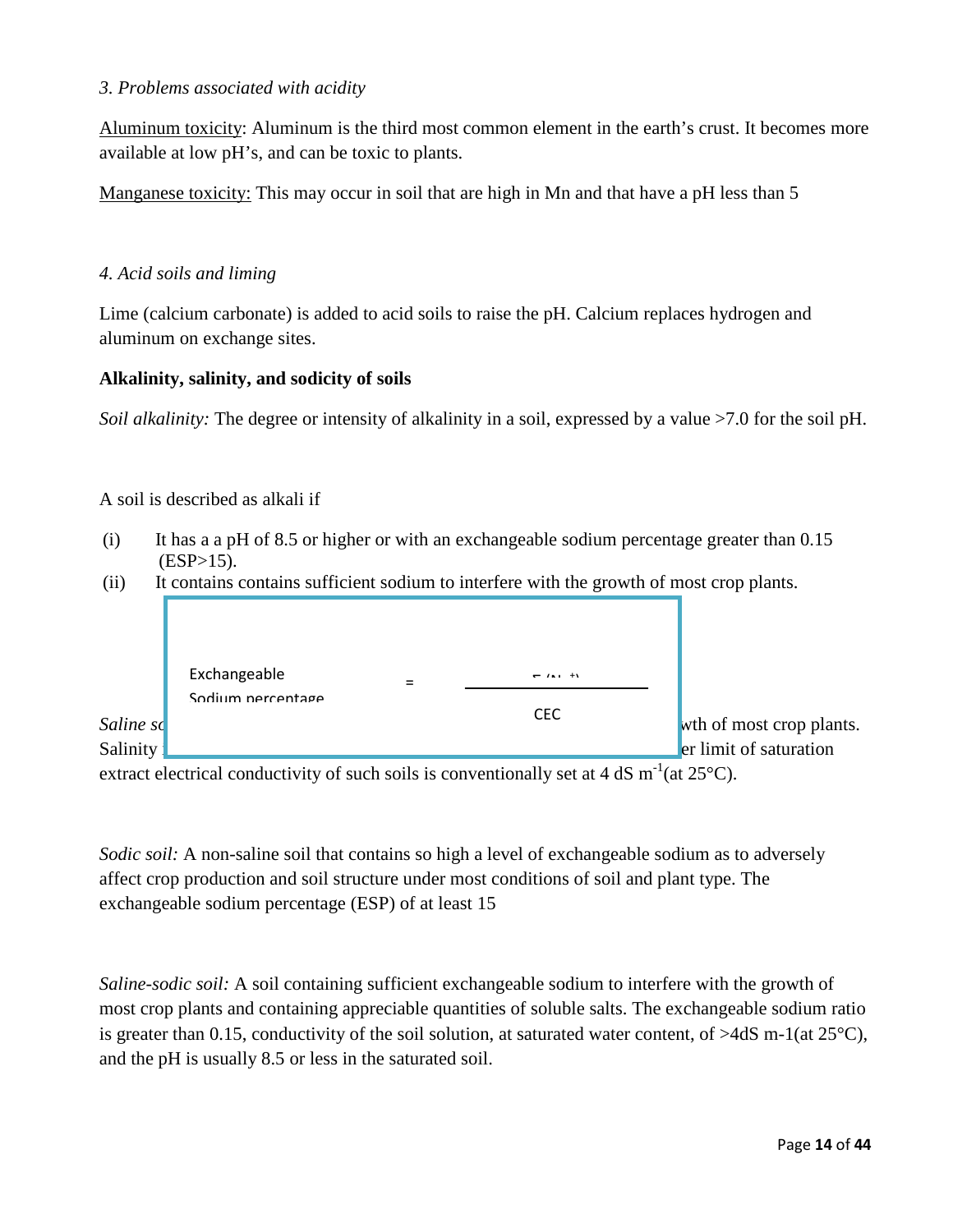## **OXIDATION –REDUCTION REACTIONS IN SOIL**

Oxidation and reduction reactions are two reactions occurring simultaneously. These reactions are common in the soil. Oxidation is a reaction which involves gain of oxygen, or loss of hydrogen or electron. Reduction on the other side is the reaction which involves loss of oxygen, or gain hydrogen or electron. Oxidation – reduction reactions generally involve transfer of electrons from one substance to another (no bonding formed or broken).

Oxidizing agents (oxidizers) accept electrons from other substances.

Reducing agents (reducers) donate electrons to other substances.

Example: Fe<sup>3+</sup> + e- $\longleftrightarrow$  Fe<sup>2+</sup>

 $H_2O_2$  + 2e- + 2H<sup>+</sup>  $\longleftrightarrow$  2H<sub>2</sub>O

## **Source of electrons in soils.**

Carbon atoms of organic matter are the main source of electrons in soils

Carbon has a wide range of oxidation states.

For example in the reaction,

 $CH_4 + 2O_2 \longleftrightarrow 2H_2O + CO_2$ 

The oxidation state of carbon in CH4 is  $+4$  while in CO<sub>2</sub> the oxidation number is  $-4$ . Thus in the reaction, 8e- are released

Other sources of electron in soil include nitrogen and sulfur atoms which can also exhibit several oxidation states. The availability of electrons usually controls the oxidation/reduction reactions and is expressed as redox potentials.

Soil microbes often serve as catalysis for the release of electrons from a substance.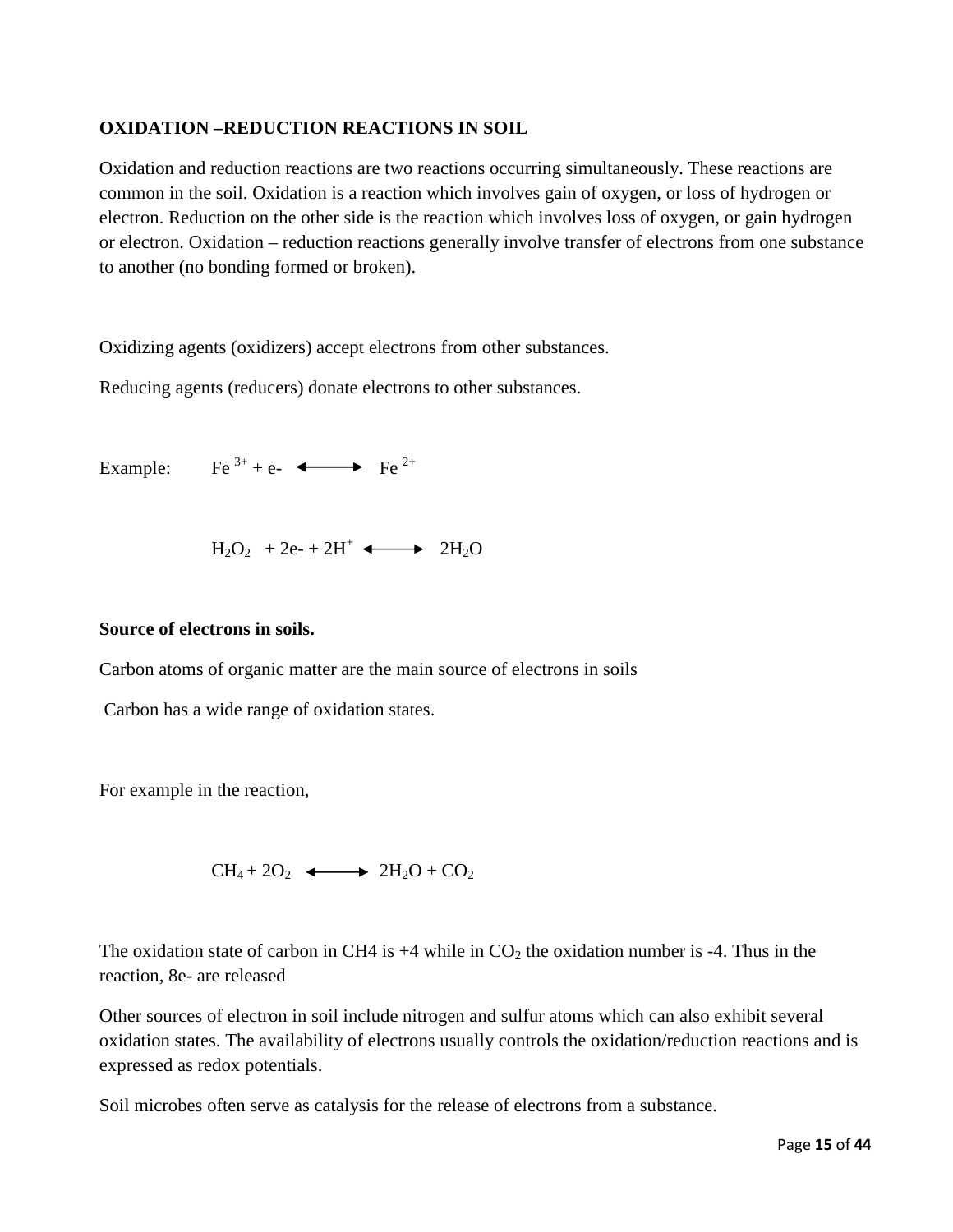## **Source of H+ (water).**

Water is the main source of proton in the soil.

$$
H_2O \quad \Longleftarrow \quad \blacktriangleright H^+ + OH
$$

#### **Electron acceptors (oxidizers) in soils.**

Electron acceptors in soil include oxygen, Fe, Mn, sulphate and nitrate ions. Oxygen is the most common electron acceptor under aerobic condition.

$$
O_2 + 4e^- + 4H + = 2H_2O
$$

Fe and Mn accept electrons under anaerobic conditions (in the absence of oxygen). Their reactions include the following

$$
\text{FeOOH} + \text{e-} + 3\text{H}^+ \quad \Longleftrightarrow \quad \text{Fe}^{2+} + 2\text{H}_2\text{O}
$$

$$
\text{Fe}_2\text{O}_3 + 2\text{e}_2 + 6\text{H}^+ \quad \longleftrightarrow \quad 2\text{Fe}^{2+} + 3\text{H}_2\text{O}
$$

$$
MnO_2 + 2e^- + 4H^+ \longrightarrow Mn^{2+} + 2H_2O
$$

(Common in soil where oxygen has been excluded such as in flooded soils.

In seasonally flooded soils (for example the fadama), minerals such as FeOOH and MnO2 become more soluble and some  $Fe_{2+}$  and  $Mn_{2+}$  may be removed by leaching).

$$
SO4^{2-} + 8e^- + 8H^+
$$
  $S^{2-} + 4H_2O$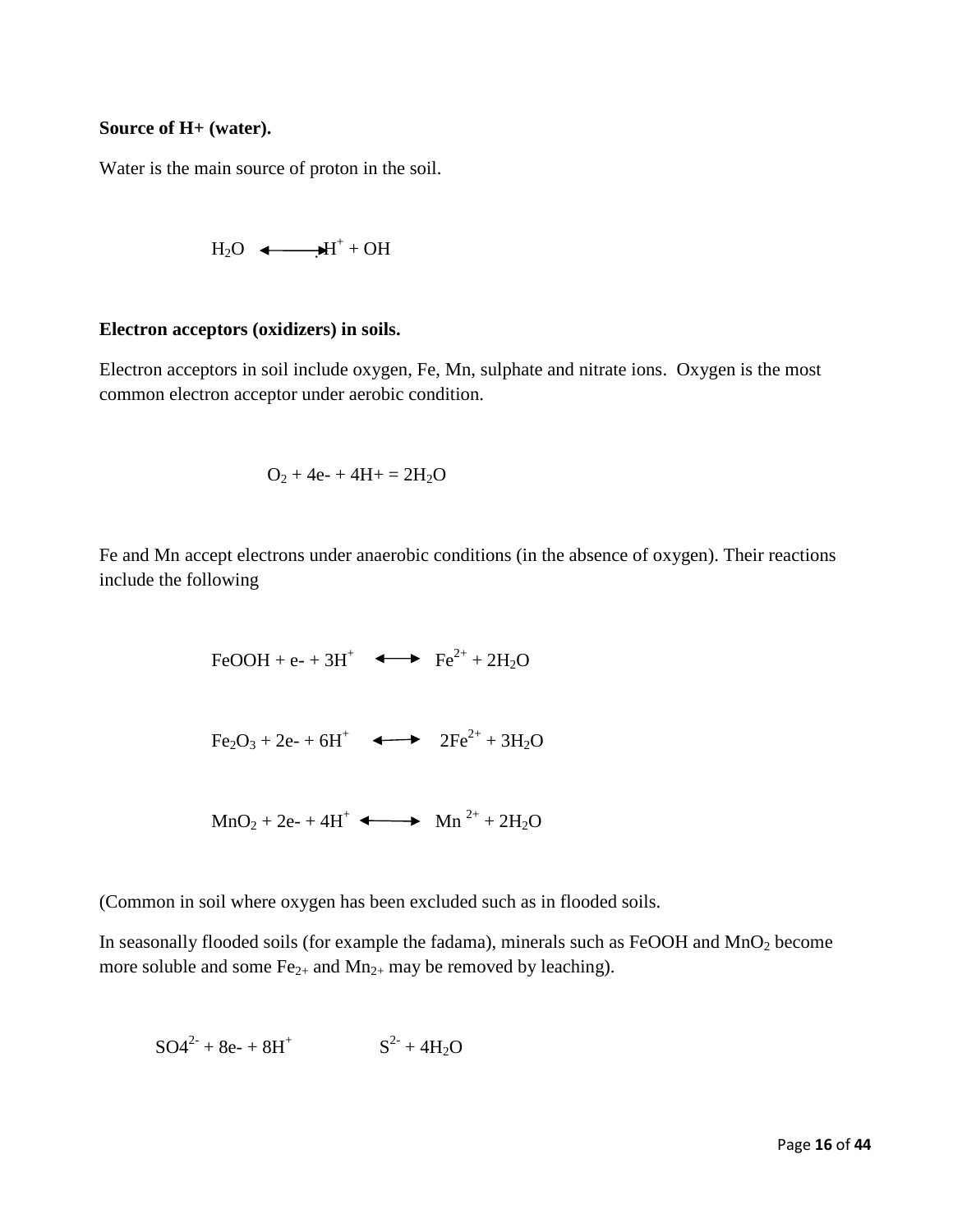(This reaction occurs in swampy areas with  $H_2S$  as the product leading to stinky odour)

$$
NO3 + 2e2 + 2H+
$$
  
\n $NO2 + H2O$   
\n $N2O + 2e2 + 2H+$   
\n $N2 \Box + H2O$ 

(Nitrite is more toxic than  $NO<sub>3</sub>$ , H2S) is more toxic than  $SO<sub>4</sub><sup>2+</sup>$  and Fe<sup>2+</sup>, Mn<sup>2+</sup> can cause phytotoxicity in rice paddy).

In the absence of any other electron acceptors  $H^+$  (protons) can serve as

electron acceptor in the aqueous system.

$$
H^+ + e \qquad \qquad \frac{1}{2} H_2
$$

#### **Electrons donors (reducers) in soils.**

Dead and decaying organic materials and soil organic matter constitute the electron donors and soil organic matter. Organic matter and plant material denoted by the formula (CH2O)n for carbohydrate yield a half reaction of oxidation as follows

$$
CH_2O C^{4+} + H_2O + 4e- (1)
$$

And the other half-reaction would be

$$
O_2 + 4e- 2O_{2}-(2)
$$

With oxygen acting as electron acceptor

The overall reaction is:

 $CH_2O + O_2 \longleftrightarrow CO_2 + H_2O + energy$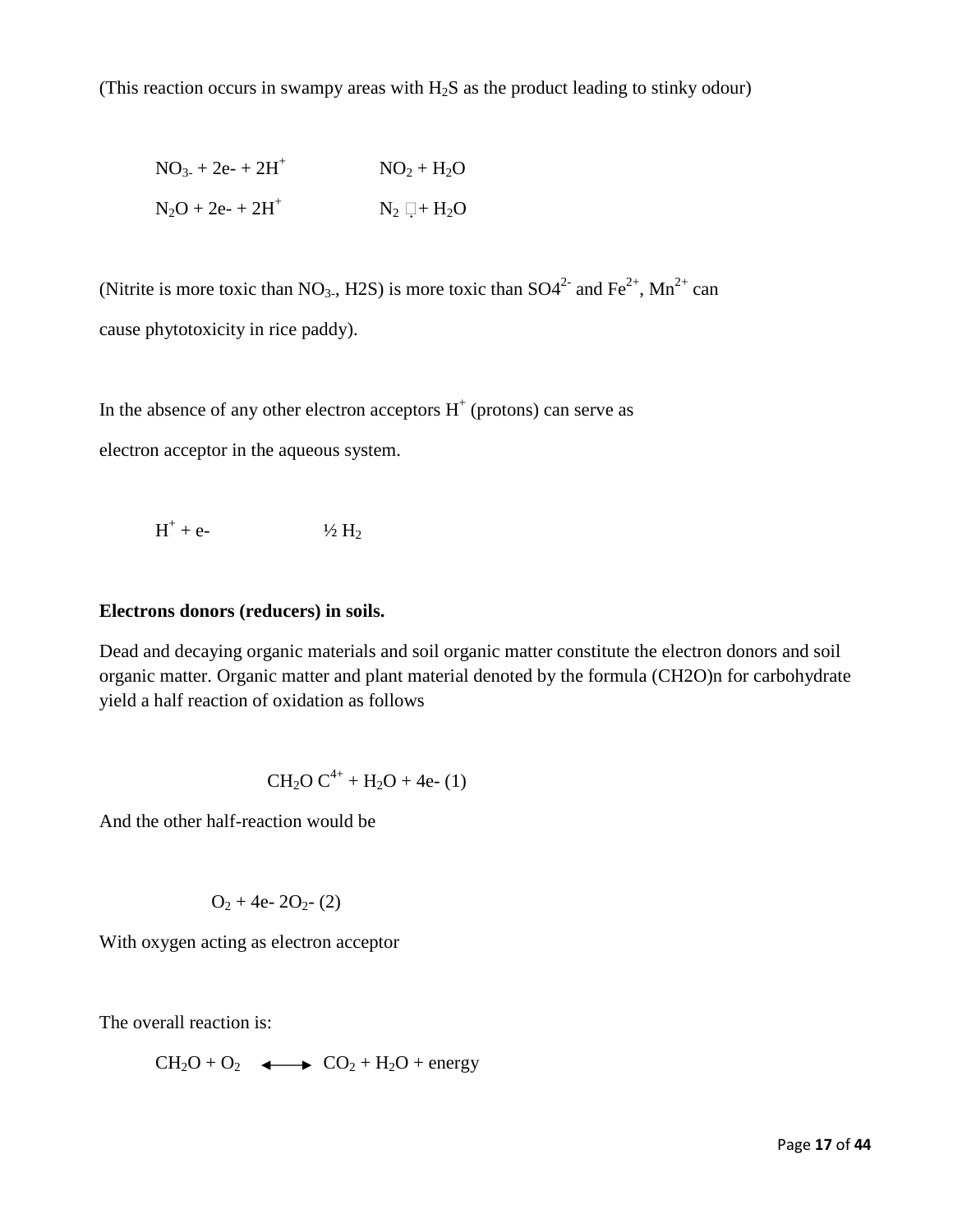Inorganic electron donor in soil include ammonia, hydrogen sulphide and ferrous iron

 $Fe^{2+} = Fe^{3+} + e^{-}$ 

 $NH_3 = N^{3+} + 3H^+ + 6e$ 

In the reaction  $(NH_4^+ + 2H_2O = NO_2^- + 8H^+ + 6e^-)$ 

 $H_2S = S^{6+} + 2H^+ + 8e$ 

In the reaction  $(H2S + 4H_2O = SO4^{2-} + 10H^+ + 8e^{-})$ 

## **Environment Effects of Fertilizer use**

Fertilizers are soil amendments applied to promote plant growth. Fertilizers could be classified into two:

Organic: derived from composted plant and animal remains

Chemical or Inorganic: Chemical compounds made in factories

When nutrients and other pollutants associated with animal manures and commercial fertilizers are not managed properly, they can affect plant and animal life negatively.

- $\triangleright$  Positive effects of fertilizer use on the environment:
	- o Soil

 Most soils found in subtropical and tropical areas of the world where majority of the people live are deficient in essential nutrients. Inherent nutrient supplies commonly will allow only  $2 - 3$ years economic cropping followed by  $20 - 30$  years bush fallow. These soils can be notably improved by the introduction of fertilizers. Fertilizer use benefits the environment by reducing the pressure to convert forests and other fragile lands to agricultural uses.

Effective fertilizer use retards Erosion: A well fertilized soil supporting a thriftily growing crop is much less erosion prone in sloping positions than a corresponding soil supporting a poor crop. This crop that enjoys adequate nutrition through fertilizer application will have:

- Greater surface canopy which will prevent the soil against wind and water action
- More prolific root system which leads to a greater binding action on soil particles to prevent them from water and wind erosion.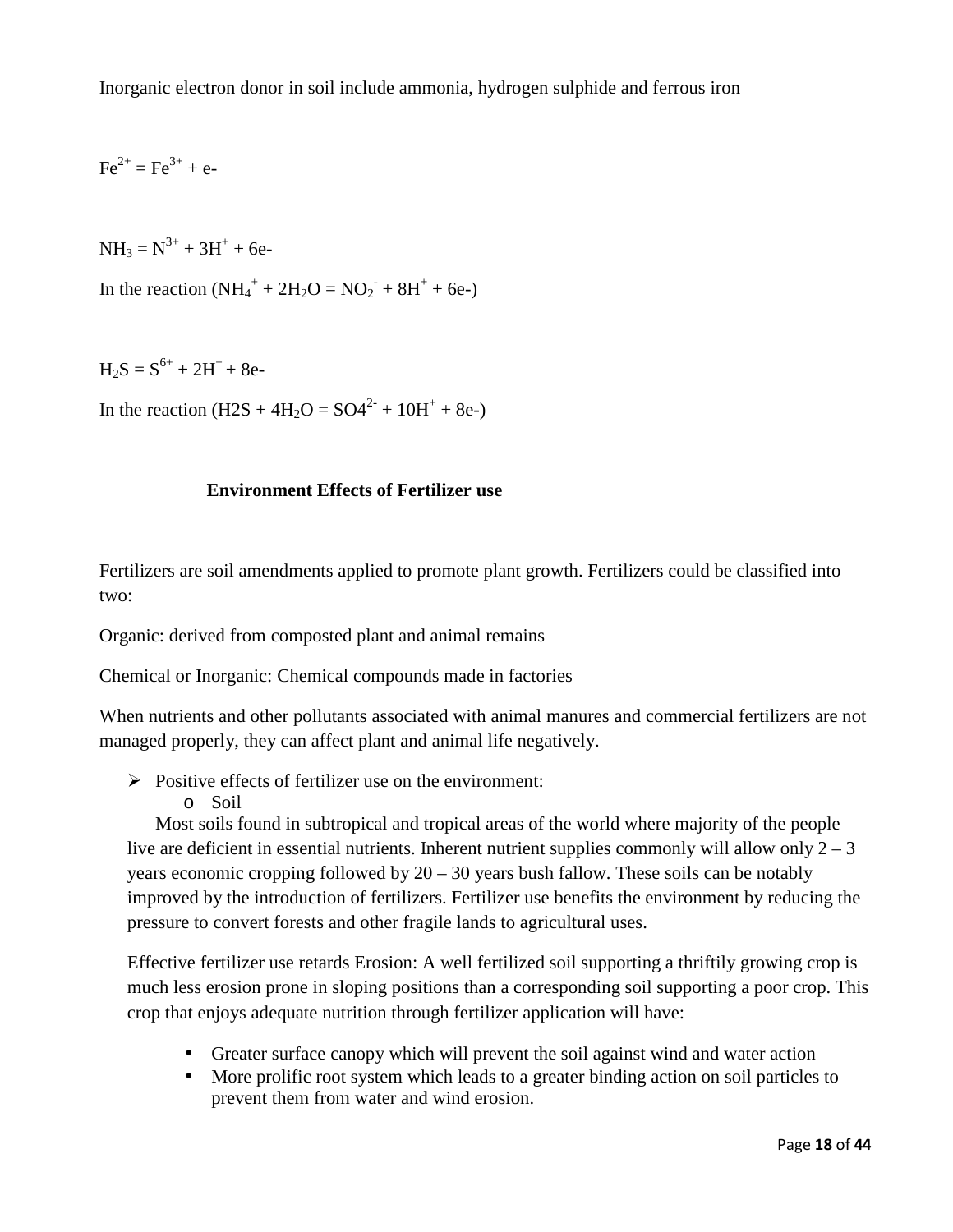- The residual effects of the greater organic production are significant too, in the improved soil aggregation imparted by the larger quantity of fresh organic return.
- o Air
	- Fertilization promotes air purification

Living plants aid in air purification by absorbing carbon dioxide from the atmosphere for use in the photosynthesis of carbohydrates and the release of oxygen. Stimulated vegetative production with the aid of fertilizers clearly means more fresh air for mankind. This is a bonus considering the increasing amounts of carbon dioxide that man's ever increasing activities are releasing to the atmosphere.

- Other air contaminants such as  $SO_2$  and  $NH_3$  are additionally absorbed from the air in proportion to the total crop growth. A more luxuriant growing crop with adequate essential nutrients will better scrub the atmosphere of contaminants than a starving plant.
- o Crops
	- The mineral, protein and vitamin contents of crops may be improved by judicious fertilization.
- $\triangleright$  Negative effects of fertilizer use on the environment:
	- o Water:
		- Eutrophication: This is the process by which a body of water acquires a high concentration of nutrients especially nitrates or phosphates. Eutrophication results in:
			- $\perp$  Increased production of phytoplankton and algae
			- $\overline{\textbf{H}}$  Reduced light penetration into the water which occurs as a result of increased algae growth. This in turn decreases the productivity of plants living in the deeper waters that are important for producing oxygen.
			- Dissolved oxygen depletion caused by reduced deep-water zone plant life, this could result in the death of desirable fish that require concentrations of dissolved oxygen.
			- $\overline{\textbf{L}}$  Water may become cloudy and discolored
			- Increased costs of water purification if used for human consumption
			- $\overline{\phantom{a}}$  Degrades the aesthetic qualities of surface water bodies
		- Effects of excess nitrate in water: Excess nitrate in water and vegetable leads to high nitrate intake on human health. Nitrates may be reduced to nitrite in the intestinal tract which is then absorbed into the blood stream. Babies below a certain age may be unable to detoxify this nitrite which combines with heamoglobin to give methaemoglobin known as blue baby syndrome which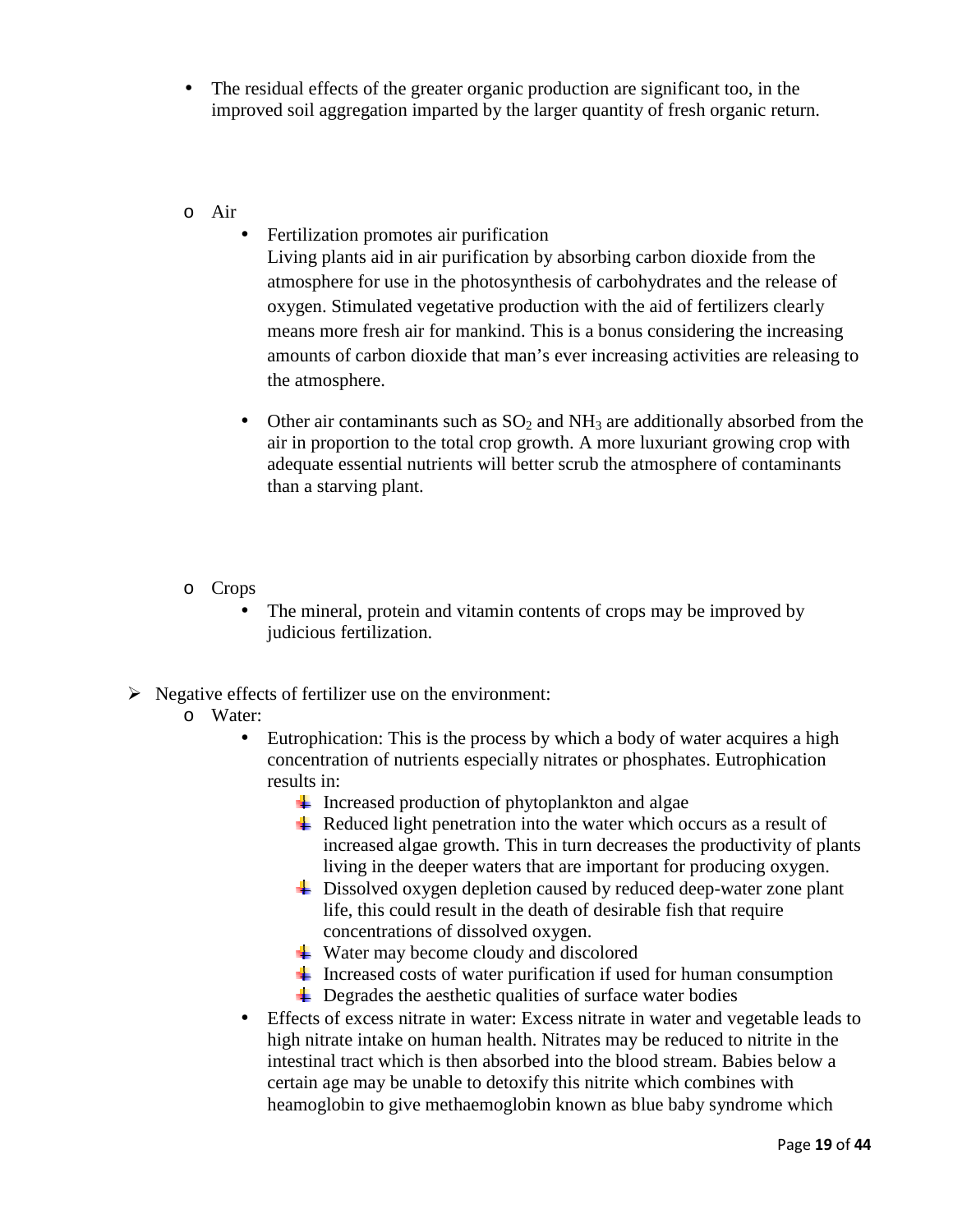reduces the capacity of blood to transport oxygen. In adults, nitrite ingested may be converted to nitrosamines which could cause some health hazards.

- o Soil:
	- Soil acidification
		- $\overline{\text{ } }$  Nitrogen containing inorganic and organic fertilizers can cause soil acidification an example is ammonia, which besides supplying nitrogen can increase soil acidity (lower pH).
		- $\overline{\phantom{a}}$  Heavy metal accumulation Industrial wastes recycled into fertilizers can contain toxic metals e. g. lead, arsenic, cadmium and mercury.
		- $\pm$  Radioactive element accumulation

Uranium is often found in phosphate fertilizers, this may build up to unacceptable levels and build up in vegetable produce if excess fertilizer is applied. Tobacco derived from plants fertilized by rock phosphate contains Polonium-210 which emits alpha radiation estimated to cause about 11,700 lung cancer deaths each year worldwide.

o Atmospheric Effect

Methane which is a potent green-house gas emissions from crop fields are increased by the application of ammonium based fertilizer, these emissions contribute greatly to global climate change.

Storage and application of some nitrogen fertilizers in some weather or soil conditions can cause emissions of nitrous oxide  $(N_2O)$  which is the third most important greenhouse gas after carbon dioxide and methane. It has a global warming potential 296 times larger than an equal mass of carbon dioxide and it also contributes to stratospheric ozone depletion.

Green-house gas emissions come about through the use of:

- Animal manures and urea which releases methane, nitrous oxide, ammonia and carbon dioxide in varying quantities depending on their form (solid or liquid) and management (Collection, storage, spreading)
- Fertilizers that use nitric acid or ammonium bicarbonate, the production and application of which results in emissions of nitrogen oxides,  $NO<sub>2</sub>$ , NH<sub>3</sub> and  $CO<sub>2</sub>$ to the atmosphere.  $NH_3$ ,  $CH_4$ ,  $CO_2$ ,  $NO_2$  potentially contribute to green-house effect or global heating because of their increasing concentration in the atmosphere and to the destruction of the stratosphere ozone layer which protects the earth from ultraviolet radiation.
- $\triangleright$  Causes of inappropriate Fertilizer Use Inappropriate fertilizer use may result from: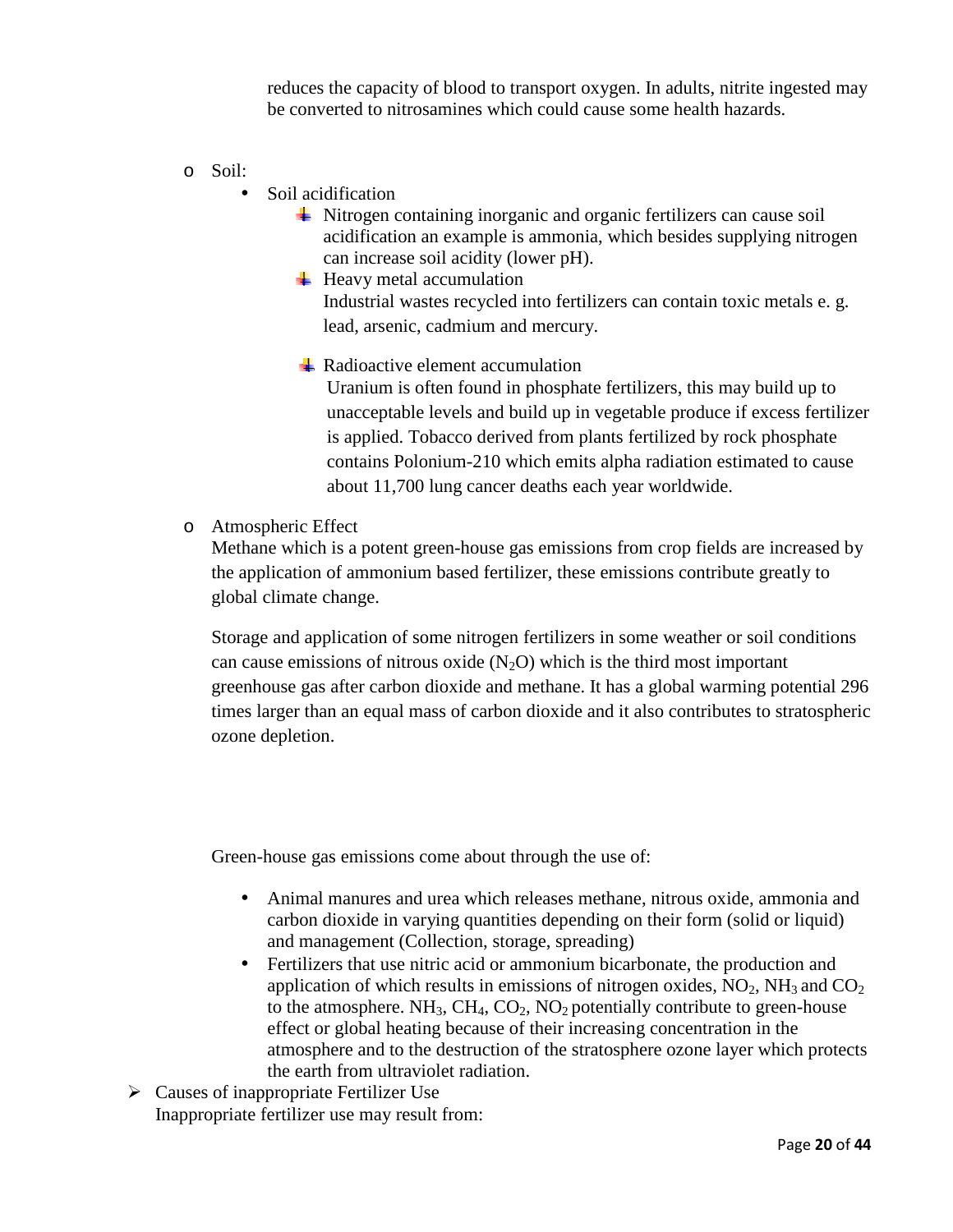- Farmers not following recommended agronomic practices
- Application of fertilizer at the wrong rate, wrong time and in the wrong way.
- $\triangleright$  Fertilizer Management Practices which reduce negative environmental effect Nitrogen: Identify the correct nitrogen rate required to maximize yield. Significant nitrate accumulation occurs when applied nitrogen rate exceeds that required for optimum yield.

Timing: Split applications are recommended rather than single applications.

Placement: Subsurface application of nitrogen fertilizers will reduce N volatilization losses.

Phosphorus management Practices: P rates applied should not exceed soil P test.

Placement: Subsurface P placement reduces P susceptible to runoff compared to surface application. As the time interval between application and incorporation increased, potential runoff- P loss increases. Incorporation within  $2 - 3$  days after application is recommended.

Timing: Applications during periods of low rainfall may reduce runoff. Phosphorus application just prior to rainfall event can lead to significant P losses in runoff.

#### **SOIL ORGANISMS**

The soil is a very complex medium where many chemical, biological,biochemical, geochemical, biogeochemical and physical processes take place.

The soil is also the medium where plants obtain most of their nutrients.

The soil has a vast population of living organisms including micro and macro flora, micro and micro fauna, insects etc.

The activities of some of these organisms are detrimental to plants, particularly the disease causing organisms.

The activities of most are however beneficial to crops particularly with regards to soil aggregation, nutrient cycling, biological nitrogen fixation, nutrient uptake, disease control/prevention and production of growth hormones.

These organisms interact with one another in the soil giving rise to diverse relationships/interactions such as symbiosis, parasitism, commensalism, protocooperation, neutralism, competition.

The soil microorganisms constitute the highest populations of soil organisms and because of their enzymatic capabilities, they are more important in soil processes than other soil organisms.

#### **Classification of Soil Microorganisms**

Soil microorganisms can be classified based on physiology or nutrition, mode of respiration and origin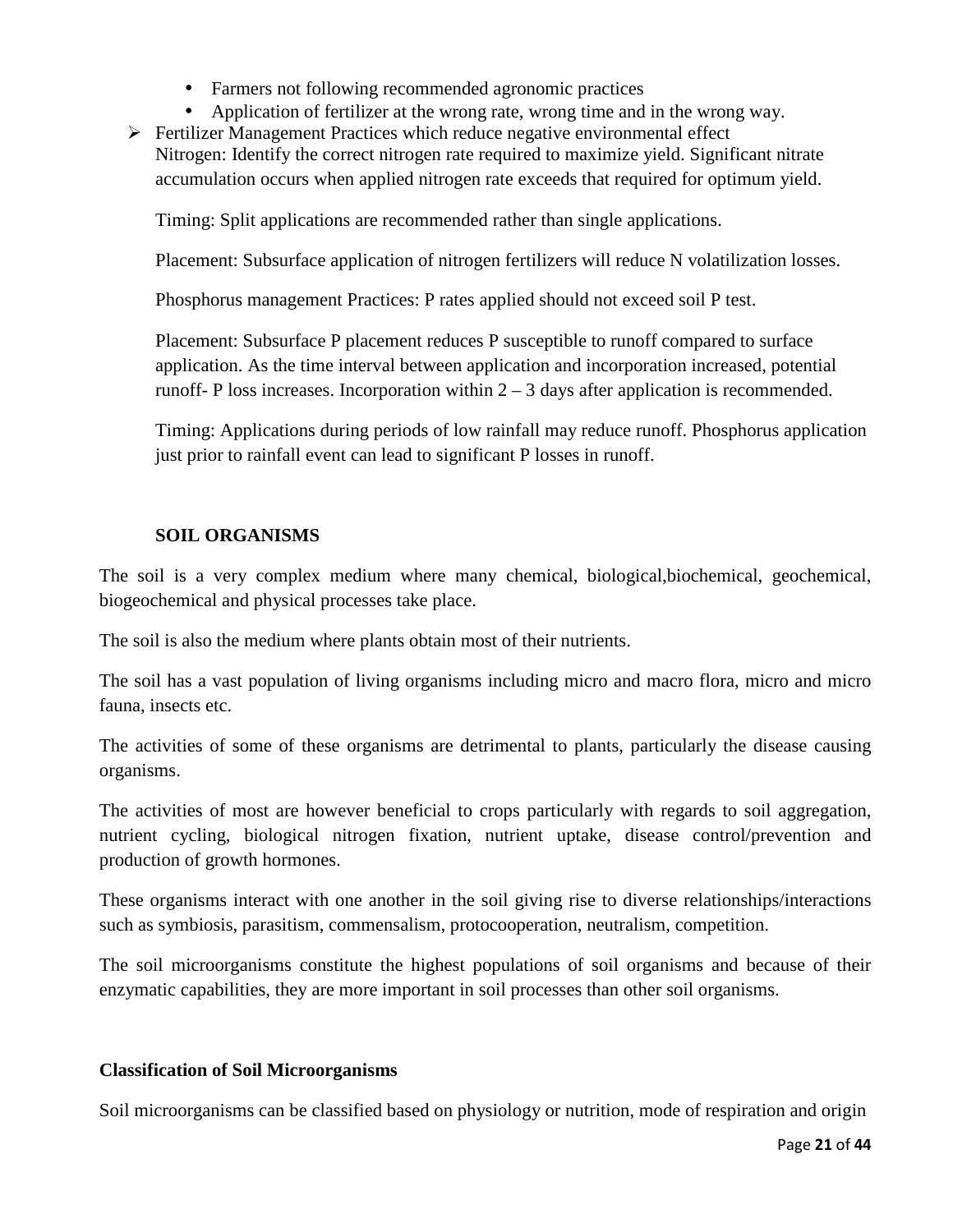**A. Physiological/Nutritional Classification:** Microorganisms need food as sources of energy to enable them carry out their activities, for growth and multiplication. Microorganisms differ in their nutrition requirements, whereas some organisms can use the same source of food as carbon and energy, others require different sources as carbon and energy.

On this basis microorganisms are divided into

**a. Autotrophs/Lithotrophs:** These are organisms that can use  $CO<sub>2</sub>$  as the sole source of carbon.

Based on the source of energy they are further classified as;

**i. Photoautotrophs/Photolithotrophs**: These are organisms deriving their energy from sun through the process of photosynthesis. Such organisms contain a pigment known as chlorophyll which enable them convert CO2to carbohydrate in the presence of sun energy eg Algae.

**ii. Chemoautotrophs/Chemolitotrophs**: These are organisms which derive their energy from carrying out biochemical oxidations. These organisms release energy from the reactions eg oxidation of  $NH_4^+$  to  $NO_2^-$  and  $NO_2^-$  to  $NO_3^-$ , oxidation of  $H_2$  to  $H_2O$ , Oxidation of S to  $H_2S$  and  $H_2SO_3^-$ 

 $NH_4^+ + 1^1/2O_2 -- No_2^- + 2H^+ + H_2O$  *Nitrosomonas sp* 

 $NO<sub>2</sub><sup>-</sup> + H<sub>2</sub>O -- NO<sub>3</sub><sup>-</sup> + 2H<sup>+</sup> Nitrobacter sp$ 

**b. Heterotrophs:** These are organisms that organic compounds as their carbon and energy source. They derive both carbon and energy from the same source. Most of the microorganisms belong to this class, in addition to carbon other nutrients like N, K, P, Na, Mg, Ca, Fe, etc which they need are obtained from organic matter.

**B. Classification Based on Respiration:** Based on mode of respiration, soil microorganisms can be classified as aerobes, anaerobes and facultative anaerobes.

**Aerobes:** These organisms require free oxygen for their respiration they cannot survive in the absence of oxygen. Most bacteria, all fungi and actinomycetes fall into this class.

**Anaerobes:** These organisms can grow optimally only in the absence of molecular oxygen, this group incorporates many bacteria eg *Clostridium*.

**Facultative Anaerobes:** These organisms can survive either in the presence or absence of oxygen. Although they need oxygen, they do not necessarily need to have access to molecular oxygen. They can survive by extracting the required oxygen from an oxygen rich compound such as nitrates or sulfates, the compounds are reduced thus changing their availability to plants.

**C. Classification Based on Origin of Microorganisms:** Based on their origin bacteria are classified as;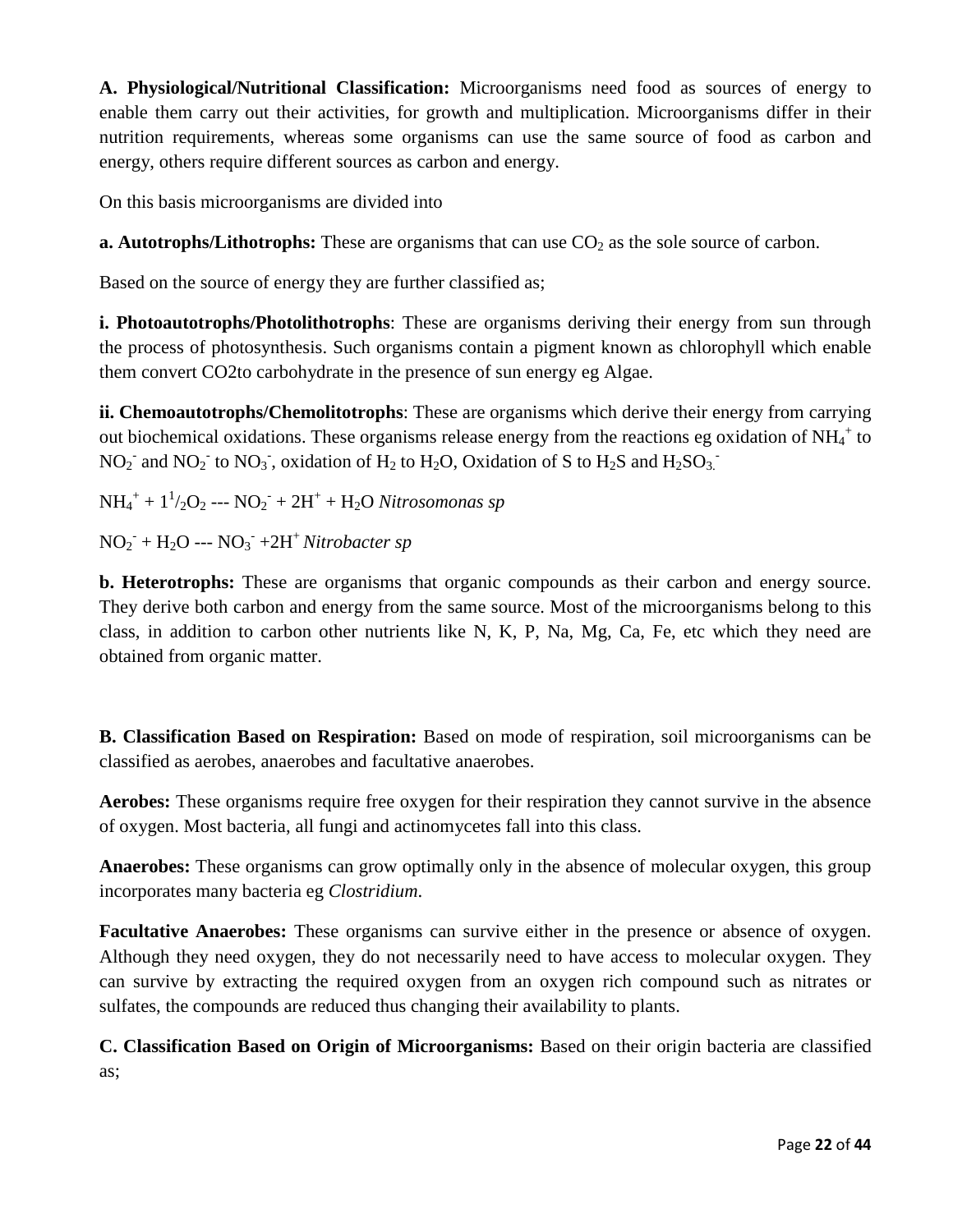**Autochthonous or Indigenous microorganisms:** These are the original residents in the soil, their numbers are constant, they do not usually respond to additions of organic matter and they grow very slowly. They may have developmental stages used to endure in soil for a long period without being active metabolically.

**Allochthonous or Zymogenes or Invaders:** These miroorganisms develop under the influence of specific soil treatemts such as addition of organic matter, fertilization or aeration. They do not contribute significantly to soil processes.

**Transient Microorganisms:** These microorganisms are introduced into the soil intentionally eg Rhizobium sp, mycorrhizal fungal or unintentionally eg through diseased plants. They die rapidly or may survive in the soil for a period of time in the presence of host plant or animal

## **BACTERIA**

These are unicellular organisms without organelles or nucleus they are one of the simplest forms of life.

The size ranges from 1-5 microns. The shape vary from cocci (round shaped), to bacilli (rod shaped) and to spiral.

In terms of population they probably the most numerous microbes whose population range from a few hundreds to 3 billion per gram soil.

They are very versatile in their metabolic activities some can use simple inorganic materials as enery source while other are heterotrophic. Some bacteria need oxygen for their respiration others are anaerobic and some can adapt to presence or absence of oxygen.

## **Importance:**

- 1. Bacteria are very important in the general decomposition of organic matter in soil
- 2. They carry out specific functions important in nutrient cycling such as nitrification
- 3. A group of bacteria are important in in nitrogen fixation- conversion of atmospheric nitrogen to plant available forms.
- 4. Some soil bacteria cause diseases

**Growth Conditions:** Bacteria can survive under diverse environmental conditions.

Optimum pH condition for bacteria growth is slightly acidic to neutral, however some groups survive under highly acidic conditions and they are termed **acidophilic bacteria**.

The optimum temperature range for most bacteria is  $25$  to  $35^{\circ}$ C and these are termed **mesophiles**, however, some are able to tolerate extreme temperatures these are **Psychrophiles** (0 to 20<sup>o</sup>C) and **Thermophiles** (40 to  $65^{\circ}$ C).

## **FUNGI**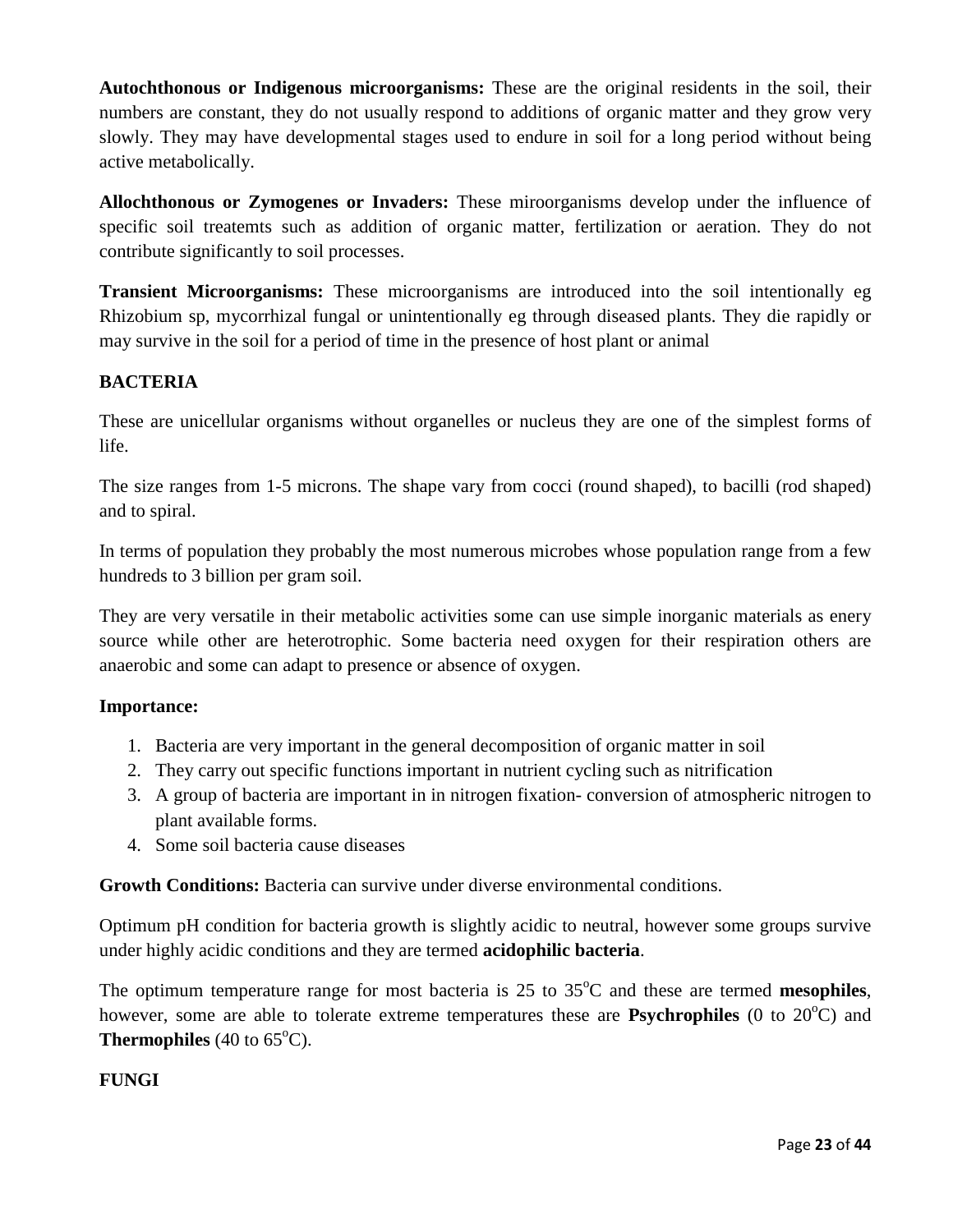They have well developed organelles including nuclei, mitochondria, they are more developed than bacteria.

The most important characteristic of fungi is the possession of a filamentous body consisting of strands of hyphae. The mycelium can be sub-divided into cross-wall called septa, however there many nonseptate fungi.

They about 5  $\mu$ m in diameter the population range between 0.1 – 1 million propagules per gram of soil

Almost all fungi are heterotrophic in nature and all are aerobic thus they do not occur in diverse environment as bacteria.

## **Importance:**

- 1. Fungi are important in decomposition of organic residues in soil
- 2. They are especially important in decomposing woody material which many bacteria cannot decompose.
- 3. They are important in processes leading to humus formation
- 4. They play important roles in the formation of stable aggregates
- 5. Some soil fungi cause plant and animal diseases
- 6. Some fungi form symbiotic association with roots of higher plants.

## **ACTINOMYCETES**

Structurally, these organisms lie between bacteria and fungi, they bear similarity to bacteria in terms of cell size and structure characteristic and they are filamentous organisms like fungi.

They are the next populous in soil after bacteria, the number ranging from  $10^5$ -  $4x10^6$  cell/g of soil

The organisms prefer moist and well aerated soil. They are sensitive to acidic condition, optimum pH ranging from  $6 - 7.5$ 

## **Importance**

- 1. They are important in decomposition of organic matter, especially cellulose, chitin and phospholipids
- 2. Some actinomycetes produce antibiotics eg *Streptomyces sp*
- 3. Some actinimycetes cause plant diseases eg potato scab disease.

## **ALGAE**

These are sub-divided into twogroups:

- 1. Green algae (True algae)
- 2. Blue-green algae (Cyanobacteria)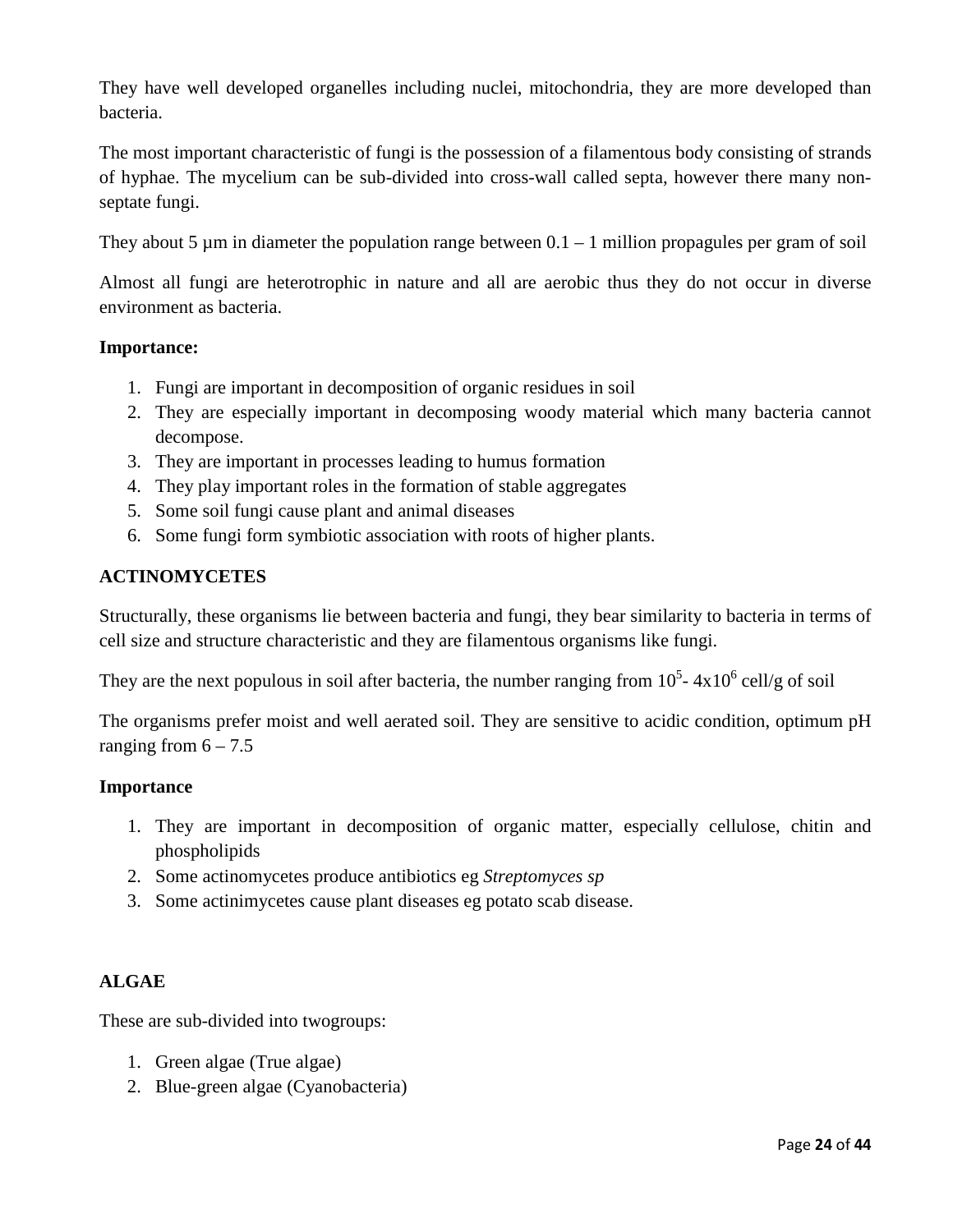Morpologically, the true algae have nucleus, cell wall compose mainly of cellulose and chloroplast distributed within the various organelles.

The blue-green algae do not possess nucleus, cell wall compose of a substance call muramic acid. They have a blue pigment called Phycocyanin distributed throughout the cytoplasm.

Nutritionally, algae are autophototrophic.

## **Importance**

- 1. Some algae are capable of nitrogen fixation, these can be especially important in some ecological condition eg rice paddies.
- 2. They form symbiotic associations with fungus (lichens) and fresh water fern (azolla). Lichens are important in early stages of pedogenesis while azollas are important in fertility management of rice paddies

## **NEMATODES**

These are of microscopic size they are like worms round and spindle-like in shape.

The importance of nematodes in soil is not all that related to soil fertility but that some are pathogenic to some agricultural crops. They usually infect the roots of such plants thereby interfering with normal physiology and obstructing water and nutrient uptake. The plants infected are mostly horticultural crops like tomatoes, carrots, ornamental and fruit trees.

## **EARTHWORMS**

These are the first known larger animals in the soil. They thrive best in moist soil with abundant supply of organic matter.

They are very important in the fertility of the soil because they aid in humus formation by in jesting some organic debris and later egesting same as worm cast. The worm cast usually contains high amounts of organic matter, N, Ca, Mg and P.

Earthworm help in the process of soil formation by building new top soil every year. Study has shown that earthworms contribute about 2 cm thick layer of soil every ten years.

Earthworm is also important because of the burrowing activities the channels they leave behind are very effective in surface drainage and aeration.

Earthworm also helps to improve soil water infiltration thereby preventing erosion.

## **TERMITES**

The presence of termites is one of the characteristics of most tropical soils. Termites exhibit very great diversity in their feeding habits; some feed on organic residues, some on wood and some cultivate fungi in their nest.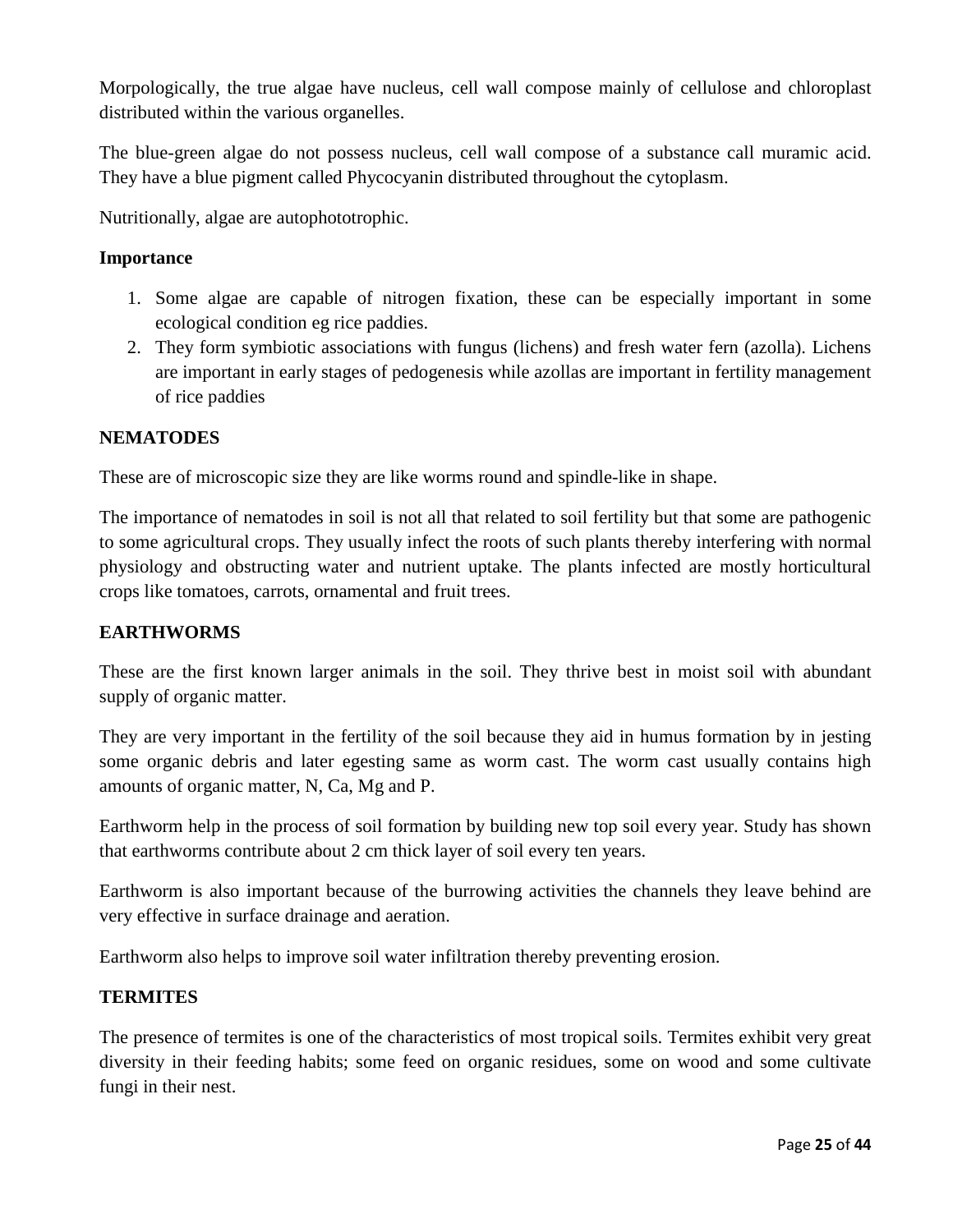There are different forms of termite nests, some build huge nests about 3 meters in height and 12 meters in diameter.

The population of nests per hectare can be very high, in some cases they can make up to 20 % of the landscape and as many as 3,000 per hectare especially during rainy season.

Importance: This is under physical, chemical and pedological aspects of the soil.

Physical Effects:

- 1. They carry only finer particles, thereby leading to increase in the finer structure of the soil.
- 2. The mound materials are more stable and better aggregated than the surrounding soil thus affecting the structure of the soil.
- 3. Because of the numerous underground channels they create, the bulk density of the soil is reduced.
- 4. Also because the mound contains finer particles like clay and high organic matter, the water holding capacity is increased.

Chemical Effects:

- 1. The soil pH is higher in the mound material because of accumulation of  $CaCO<sub>3</sub>$ .
- 2. Organic matter is higher than in adjacent soil.
- 3. The termite mound contain higher amount of Mg, P, Ca and K, thus important in soil fertility.

Pedological Effect:

- 1. The activities of termites in bringing finer particles from the sub-soil to the surface contribute to formation of gravel and soil free horizon.
- 2. Up to 560 kg per hectare per year of soil materials can be turned over through the activities of termites, thus helping in soil formation.
- 3. It has been shown that activities of termites lead to the formation of 3 cm thick of soil every 100 years.

## **MICROBIOLOGY OF THE RHIZOSPHERE**

The microbial population is altered both quantitatively and qualitatively by the presence of plant roots. The microorganisms that respond to the presence of root is distinctly different from other soil community, the plant creates a habitat for organisms. In turn the plant is highly affected by the populations it stimulated since the root zone is the site from which inorganic nutrients are obtained and through which pathogens must penetrate. Consequently, interaction between the macro and microorganism in this region has considerable effect on crop production and soil fertility.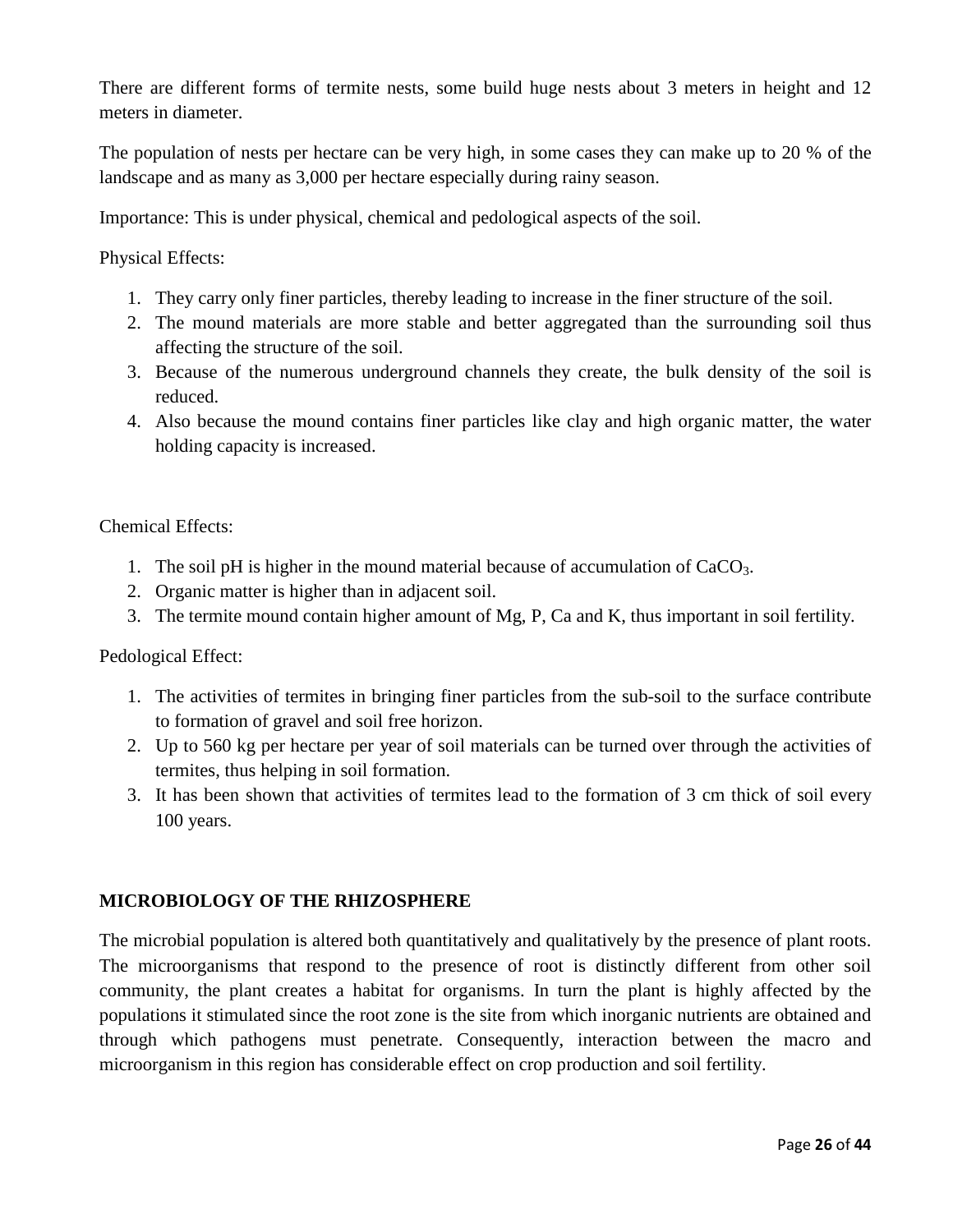**Rhizosphere**: The rhizosphere is not a well define or uniform part of the soil, instead it represents a poorly defined zone with a microbiological gradient in which the maximal effect of root and microorganism is in the soil nearest to the root. Outer-rhizosphere and inner-rhizosphere had been used to define zones of influence. The inner-rhizosphere is the root surface and its adhering soil and can be refered to as **rhizosplane**. While the outer rhizosphere beyond this zone but still under the influence of the plant root is referred to as **rhizosphere**. The rhizosphere is a region of highly favourable habitat for the proliferation and metabolism of numerous microbial types. A vast microbial community occursnear and on the surface of roots and root hairs. Bacteria are found to be localized in colonies and chains of individual cell, Fungi and actinomycetes are observed but not as frequently as bacteria. The **rhizosphere effect** is measured quantitatively by the **R/S ratio**. This is defined as the ratio of microbial numbers per unit weight of rhizosphere soil R, to the number in a unit weight of adjacent non-rhizosphere soil. The rhizosphere effect is usually greater for bacteria than other soil microorganisms.

**Influence of Plant on Microorganism:** The microbial population is affected in many ways by the growing plant, and microbial reactions important to fertility are more rapid in the root environment.

- 1. The most important contribution to the rhizosphere microorganisms is provision of excretion products and sloughed-off tissue to serve as a source of energy, carbon, nitrogen, and growth factors.
- 2. Plants assimilate inorganic nutrient within the rhizosphere and therefore lower the concentration available for microbial development
- 3. Microorganisms are affected by root respiration which alters the pH or the availability of certain inorganic nutrients by the evolution of carbon dioxide.
- 4. Root penetration improves soil structure and brings about aeration for microbial development.
- 5. In the presence of nitrates denitrification may result in the root region thus increasing release of nitrous oxide and nitrogen gas.
- 6. The presence of certain plants, reduce the population of nitrifying microorganisms.
- 7. The cellulolytic organisms increase in number in response to availability of large quantity of cellulosic tissues in the sloughed-off plant materials and the product of their metabolism provide carbonaceous substrates for other organisms.
- 8. Some root excretions aid the germination of the resting structures of several fungi by providing them with sources of energy. This stimulus to germination is particularly important to plant pathogens that are not vigorous competitors and remain in the resting stage because of nutrient shortage or fungistasis.
- 9. Roots may liberate antimicrobial agents, in some instances these are antifungal substances. The production of high quantity of carbon dioxide may inhibit germination or affect fungi in other ways.

**Influence of Microorganisms:** The microorganisms in the rhizosphere may have either favourable or detrimental influence on plant development. Since the microflora is so intimately related to the root system any beneficial or toxic substances produced can cause an immediate and profound response.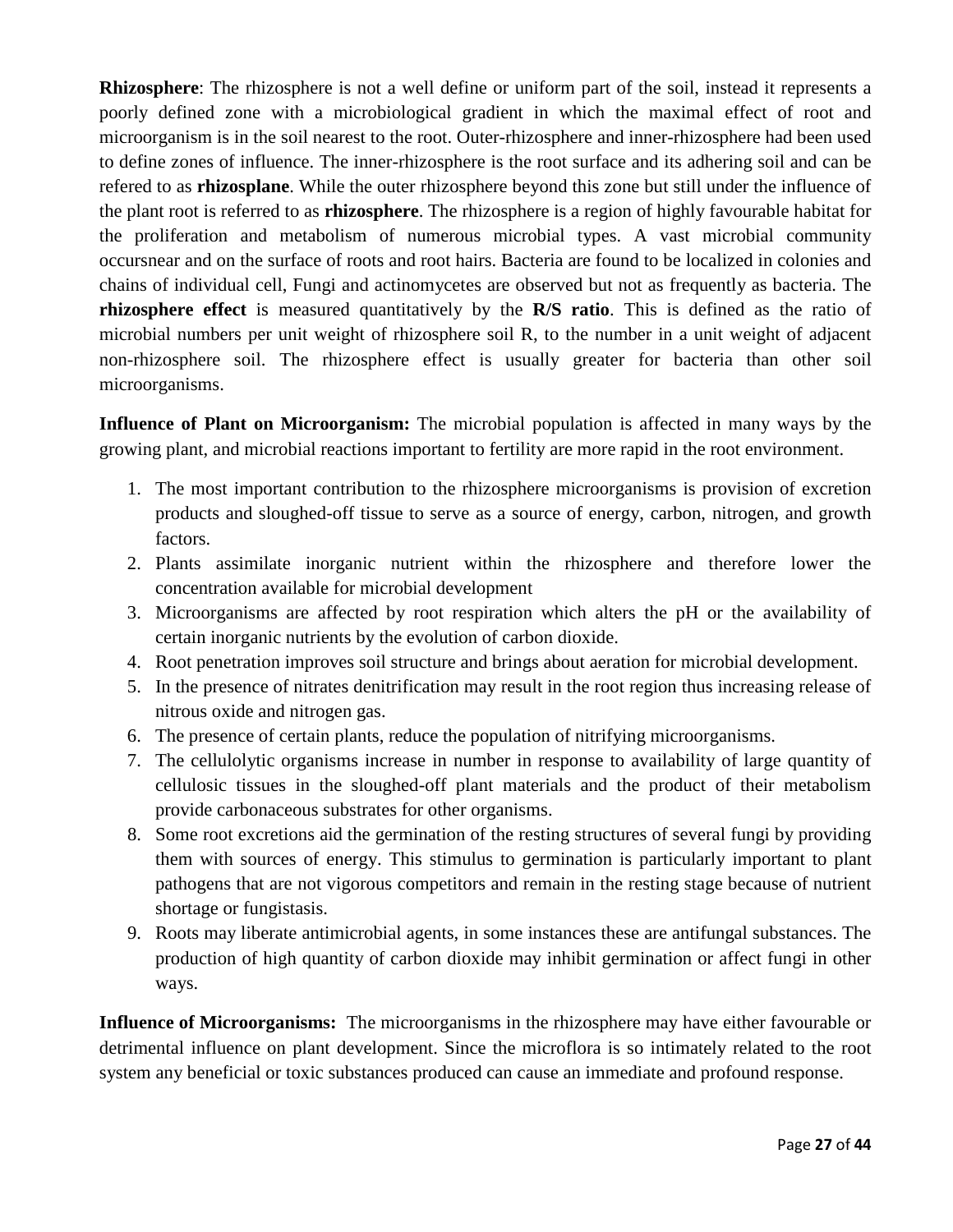- 1. Microorganisms may favour the growth of higher plant by affecting the availability of various nutrient elements essential for plant growth, most especially carbon, nitrogen and phosphorus.
- 2. The production of  $CO<sub>2</sub>$  in the rhizosphere and the formation of organic or inorganic acids aid in the solubilization of inorganic plant nutrients. This is particularly so with insoluble phosphate containing compounds.
- 3. At the same time, the vast population of microorganisms demands some anions and cations for their own development leading to immobilization of N and P.
- 4. Aerobic bacteria remove  $O_2$  from the environment and add  $CO_2$  and either of these processes may reduce root elongation and development or diminish the rate of nutrient and water uptake.
- 5. Microorganisms may favour plant growth through the production of specific growth stimulating or growth regulating substances such as auxins and phytohormones egindoleacetic acid, gibberelins and cytokinnins.
- 6. Some microorganisms are parasitic to plants or produce certain toxic substances which are injurious to plants.
- 7. Antibiotics may be produced in the rhizosphere and this may affect the growth of root pathogens and even the development of diseases in the above tissues if translocated to stem and intravascular system. Antibiotics are also known to affect the physiology of plant.
- 8. Some groups of microorganisms form symbiotic relationship with higher plant, eg certain fungi formmycorrhizal association with higher plants and the numbers of free living nitrogen fixing organisms are quite high on the root surface.

## **MYCORRHIZA**

This is the symbiotic association between fungi and root of higher plants, the association is beneficial to most organisms. Mycorrhizas are classified into several groups.

**Ectomycorrhiza:**This association consists of septate fungal cells infecting roots of trees and shrubs. The fungi form compact mantle or sheath over the root surface and penetrate between the cells of the root cortex to form a complex intercellular system called the Hartig net. The ectomycorrhizal fungi produce auxins responsible for some morphological differences between mycorrhizal and nonmycorrhizal roots. Many fungi from classesBasiodiomycetes, Ascomycetes, Zygomycetes and Mushrooms form ectomycorrhiza. It is usually difficult and sometimes impossible to plant seedlings of trees in grassland soils or other new areas, particularly in forest establishment without introduction of the fungi partner.

**Ectendomycorrhiza:** This is similar to ectomycorrhiza except that the external mantle of fungi sheath may be much reduced or absent, the Hartig net is well developed and the hyphae also penetrate the host cells.

**Ericaceous mycorrhizas:** These include the mycorrhizas associated with Arbutus,Ericales and Monotropaceae.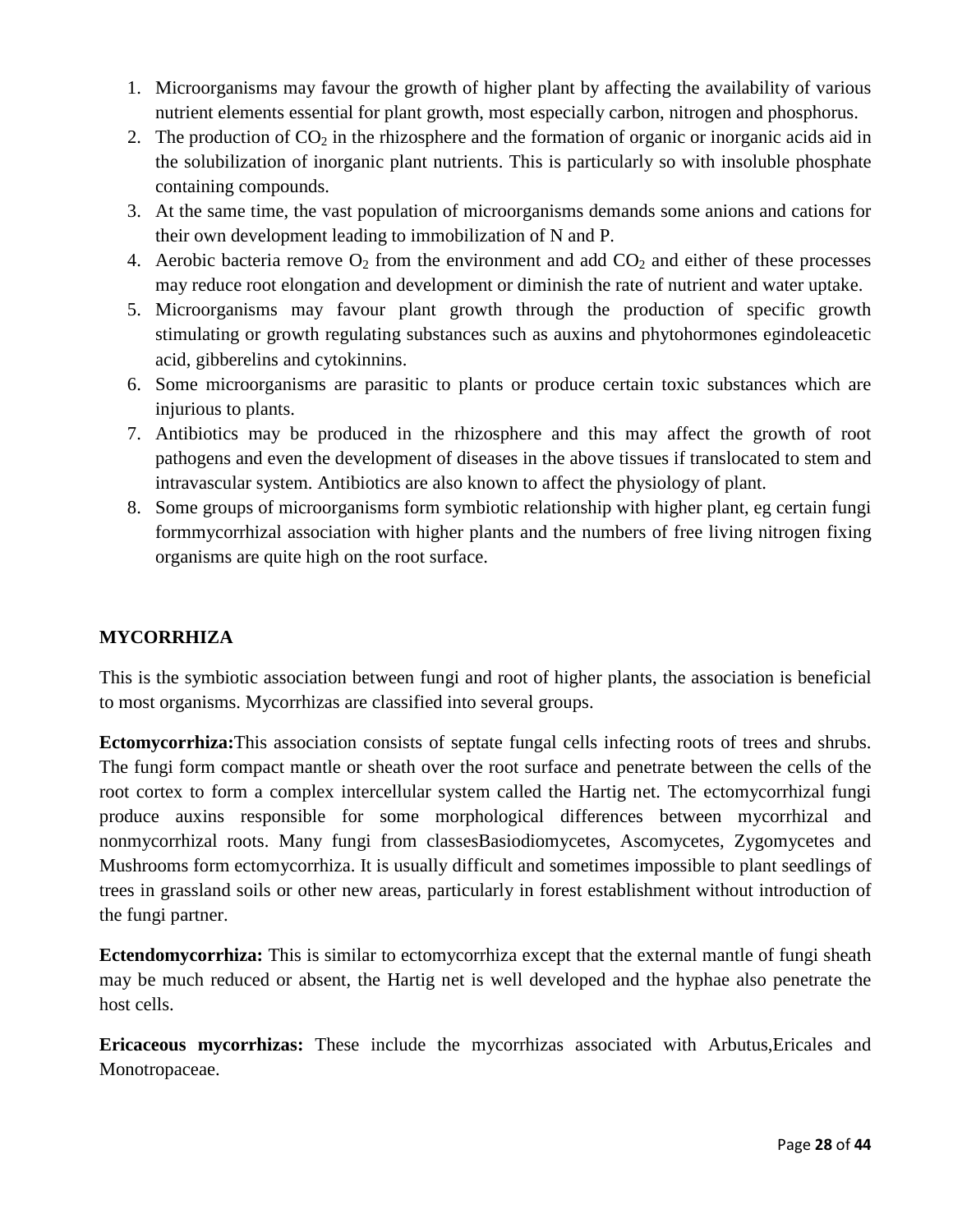**Arbutoidmycorrhizas**are formed as mantle which serve as storage organ, when Hartig net is present it penetrates the outer layer of the cortical cells. The septate hyphae form intracellular coils that eventually disintegrate within the cell.

**Ericoid mycorrhiza** occurs between the ericaceous plants and a fungus called *Pezizella*. The fungus formsmultiple coils within the cells and up to 42 % of the root cells can be occupied by the fungal hyphae.

**MonotropoidMycorrhiza:** A member of the Basidiomycetes called *Boletus* infects both the monotropa and the roots of neighboring trees. The seed of monotropa is very small it will initiate germination but will not develop further until infected with *Boletus*. Phosphate and glucose can be translocated by the fungi over a distance of 1 to 2 m to the tissue of monotropa.

**Orchidoidmycorrhizas:**Orchid seedlings are very small and the seedlings pass through a seedling stage during which they are unable to photosynthesize. Since the seeds are too small to contain reasonable reserves, a germinating embryo does not develop further unless it receives an outside supply of carbohydrates or is infected by a compatible mycorrhizal fungus. The infection in orchids spreads from cell to cell, with hyphae coils taking up a large portion of the volume of infected cells. The intracellular hyphae have a limited live and degeneration can occur as early as 30 to 40 hours after initiation of infection and is usually complete within 11 days. Fungi genera involve include *Rhizoctonia, Marasmius, Armillaria* and Fomes. Parasitism of host plant can occur as in monotropoidmycorrhizas.However unlike monotropoidmycorrhizas, a Hartignet, well developed fungal sheath and specialized haustoria are absent.

**Arbuscularmycorrhizal fungi (AMF):** These are the most common forms of mycorrhizasit involves fungi classified as Zygomycetes. The aseptate hyphae infect the root cells of nearly all cultivated plants, forest trees, shrubs and herbaceous species. No visible structural change is observed on the root except on onion where a sight yellowing of the root is observed. Internal vesicles constituted by fungal hyphae expansion filled with lipids are used for storage. There is another internal structure in the root cortex called arbuscule, this consist of finely branched hyphae and persist within the plant cell for 4 to 10 days. After which they are digested by the plant cell and new ones are formed in other cells. Nutrient transfer occurs between the finely branched fungal mycelium and plant cell membranes. Some fungihyphae and resting spores extend externally in the soil. Five major genera of the family Endogonaceae form AMF, these are; *Glomus, Gigaspora, Acaulospora, Sclerocystis* and *Scutellospora*. They are distinguished by the morphology of their resting spore.

## **FUNCTIONS OF MYCORRHIZAS**

- 1. The major contribution of the fungus is in nutrient uptake and translocation, especially of phosphorus and sometimes nitrogen.
- 2. Mycorrhizal plants have the capacity to withstand or tolerate drought better than nonmycorrhizal plants.
- 3. The plants are protected from pathogens, nematodes and heavy metal concentrations in the rooting zone.
- 4. The fungi partners obtain carbon from the plant.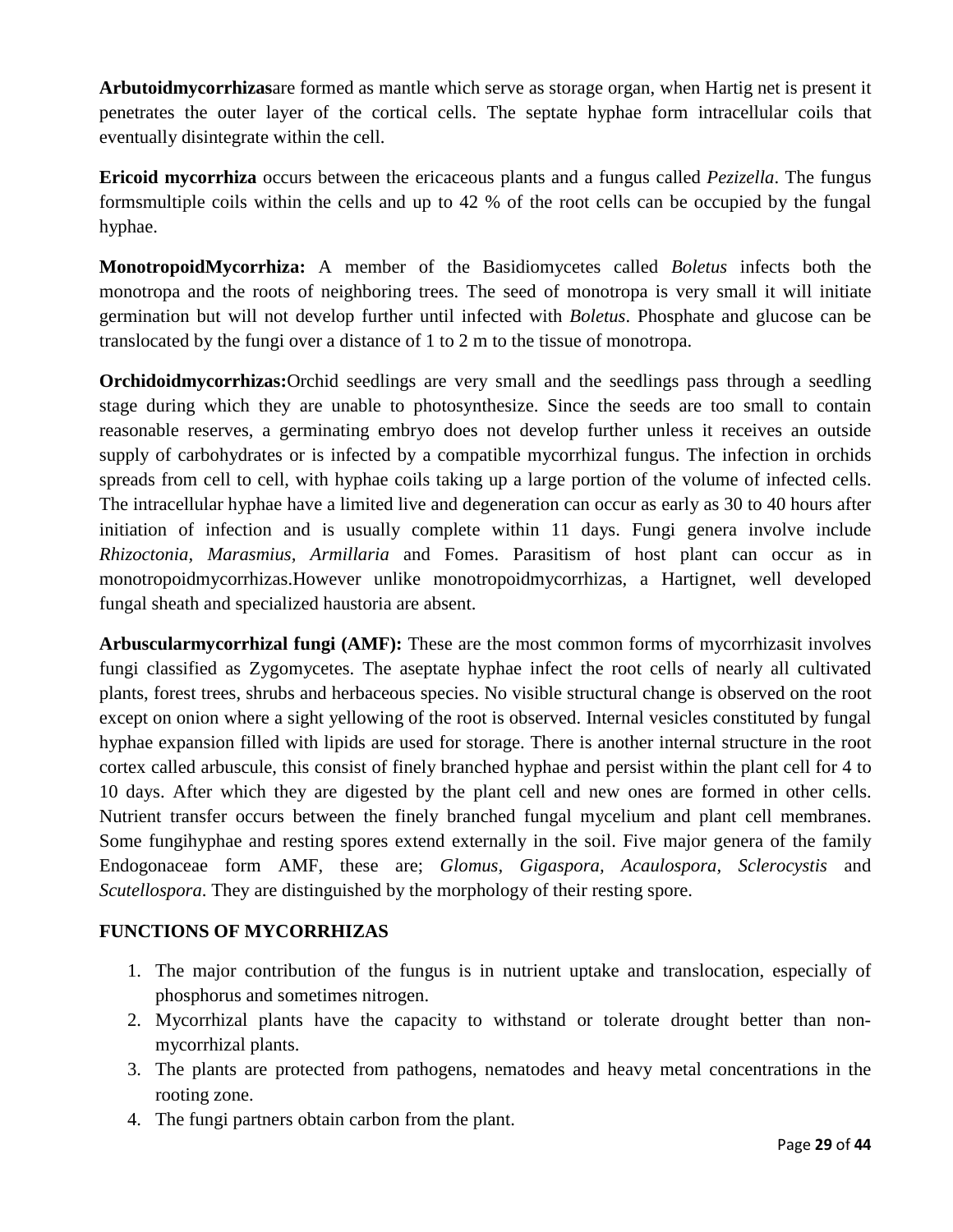- 5. Mycorrhizal fungi have aggregating effect especially on coarse soil.
- 6. The production of phyto-hormones such as cytokinins may have positive effect on plant growth.

## **BIOLOGICAL NITROGEN FIXATION**

Nitrogen fixation is the conversion of atmospheric nitrogen to plant available nitrogen. It can be brought about by electrical discharge (lightning) or other ionizing phenomena of the upper atmosphere (Haber process). The fixed nitrogen is added to the soil as a component of precipitation.

200 atms

 $N_2 + 3H_2$  --------------------------  $2NH_3$ --------  $NH_4OH$ 

450°C, Catalyst

Most of the nitrogen fixed into the soil is however accomplished by biological nitrogen fixation. There are two types of biological nitrogen fixation; Symbiotic nitrogen fixation and Non symbiotic nitrogen fixation.

## **Non Symbiotic nitrogen fixation**

This biological nitrogen fixation is carried out by organisms which live freely in soil as represented by two groups of microorganisms; bacteria and blue-green algae (cyanobacteria).

Bacteria genera involve in nitrogen fixation could be aerobes, facultative anaerobes and anaerobes

Examples of aerobic bacteria include, species of *Azotobacter* and *Beijerickia* 

Examples of facultative anaerobe include species of *Bacillus.*

Examples of anaerobe include species of*Clostridium* 

For the blue-green algae, the examples include species of Nostoc, Plectonema and Anabaena.

These nitrogen fixers add between 0.2 and 5 kg N/ha/annum, whereas most crop plants require  $50 -$ 200 kg N. This process is therefore thought to be of little significance agronomically. However, the process is of value in rice paddies where blue - green algae, which depend on photosynthesis freely, fix nitrogen. The process is highly influenced by the population of nitrogen fixers in the soil and this in turn is dependent on soil pH.

## **Symbiotic nitrogen fixation**

This is the production of plant available N from atmospheric nitrogen by organisms that live in association with plant roots. These bacteria reside in the roots of legumes causing swellings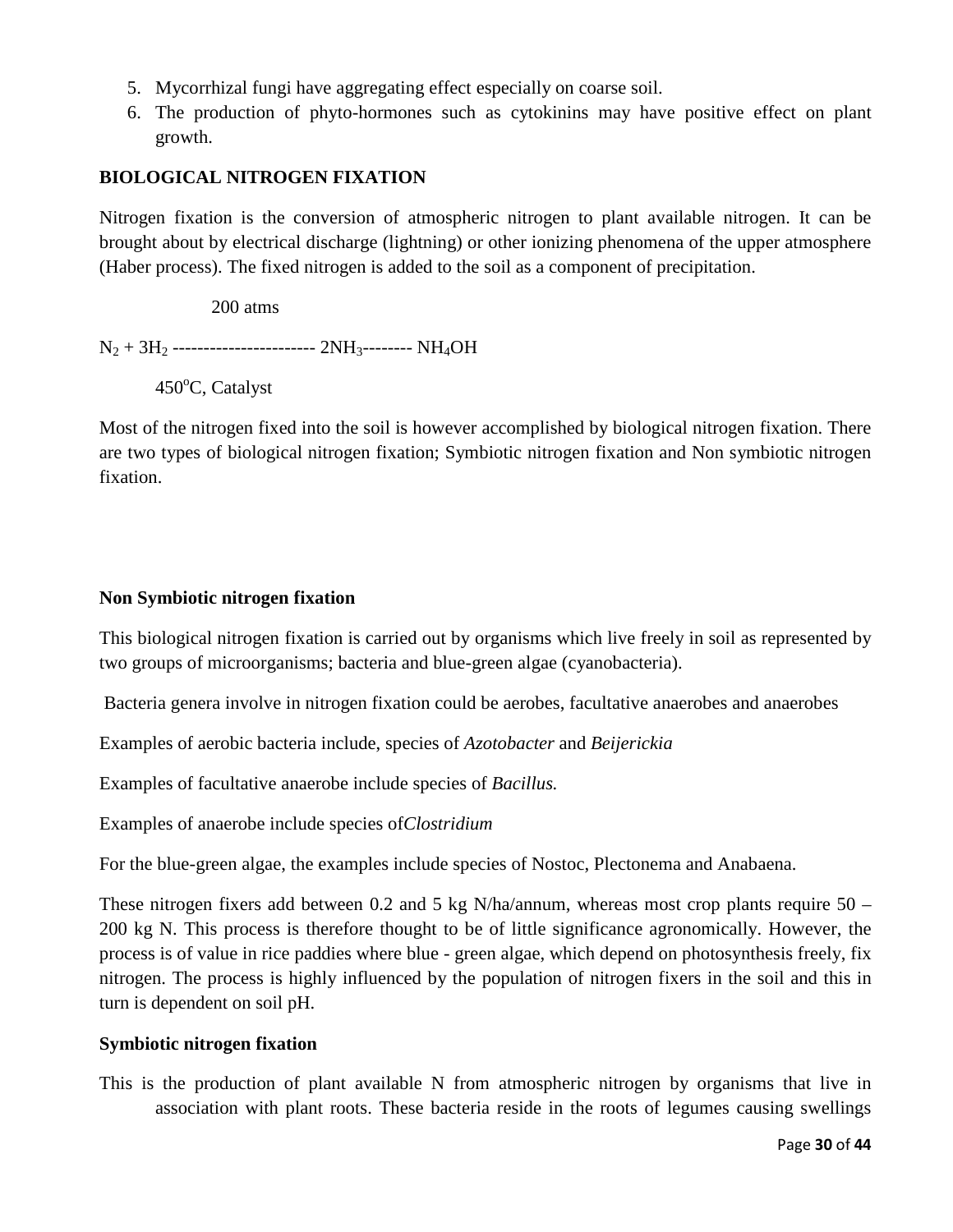known as nodules in legume roots. They derive their food and nutrients from the legumes and in turn supply the legumes with nitrogen fixed from the atmosphere. This symbiotic relationship is most common between legumes and *Rhizobium* species. Examples of legumes include trees such as *Acasia, Mimosa and Cassia,*shrubs such as *Ceasalpina* and *Indigofera* as well as crops such as cowpea, soybean, groundnut, pigeon pea, etc. The Rhizobium species are host specific and when the right species are not present in the soil, where the legume is grown, nodulation may not occur and even when some nodules are formed nitrogen fixation may not occur at all or at significant level. Therefore, under certain conditions Rhizobium inoculation is recommended.

Grain legumes are capable of fixing about 150 kg N/ha/annum, an amount that meets the nitrogen requirement of many crop plants.

## **Mechanism of nitrogen fixation**

- The central reaction according to which biological nitrogen fixation proceeds and the enzyme responsible for the reaction are the same in all organisms (Symbiotic and non-symbiotic). N<sub>2</sub>  $+6e + 8H^+ + 12ATP$  ----------  $2NH_4 + 12ADP + 12pi$
- A molecule of nitrogen gas reduced to ammonia requires energy to proceed. It is estimated that 12 moles of ATP are required for 1 molecule of  $N_2$ , which is reduced to 2 molecules of ammonium.
- The enzyme responsible for nitrogen fixation is called **Nitrogenase**. It consists of two proteins (i) Iron protein also called Azoferredoxin or Component II or Azofer (ii) Molybdenum iron protein also called molybdo-ferredoxin or Component I or Azofermo. The individual component does not catalyse any reaction only the combined system of both proteins is regarded as an enzyme.
- Both of thenitrogenase proteins are Iron-sulphur components. The iron protein is the smaller of the two with molecular weight ranging from  $50,000 - 70,000$ . It is rapidly but reversibly inactivated by oxygen. The molecular weight of molybdenum iron protein range from 100,000 – 300,000 and also reversibly inactivated by oxygen

## **Factors influencing nitrogen fixation**

## **Biological factors**

- 1. There has to be appropriate organism-host relationship or compatibility,because not all rhizobia can form nodules in all legume roots.
- 2. The plant should be nutritionally healthy to carry out optimal photosynthesis so as to obtain enough carbon for itself and the organism.
- 3. Infection by other organisms should be minimal, eg infection of roots by nematodes.

## **Chemical factors**

- 1. High soil nitrogen content discouragesnitrogen fixation.
- 2. Soil pH has a profound influence on the process, soil pH of  $6 7.5$  favour nitrogen fixation.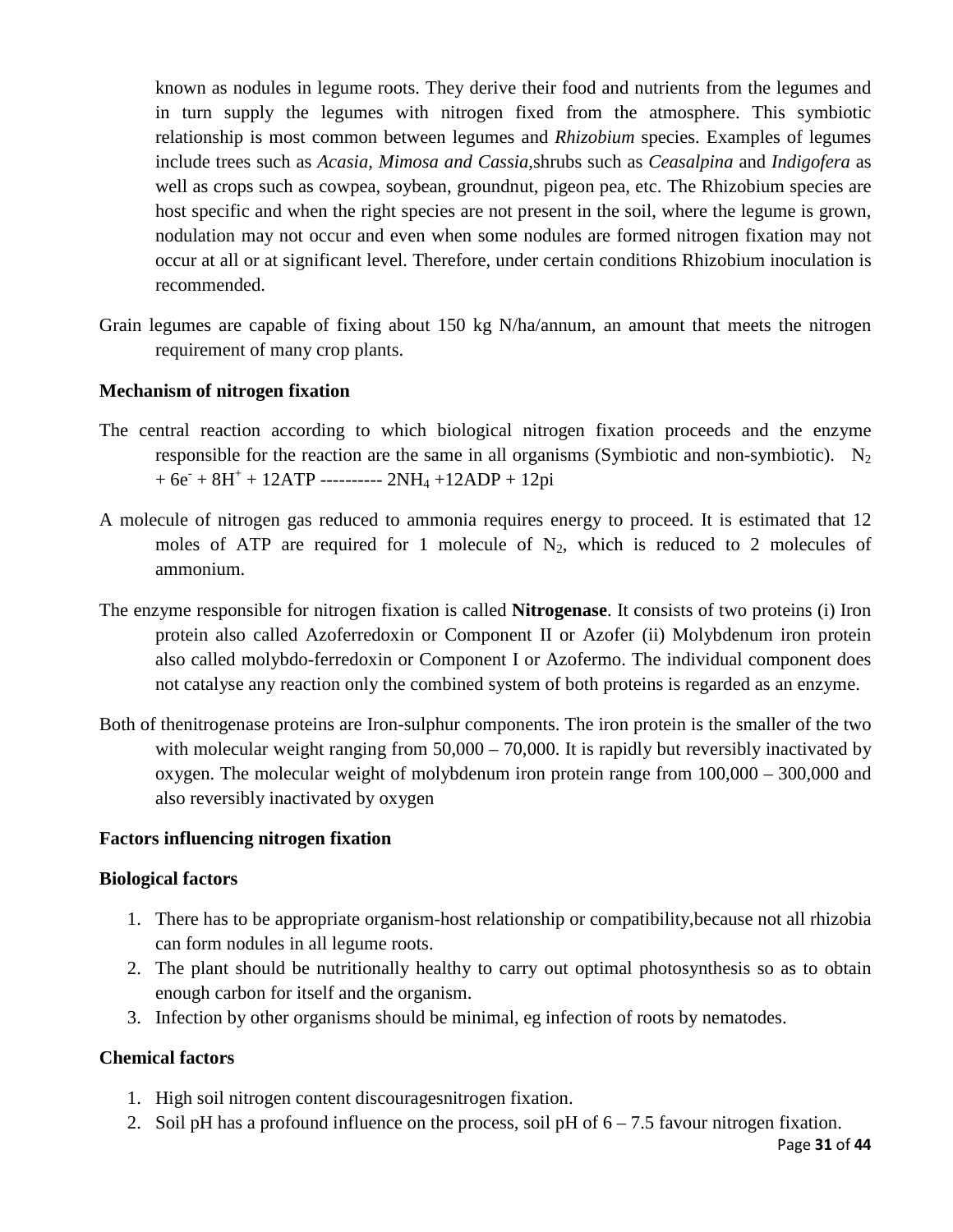## **Physical factors**

Aeration is important as most of the organisms involved are heterotrophic and aerobes. However, the presence of oxygen could retard the process, since it is a reduction process.

The presence of a pigment called **Legume haemoglobin** salvages the problem by binding  $O_2$  thereby rendering it inactive, to be released only when needed. A cross section of an active nodule is reddish brown due to the presence of legume haemoglobin.

## **Agronomic importance of nitrogen fixation**

- 1. In symbiotic nitrogen fixation the organisms live inside plant root, nitrogen fixed is immediately assimilated into products needed by plants such as amino acids, amines etc. In non-symbiotic fixation, the nitrogen is fixed into soil and absorbed by plants.
- 2. When ploughed in as green manure or incorporated as crop residues, the nitrogen synthesized into organic N can be mineralized as nitrates and be of benefit to crops that will be subsequently grown in the soil.
- 3. In mixed cropping, when legumes and non-legumes are grown in mixture, the non-legume benefit from nitrogen fixed by legumes.
- 4. Nitrogen fixation is so important that where it is suspected that the appropriate strains of rhizobia are not present in the soil, legume seeds are inoculated with such strains.

#### **Relationship between Rhizosphere and Soil Microorganisms**

The term "**rhizosphere**" denotes the region of the soil which is subject to the influence of plant root. The word, "rhizosphere" comes from *rhizo* or *rhiza* which is a Greek word for root, and sphere which denotes an environment or area of influence. The rhizosphere is the zone of soil surrounding a plant root where the biology and chemistry of the soil are influenced by the root. This zone is about 1 mm or a few millimeters wide, but has no distinct edge. It is usually characterized by greater microbiological activities than the soil away from plant root due to the food supply provided by the release of varieties of materials (exudates and secretions) which include alcohol, ethylene, sugar, amino and organic acids, vitamins, nucleotides, polysaccharides, mucilage, proteins and enzymes. The exudates act as messengers that stimulate biological and physical interactions between roots and soil organisms.

The plant root surface known as the rhizoplane also provides unique environment for microorganisms, as these gaseous, soluble and particulate materials move from plant to the soil. Rhizoplane is more narrowly defined and it describes the surface of the plant root itself along with the tightly adhering soil particles. The practical definition of rhizosphere soil is that soil which adheres to or is influenced by the root but which can be removed from the root by gentle shaking in sterile water.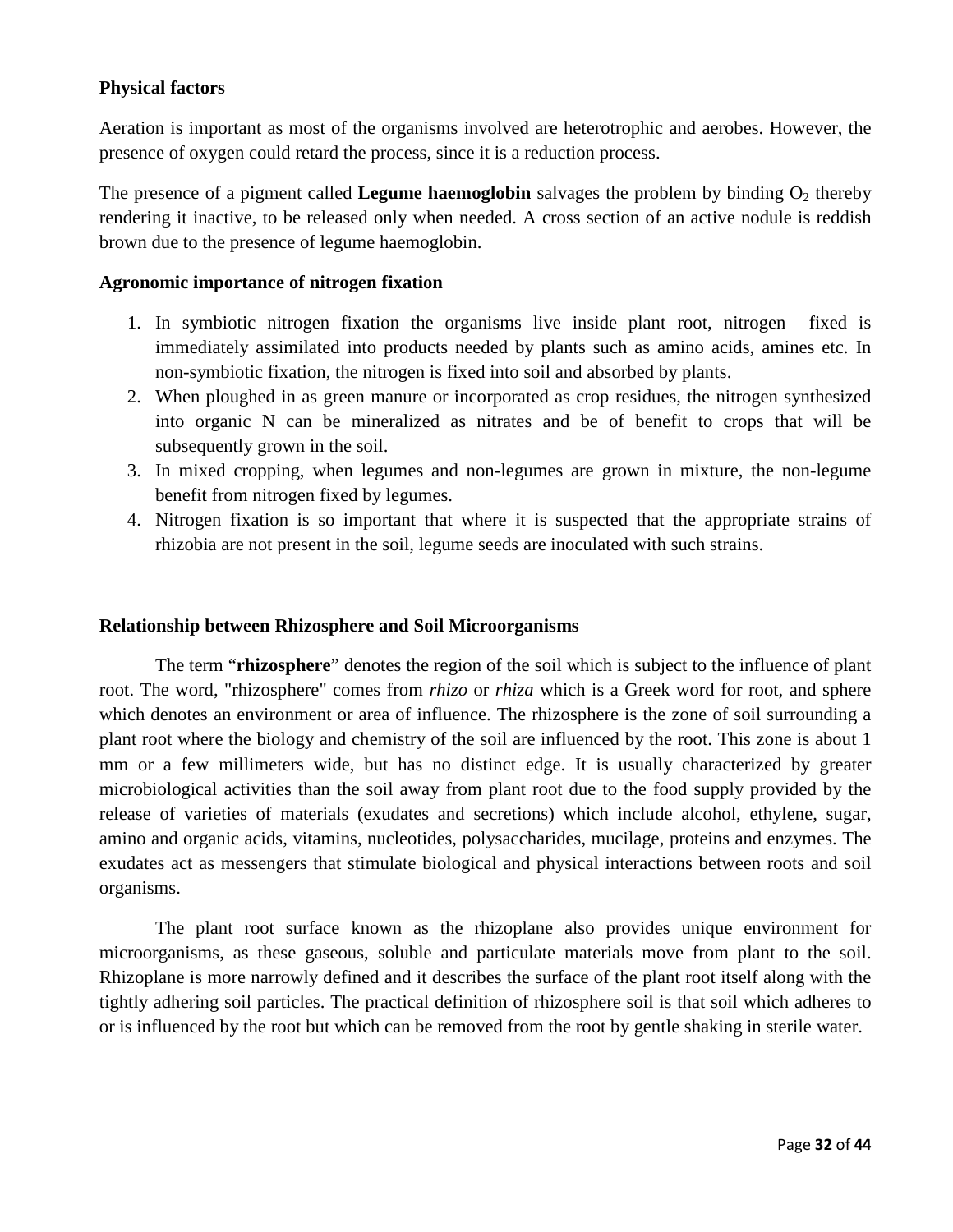

Figure 1**.** Diagram of a root showing the

Because of the unique environment created in the rhizosphere for microorganisms, various microbial

processes occur in the zone. These processes may be beneficial or non-beneficial. Some microorganisms form different associations with the plant roots while others are free living, taking advantage of the unique environment of the rhizosphere to provide certain benefits for plants. Beneficial relationships between soil microorganisms and rhizosphere occur in the process of nitrogen fixation in soils. Nitrogen fixation is a biochemical reduction of atmospheric nitrogen  $(N_2)$  to ammonia. Nitrogen fixation in rhizosphere occurs through symbiotic association of some bacteria and plant roots or a non-symbiotic association of some free living bacteria (associative N fixation). Mycorrhizal association is another beneficial relationship between soil microorganisms and plant roots, helping plants in acquisition of some nutrients especially phosphorus.

## **Associative Nitrogen Fixation**

This is a non-symbiotic but associative process of nitrogen fixation by some microorganisms which inhabit the surface of plant (rhizoplane) as well as the rhizosphere. Certain nitrogen fixing bacteria establish themselves close to the root in the rhizosphere where they use root exudates, secretions and sloughed cells as an energy source and fix nitrogen into the soil. The extent of rhizosphere-associated N fixation depends on the supply of oxidizable C and efficiency of its conversion. The amount of nitrogen fixed by these microorganisms is indirect, as 90% of the nitrogen only becomes available when the bacteria die. Associative N fixation is carried out by representatives of the genera of *Azotobacter, Azospirilum* and *Acetobacter*. These bacteria contribute to N accumulation in tropical grasses e.g an association between *Azotobacter paspali* and a grass plant called *Paspalum notatum*.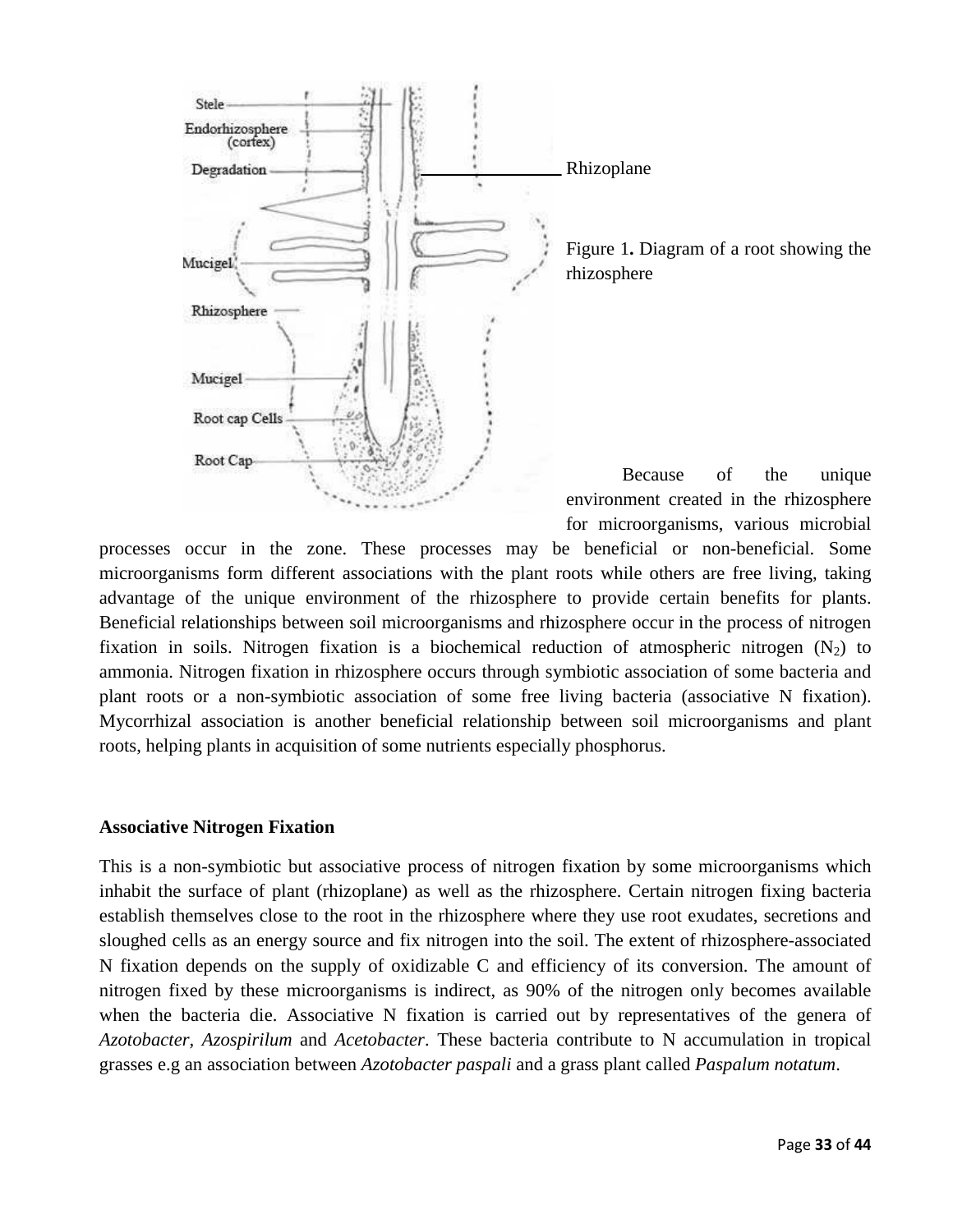#### **Symbiotic N2 fixing association between legume and rhizobium**

Symbiosis denotes the cohabitation of two unrelated organisms which mutually benefit from the close association. In the case of N fixation, the invasion of root of the host plant by a microorganism (endophyte) culminates in the formation of a nodule in which carbohydrates are supplied to the endophyte and amino acids formed from the reduced N are made available to the host plant.

Several genera of root nodule bacteria exist in rhizosphere. These include *Allorhizobium, Azorhizobium, bradyrhizobium, Mesorhizobium, Sinorrhizobium* and *Rhizobium.* Rhizobium is well known to establish a symbiotic association with legumes and fix nitrogen for the use by plant. Rhizobia exist primarily as soil saprophyte that are widely distributed and are found in the rhizosphere of plant roots. The bacterium contains a large plasmid that encode information that is not used when it grows as a free living organism in soil but its vital for infection and nodulation of the susceptible host plant. Plasmid encoded gene also influences the range of host plant that rhizobium can nodulate.

The establishment of mutualistic relationship between rhizobia and legumes is accomplished via a series of developmental stages, all of which are mediated by physiological signal from both participants. This symbiotic process is highly specific (i.e a specific bacterial species with one, or a limited number of, legume species). One *Rhizobium* strain can infect certain species of legumes but not others e.g. the pea is the host plant to *Rhizobium leguminosarum* biovar *viciae*, whereas clover acts as host to *R. leguminosarum* biovar *trifolii*. Specificity genes determine which *Rhizobium* strain infects which legume. Soybean has a specific symbiotic partner; it is only nodulated by *Bradyrhizodium japonicum* and this species nodulates only soybean. However, some promiscuous (nodulate with many rhizobial strains) soybean or legume species exist.

At each stage of the formation of this relationship, the chemical signals released by the plant and the bacterium reciprocally induce unique genetic program that lead to the formation of a nodule and result in biological N fixation.

#### **Root nodule formation**

Sets of genes in the bacteria control different aspects of the nodulation process. The rhizobial genes that are needed to establish a symbiosis with plant root are called **Nod genes**. These genes are involved in the synthesis and transport of an unusual class of compounds referred to as **nod factors** that induce nodule formation. Nod genes also direct the various stages of nodulation. The initial interaction between the host plant and free-living rhizobia is the release of a variety of chemicals by the root cells into the soil. Some of these encourage the growth of the bacterial population in the area around the roots (the rhizosphere). Reactions between certain compounds in the bacterial cell wall and the root surface are responsible for the rhizobia recognizing their correct host plant and attaching to the root hairs. Flavonoids secreted by the root cells activate the nod genes in the bacteria which then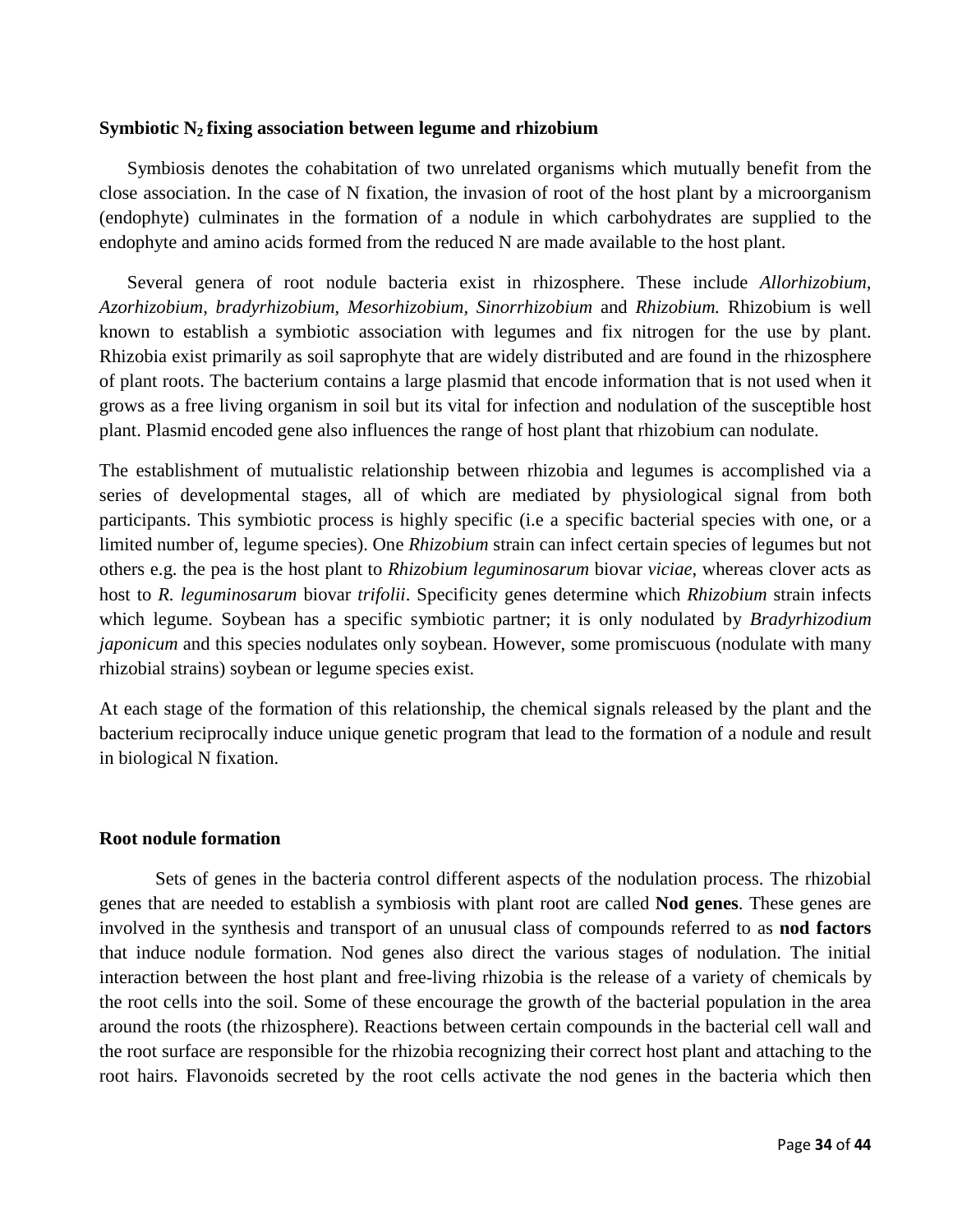induce nodule formation. The plant genes that are exclusively involved in the early stages of root-hair infection and nodule development are called **nodulin** genes.

The whole nodulation process is regulated by highly complex chemical communications between the plant and the bacteria. Once bound to the root hair, the bacteria excrete nod factors. These stimulate the root hair to curl. Rhizobia then invade the root through the hair tip where they induce the formation of an infection thread. Infection threads are tubular structures that carry the rhizobia often in single file, from the point of entry into root hairs to the inner cells of the root cortex. This thread is constructed by the root cells and not the bacteria and is formed only in response to infection. The infection thread branches and penetrates into the root cortex, where cortical cells divide and enlarge to form a prenodule in response to the rhizobial invasion. Rhizobia are released from the infection thread into root cortical cells and are enclosed within plant-derived membrane called the peribacteroid membrane. They remain physically isolated from the host cell cytoplasm. Each membrane-enclosed bacterium is referred to as a "symbiosome". The bacteria continue to produce nod factors which stimulate the root cells to proliferate, eventually forming a root nodule. Within a week of infection, small nodules are visible to the naked eye. Each root nodule is packed with thousands of living *Rhizobium* bacteria, most of which are in the misshapen form known as bacteroids. The rhizobia undergo pleiomorphic and biochemical changes in the symbiosome (contains bacteroids) and ultimately commence biological N fixation

An enzyme called **nitrogenase** catalyses the conversion of nitrogen gas to ammonia in nitrogen-fixing organisms. In legumes it only occurs within the bacteroids. The reaction requires hydrogen as well as energy from ATP.

Root nodules differ in appearance and structure depending upon the host plant species. Nodules may be spherical, cylindrical, flattened or irregular in shape. There may be some  $10^{10}$  bacteriods in a nodule, generally containing a single strain of rhizobium although multiple-strains occupancy does occur. Strains of rhizobia which form nodules on a legume are termed infective. Those strains which then proceed to fix nitrogen at high rate are termed effective and those which are poor nitrogen fixer are termed ineffective. Effectiveness is governed by a different set of genes in the bacteria from the specificity genes.

## **Actinorhizae**

Actinorhizal relationship is the association of actinobacteria (actinomycetes) with plant roots. These symbiotic associations are formed between bacterial genus *Frankia* and many non-leguminous plant species widely distributed among eight different families which are commonly referred to as actinorhizal species. The actinorhizal plants tend to be woody shrubs or trees and are usually in the primary stages of recovery from some disturbances such as wildfire, flood, logging and landslide. They are also pioneer species on site poor in nitrogen. Well known actinorhizal plants are *Alnus* (Alder), *Myrica* (bayberries), *Casuarina, Eleaeganus, Ceanothus*, *Hippophae* and *Purshia.* The actinorhizal relationship has energy cost to plant, however the plant does benefits and is better able to compete in nature. Unlike the small nodules formed by rhizobium in legume roots, the nodules of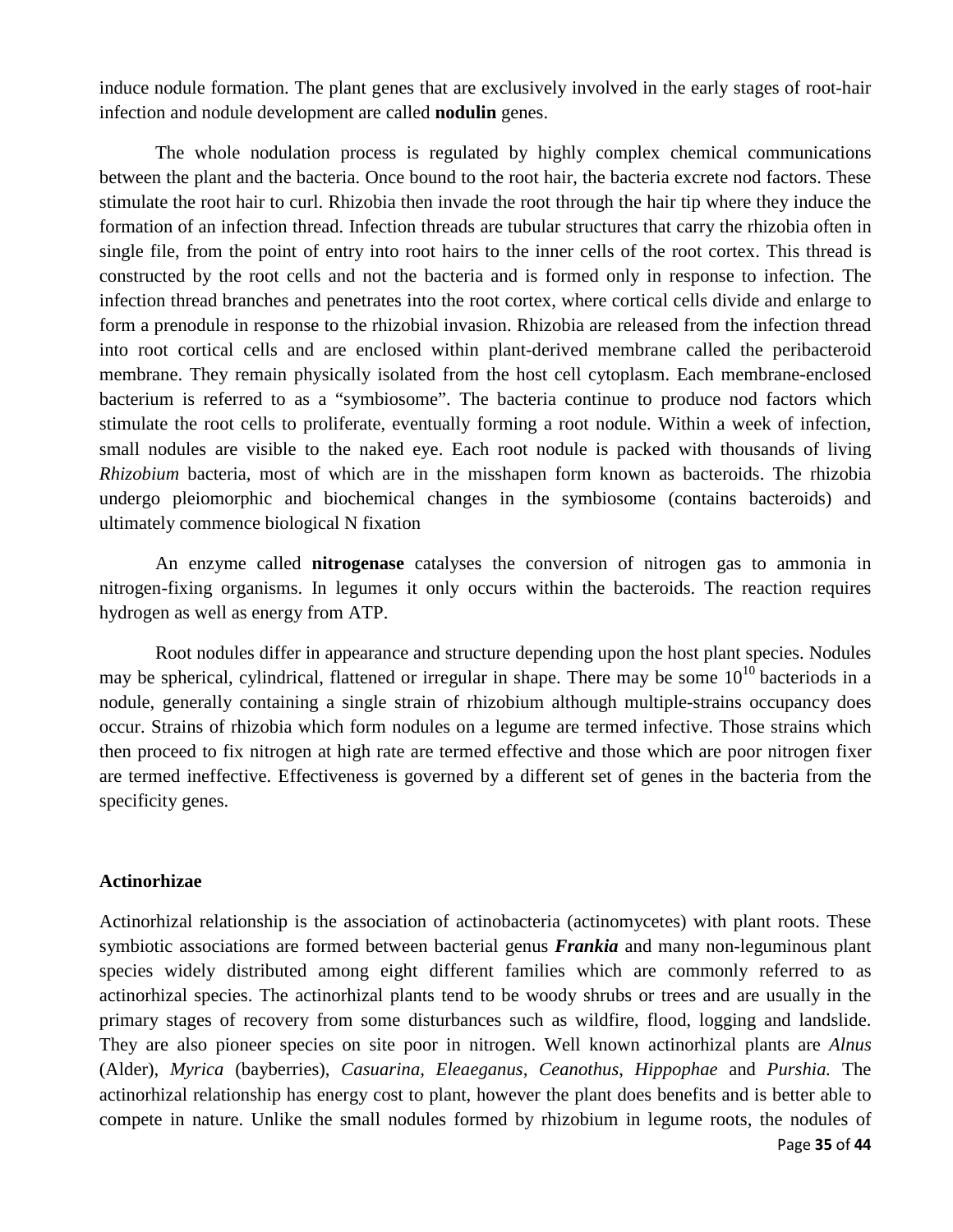actinorhizal plants may be several centimeters in diameter, some are marble sized while some are as big as soccer ball size.

## **Nitrogen fixation and agriculture**

Nitrogen fixation by rhizobia is of great importance in agriculture in several ways. Legumes such as peas, beans and soybeans, help to feed the meat-producing animals of the world as well as humans. Crop yields are greatly improved in nodulated plants. Legumes can also grow well in poor soils where there is not enough fixed nitrogen to support other types of plants. After harvest, legume roots left in the soil decay, releasing organic nitrogen compounds for uptake by the next generation of plants. Farmers take advantage of this natural fertilization by rotating a leguminous crop with a non leguminous one. Nitrogen fixation by natural means cuts down on the use of artificial fertilizers. This does not only saves money but helps to prevent the many problems brought about by excessive use of commercial nitrogen and ammonia fertilizers such

#### **Mycorrhizae**

Mycorrhiza is the mutualistic symbiosis between soil borne fungi and roots of higher plants. The word was coined by Frank (1895) to describe the union of two different organisms to form single morphological organ in which the plant nourishes the fungus and the fungus the plant. The host plant provides the fungus with soluble carbon sources, and the fungus provides the host plant with an increased capacity to absorb water and nutrients from the soil.

Based on the physical association of mycorrhizal fungi with plant roots, two main types are distinguished;

- 1. Ectomycorrhizae
- 2. Endomycorrhizae

These two were further subdivided into seven kinds by Smith and Read (1997): (1) Arbuscular mycorrhizas (AM), (2) ectomycorrhizas, (3) ectendomycorrhizas, (4) arbutoid, (5) monotropid, (6) ericoid, and (7) orchid mycorrhizae.

#### **Ectomycorrhiza**

Page **36** of **44** Ectomycorrhizal fungi form symbioses with several gymnosperm and angiosperm species and belong to the Phylum Basidiomycota and Ascomycota. In ectomycorrhiza, arbutoid and monotropid mycorrhiza, infection may arise from existing mycorrhizal roots which act as point inoculum sources. Mycelia fan out into soil and when they contact an uninfected root hyphae aggregate to form strands or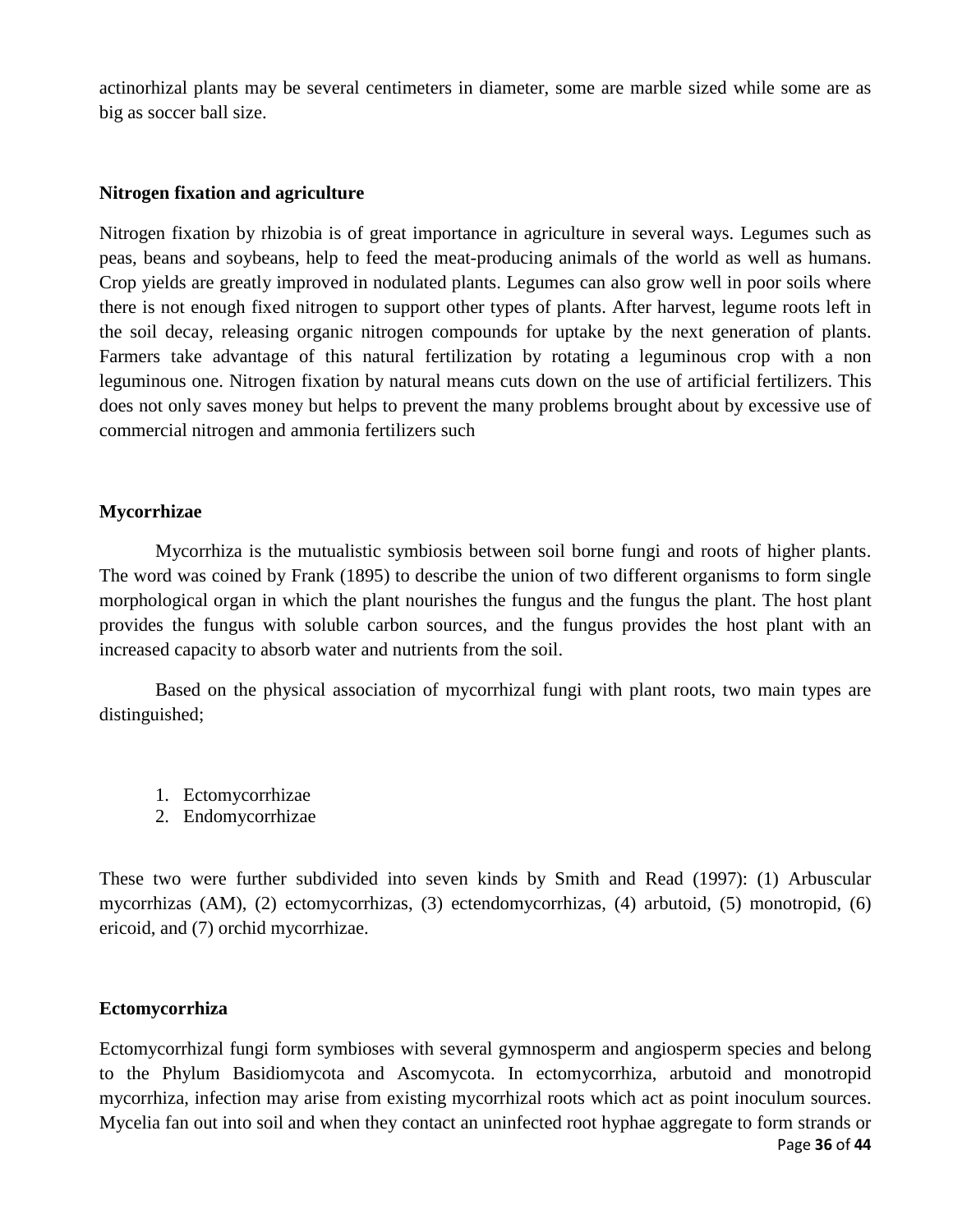mantle over the surface of the root. Hyphae penetrate the root and proliferate within the intercellular space forming a Hartig net.

#### **Arbuscular mycorrhiza**

Arbuscular mycorrhiza (AM) is probably the most widespread terrestrial symbiosis. It is formed between obligate biotrophic fungi of the phylum Glomeromycota and roots of around 80% vascular plants. The name arbuscular is derived from the characteristic structures, the arbuscles, which occur within the cortical cells. Arbuscular mycorrhiza has three important components; the root itself, the fungal structures (arbuscles, vesicles, intraradical hyphae and spores) within the cells of the root and extra radical mycelium in the soil. The AM symbiosis initiates when fungal hyphae, arising from spores in the soil or adjacent colonized roots contact the root. The colonization process includes arrival of the fungus at the root, penetration and development of the infection, and its spread to other parts of the root. Formation of an appressorium (a swollen structure formed on the end of a spore germ tube in contact with the root) often occurs as a prelude to infection. Hyphae then penetrate the epidermal cells or pass between these cells and penetrate the outer cortical cells. Some of the important genera of AMF are *Glomus, Paraglomus*, *Gigaspora, Acaulospora, Entrophospora* and *Scutellospora*. Unlike ectomycorrhiza, AM are non cultivable outside host plant. However, their internal structure can be observed in clear and stained root sample under light or stereo microscope.

## **Benefits of mycorrhizae**

- 1. **Enhanced nutrient uptake**. This is achieved by the expansion of zone of nutrient uptake farther away from the rhizosphere and more efficient uptake and transport of nutrients. Phosphorus nutrition is greatly enhanced by AM colonization. Arbusclar mycorrhizal plants generally grow better in phosphate deficient soils than non mycorrhizal plants. All type of mycorrhizal fungi are able to transport N and P.
- 2. **Improved tolerance to water stress.** Mycorrhizae increase the effective absorptive surface area of the plant.
- 3. **Disease tolerance in crop**. mycorrhizal plant root tends to be colonized by fewer diseasecausing organisms
- 4. **Improvement of soil structure**. Mycorrhizae create conditions that are conducive for the formation of soil micro-aggregates and macroaggregates. In addition, AM fungi produce glomalin, a specific soil-protein, present in soil in large amounts and is considered to stably glue hyphae to soil to form a 'sticky' string-bag of hyphae which leads to the stability of aggregates.

## **Biodegradation of Pesticides Pollutants**

A pollutant is anything that degrades the quality of something else. It can be liquid gas or solid material and could have been useful in the past or be a by- product or residues from the production of something useful. Some pollutants are natural materials that either get in wrong place or become too concentrated in some places e.g soil becoming a pollutant by getting into water or air (dust).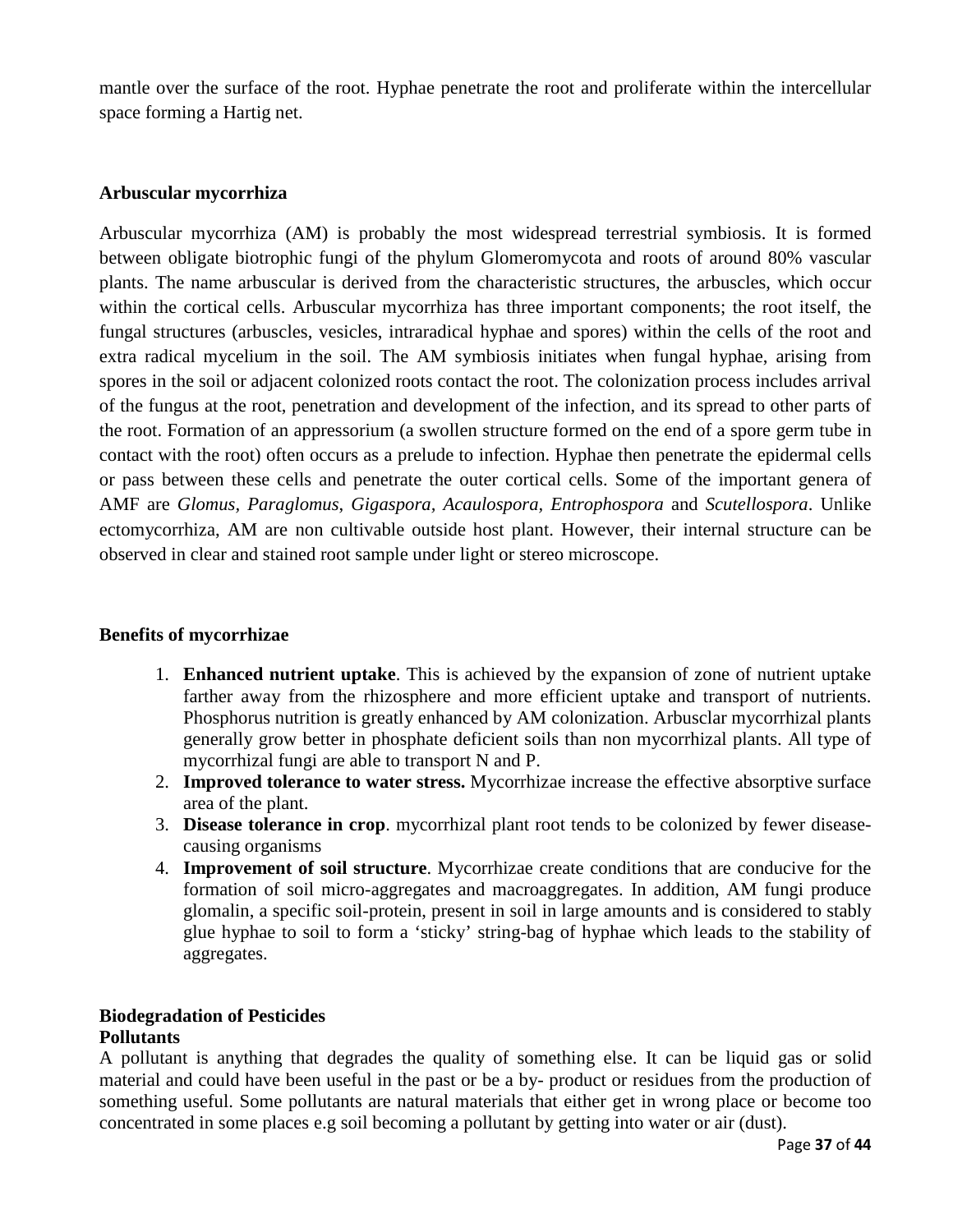Pollution occurs when substance are released into in environment in harmful amount as a direct result of human activity.

Pollutants can be classified into three types

- 1. those substances that occur in nature but as a result of human activity are found in unusually large concentrations e.g. CO2, elevated CO2 concentration in the atmosphere is affecting the climate.
- 2. toxic substances that are produced by human and does not occur in nature e.g pesticides
- 3. substances which are themselves not toxic but as a result of human activities have unfortunate consequences e.g. effect of certain substances on the ozone layer

Apart from pesticides, other common pollutants in soil and agricultural fields are heavy metals, high concentration of some plant essential nutrients, oil spills etc.

## **Pesticides**

Pesticides are the chemical substances that kill pests and weeds. In the context of soil, pests are fungi, bacteria insects, worms, and nematodes etc. that cause damage to field crops. Thus, in broad sense pesticides are insecticides, fungicides, bactericides, herbicides and nematicides that are used to control or inhibit plant diseases and insect pests. Pesticides include one or more elements such as arsenic, boron, bromine, cadmium, carbon, chlorine, copper, fluorine, hydrogen, iron, lead, magnesium, manganese, nitrogen, oxygen, phosphorus, sodium, sulphur, tin and zinc. The benzene ring is quite frequently found in pesticisde. It is a six carbon ring with six hydrogen atoms indicated as hexagonwith double bond. When other groups have replaced one or more of the hydrogens, the ring is referred to as the phenyl radical rather than benzene radical. When other group attached with two benzene ring, it is referred to as diphenyl e.g DDT

Although wide-scale application of pesticides and herbicides is an essential part of augmenting crop yields; excessive use of these chemicals leads to the microbial imbalance, environmental pollution and health hazards. An ideal pesticide should have the ability to destroy target pest quickly and should be able to degrade to non-toxic substances as quickly as possible.

Many pesticides are chemically similar to several others and are therefore given family names such as chlorinated hydrocarbons or organic phosphate. Pesticides that can be decomposed readily are biodegradable, whereas those that resist decomposition are called persistent. The properties that commend a chemical as an effective pesticide, namely

a. broad spectrum of activity so that it controls more than one pest and

b. sufficient persistence at the site of application so that the frequent retreatment is unnecessary can be detrimental to the ecological balance of the whole environment.

Pesticides reaching the soil in significant quantities have direct effect on soil microbiological aspects, which in turn influence plant growth. Some of the most important effects caused by pesticides are:

(1) alterations in ecological balance of the soil microflora.

(2) continued application of large quantities of pesticides may cause ever lasting changes in the soil microflora.

(3) adverse effect on soil fertility and crop productivity.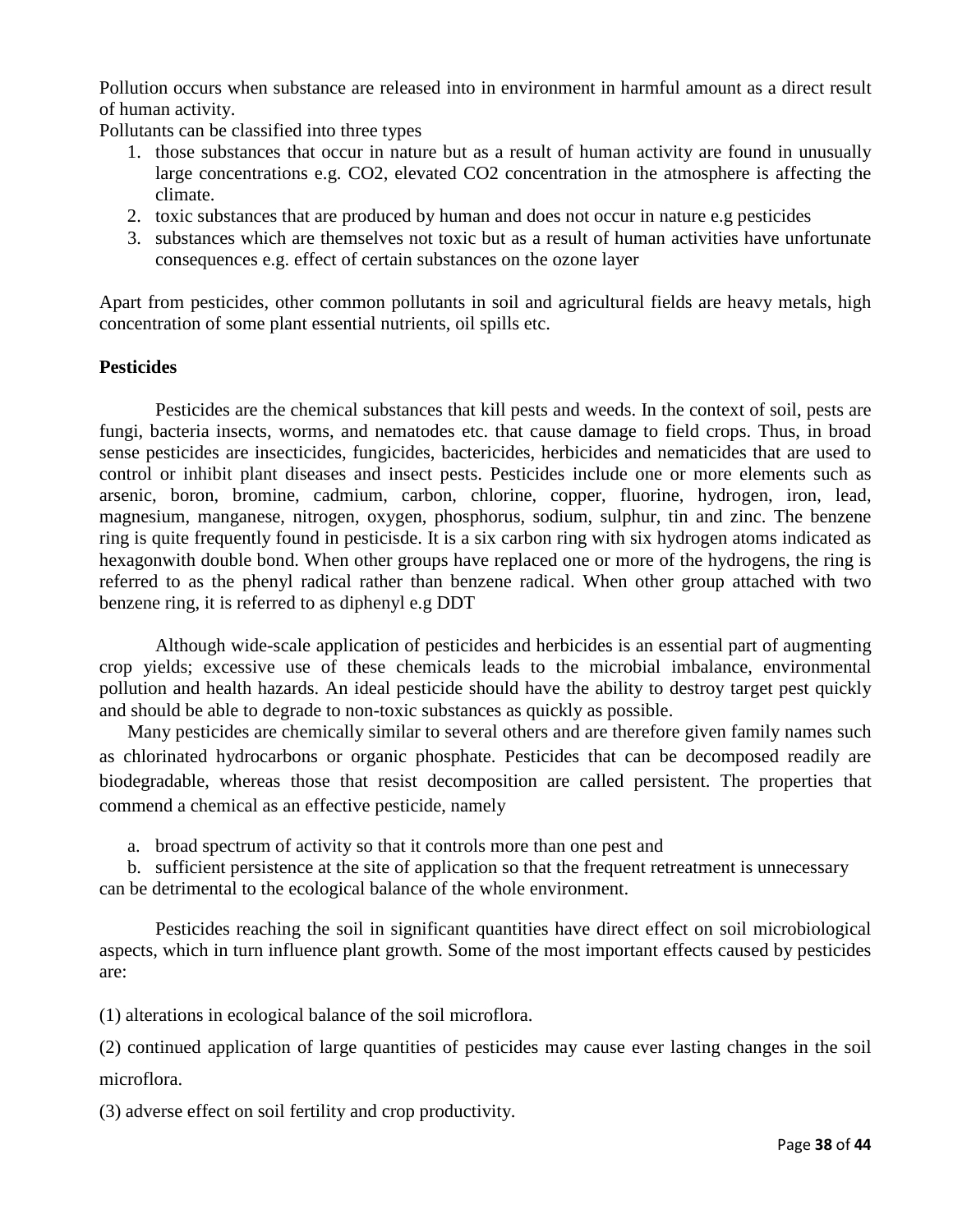(4) inhibition of N2 fixing soil microorganisms such as *Rhizobium, Azotobacter, Azospirillum* etc. and cellulolytic and phosphate solubilizing microorganisms.

(5) suppression of nitrifying bacteria, *Nitrosomonas* and *Nitrobacter* by soil fumigants ethylene bromide, Telone, and vapam have also been reported

(6) alterations in nitrogen balance of the soil.

(7) interference with ammonification in soil.

- (8) adverse effect on mycorrhizal symbioses in plants and nodulation in legumes.
- (9) alterations in the rhizosphere microflora, both quantitatively and qualitatively.

#### **Persistence of pesticides in soil**

Persistence of pesticides refers to how long an insecticide, fungicide, or herbicide persists in soil. It is of great importance in relation to pest management and environmental pollution. Persistence

of pesticides in soil for longer period is undesirable because of the reasons such as

- a) accumulation of the chemicals in soil to highly toxic levels,
- b) assimilation by the plants
- c) accumulation in the edible portions of the root crops and other plant products,
- d) pollution of soil, water and air.

The effective persistence of pesticides in soil varies from a week to several years depending upon structure and properties of the constituents in the pesticide and availability of moisture in soil. For instance, the highly toxic phosphates do not persist for more than three months while chlorinated hydrocarbon insecticides (eg. DOT, aldrin, chlordane etc) are known to persist at least for 4-5 years and some times more than 15 years.

From the agricultural point of view, longer persistence of pesticides leading to accumulation of residues in soil may result into the increased absorption of such toxic chemicals by plants to the level at which the consumption of plant products may prove deleterious / hazardous to human beings as well as livestock's. For example, intensive use of DDT to control insect pests and mercurial fungicides to control diseases in agriculture had been known to persist for longer period and thereby got accumulated in the food chain leading to food contamination and health hazards. Therefore, DDT and mercurial fungicides has been, banned to use in agriculture as well as in public health department.

#### **Process of biodegradation of pesticides in soil**

Although physical and chemical factors are important in the biodegradation of pesticides, microorganisms play a major role. Many soil microorganisms have the ability to act upon pesticides and convert them into simpler non-toxic compounds. This process of degradation of pesticides and conversion into non-toxic compounds by microorganisms is known as "biodegradation". Not all pesticides reaching to the soil are biodegradable and such chemicals that show complete resistance to biodegradation are called "recalcitrant".

The biodegradation of compounds of pesticides is often a complex series of biochemical reactions and is often different when different microorganisms are involved. The particular details of each biodegradation scheme are not particularly important, but the general series of reactions and enzyme types involved are relatively straightforward.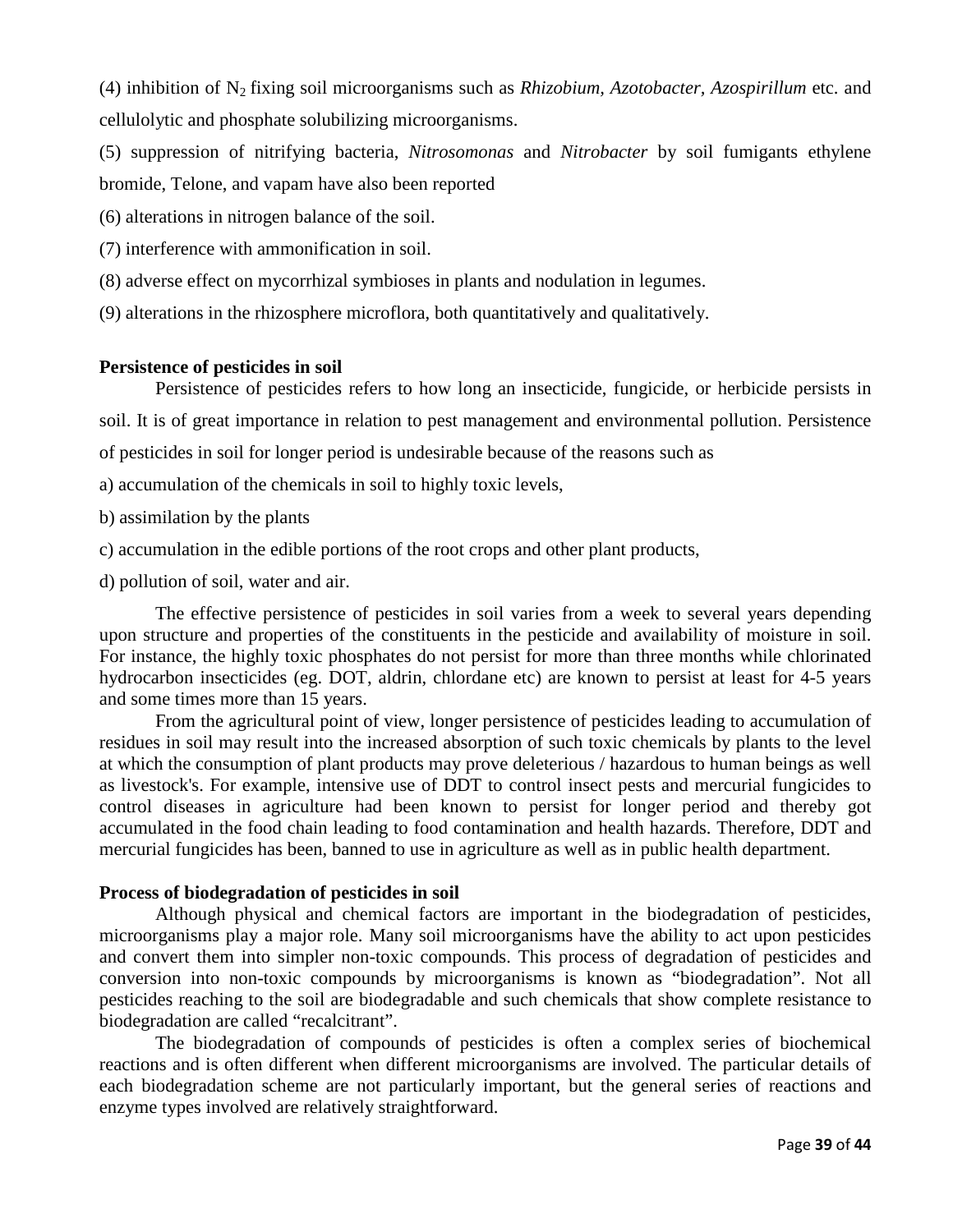Two major mechanisms are involved in pesticides degradation. In the first, pesticides are degraded by the organisms with **specific enzymes** which usually provide nutrient or energy benefits to the organism. In the second form of degradation, pesticides are degraded by the metabolic pathways which exist for other purposes i.e. pesticides compound is metabolized alongside the normal functioning of the cell virtually by accident, the process known as co-metabolism.

Biodegradation of pesticides and pollutants by soil microorganisms involves a process known as mineralization whereby microorganisms convert the organic molecule to obtain C and energy for growth and multiplication releasing inorganic form of nutrients or elements. In the process the parent molecule becomes detoxicated by enzymatic reaction. Complete or partial detoxication of pollutant or pesticide compound can occur through processes such as hydrolysis, dehalogenation, demethylation, methylation, nitro-reduction, deamination, cleavage of ether linkages, conversion of nitrile to amide and conjugation.

The chemical reactions leading to biodegradation of pesticides fall into several broad categories which include

**a) Detoxification:** Conversion of the pesticide molecule to a non-toxic compound. Detoxification is not synonymous with degradation. Since a single change in the side chain of a complex molecule may render the the chemical chemical non-toxic. **b) Degradation:** The breaking down or transformation of a complex substrate into simpler products leading finally to mineralization. Degradation is often considered to be synonymous with mineralization, e.g. Thirum (fungicide) is degraded by a strain of *Pseudomonas* and the degradation products are dimethlamine, proteins, sulpholipids, etc. **c) Conjugation (complex formation or addition reaction):** In which an organism make the substrate more complex or combines the pesticide with cell metabolites. Conjugation or the formation of addition product is accomplished by those organisms catalyzing the reaction of addition of an amino acid, organic acid or methyl crown to the substrate, for e.g., in the microbial metabolism of sodium dimethly dithiocarbamate, the organism combines the fungicide with an amino acid molecule normally present in the cell and thereby inactivate the pesticides/chemical. **d) Activation:** It is the conversion of non-toxic substrate into a toxic molecule, for eg. Herbicide, 4 butyric acid (2, 4-D B) and the insecticide Phorates are transformed and activated microbiologically in soil to give metabolites that are toxic to weeds and insects. **e) Changing the spectrum of toxicity:** Some fungicides/pesticides are designed to control one particular group of organisms / pests, but they are metabolized to yield products inhibitory to entirely dissimilar groups of organisms, for e.g. the fungicide PCNB fungicide is converted in soil to chlorinated benzoic acids that kill plants.

#### **Factors affecting biodegradation of pesticides**

Biodegradation of pesticides is greatly influenced by the soil factors like moisture, temperature, pH and organic matter content, in addition to microbial population and pesticide solubility. Optimum temperature, moisture and organic matter in soil provide congenial environment for the break down or retention of any pesticide added in the soil. Most of the organic pesticides degrade within a short period (3-6 months) under tropical conditions. Metabolic activities of bacteria, fungi and actinomycetes have the significant role in the degradation of pesticides.

The chemical structure of pesticides seriously affects its degradation. Most synthetic pesticides are heavily substituted with either chlorine, bromine, fluorine, nitro or sulphonate groups in structures which are not found in biological tissues. Pesticides may be recalcitrant because of the shape of structure where these halogens and nitros are substituted. The higher the level of substitution the more the recalcitrant the compound e.g. 2,4-D (2,4-dichlorophenoxyacetic acid) is much more readily decomposed than 2,4,5-T (2,4,5-trichlorophenoxyacetic acid) and certain substitutions e.g. substitution at the meta position on an aromatic ring convey more recalcitrance than ortho or para substitution.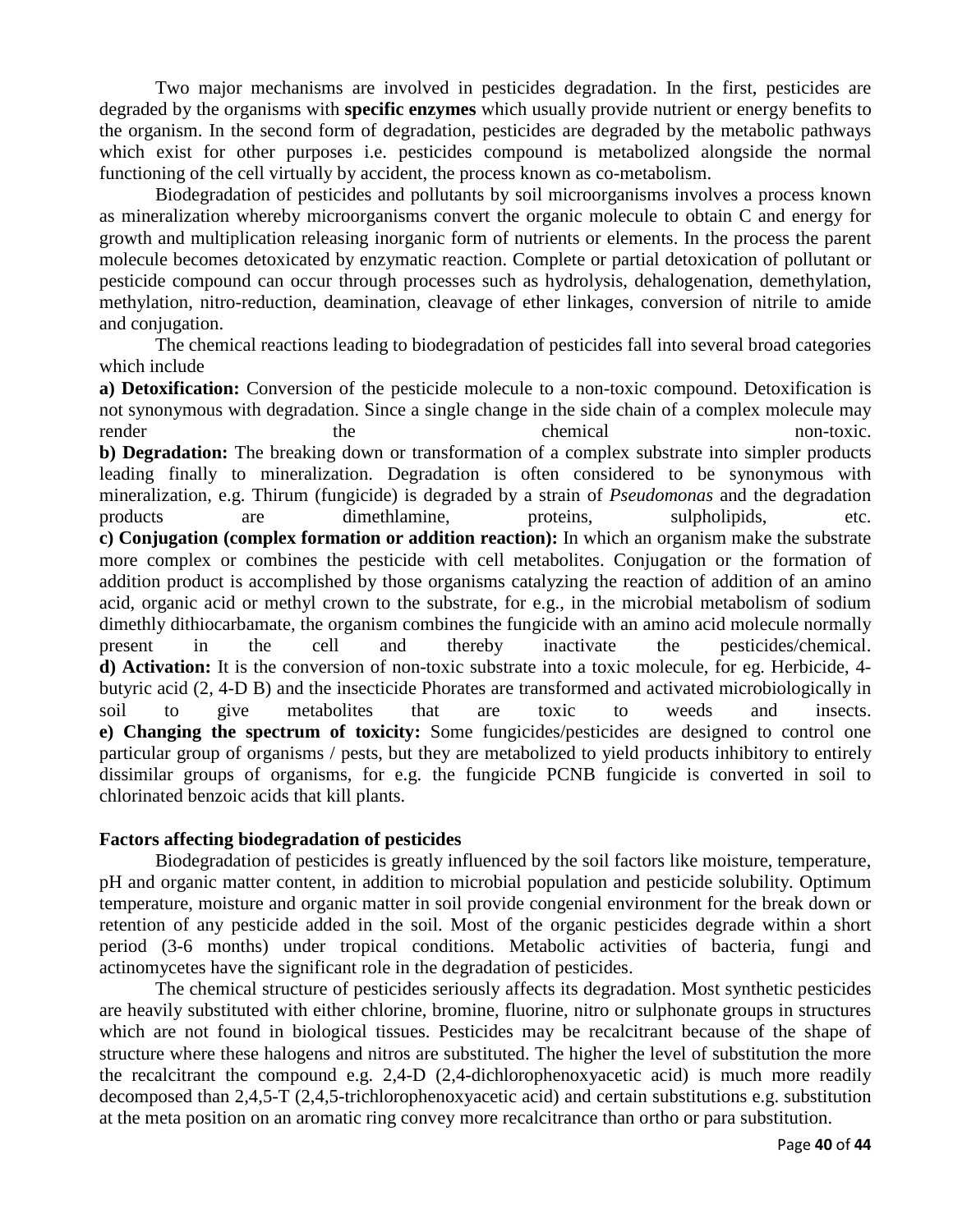## **Criteria for Biodegradation**

For successful biodegradation of pesticide in soil, following aspects must be taken into consideration.

i) Organisms must have necessary catabolic activity required for degradation of contaminant at fast

rate to bring down the concentration of contaminant,

ii) the target contaminant must be bioavailable,

iii) soil conditions must be congenial for microbial or plant growth and enzymatic activity

iv) cost of bioremediation must be less than other technologies of removal of contaminants.

It has been stated by some scientists that for every naturally occurring organic compound there is a microbe or enzyme system capable of its degradation.

## **Composting**

Composting is the biological decomposition of wastes consisting of organic substances of plant or animal origin under controlled conditions to a state sufficiently stable for storage and utilization. The composting process imitates the decomposition of organic matter on the surface layer of the soil to turn raw manure into humus. It is an active process of converting biodegradable organic wastes to stable humus through the action of microorganisms such as bacteria, fungi and actinomycetes, which are widely distributed in nature. The major objectives in composting are

- 1. to stabilize putrescible organic matter
- 2. to conserve as much of the plant as nutrient and organic matter as possible
- 3. to produce a uniform, relatively dry product suitable for use as manure

The product of composting activities is known as compost. Practically, any plant or animal material can be composted. However, yard wastes, poultry manure and other livestock wastes, wood sawdust and crop residues are the common compost materials.

Waste materials such as leaves, root and stobbles, crop residues, straws, hedge clippings, weeds, water hyacinth, bagesse, sawdust, kitchen wastes and human habitation wastes undergoes intensive decomposition under medium-high temperature in heaps, windrows or pits with adequate moisture. In about 3-6 months, an amorphous brown to dark brown humified material called compost is obtained.

## **Factors affecting composting**

- 1. C:N ratio of the materials used for composting
- 2. Water content of the materials
- 3. Aeration
- 4. pH
- 5. Temperature
- 6. particle size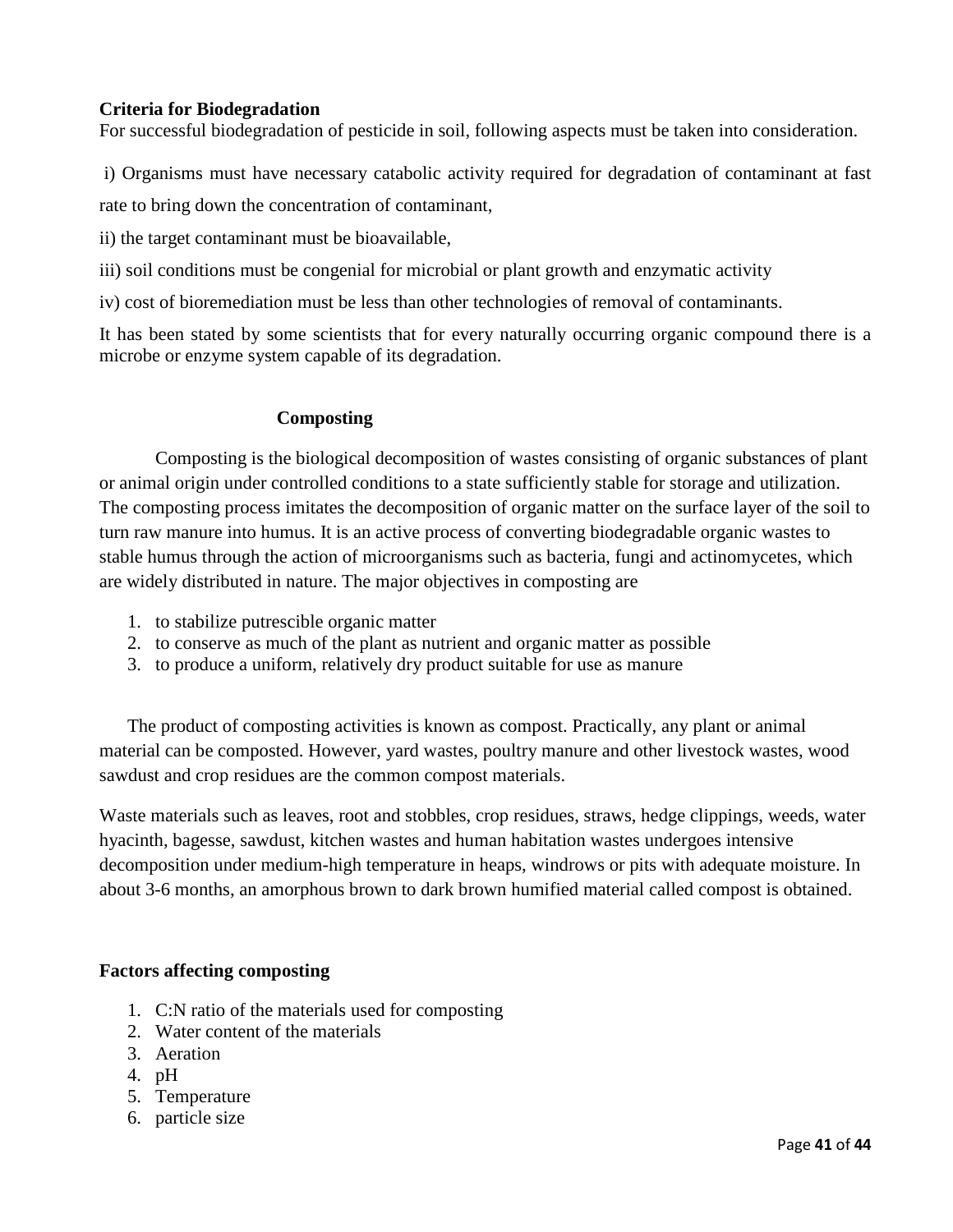## 7. Prevalence and succession of microbial population

An important factor that affect composting and its product is the C:N ratio of the starting material which ideally should be 25 to 30:1. Different materials have different C:N ratio depending on the make up of the material. Materials such as wood and sawdust have very high C:N ratio while materials such poultry manure, grass clippings, soil humus have low C:N ratio. The table below shows the C:N ratio of some materials used in composting.

| Materials        | C:N ratio   |
|------------------|-------------|
| Grass clippings  | $12 - 15$   |
| Manure           | $20 - 50$   |
| Poultry manure   | 15          |
| Activated sludge | 6           |
| Vegetable waste  | 12          |
| Wheat straw      | 80          |
| Sawdust          | $200 - 500$ |
| Wood             | 400         |
|                  |             |

Composting can be classified as either aerobic or anaerobic. Anaerobic decomposition results in only a partial breakdown of organic matter and is generally associated with a disagreeable odour. Adequate aeration is essential in aerobic composting because it aids the action of aerobic organisms that are involved in the process. Oxygen level of  $10 - 18\%$  should be maintained.

Water content of the material is important in aerobic decomposition. To achieve optimum aerobic decomposition, the water content of the organic material should be between 50 and 60% on wet weight basis. This level of water content provides a condition for microorganisms to act optimally in the process of decomposition.

Temperature and pH are also key factors in composting and a strong relationship exists between these two factors. Temperature and pH do not only determine the rate of decomposition in composting but also the prevalence and succession of microorganisms involved. The relationship between temperature and pH changes with time. During the early mesophilic stage, pH decreases to about 5 and fungi are the dominant organisms because they can tolerate acidic condition. However, as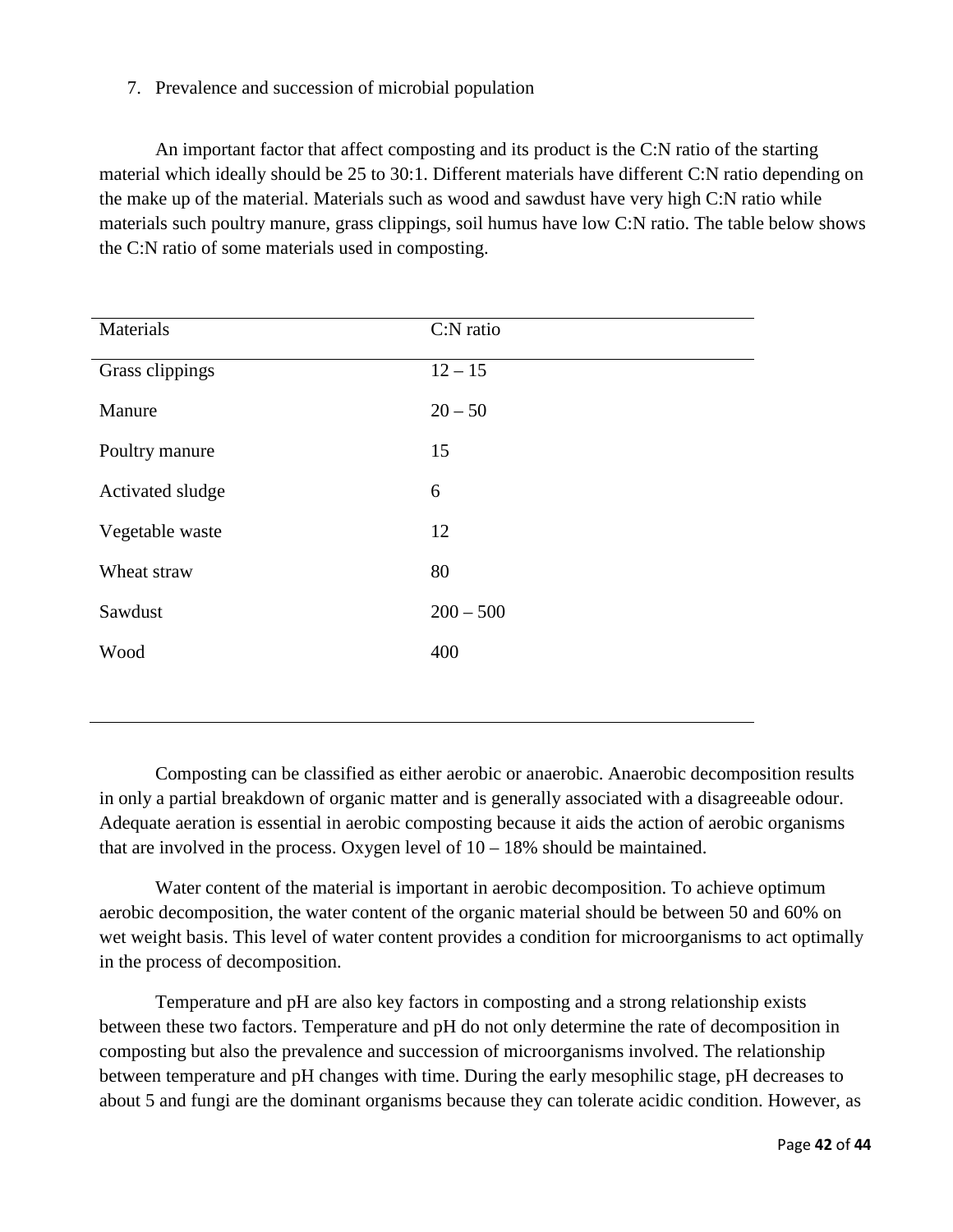temperature of the composting mass increases (thermophilic stage), there is a corresponding increase in pH, and bacteria and actinomycetes are most active. The maximum pH rises to about 8.0, sychronised with the temperature peak during the thermophilic stage. Thereafter, pH usually levels off at values above 7.0. High temperature may lead to loss of nutrient especially N, therefore it is better to keep the temperature below 60 C.

## **Composting configuration**

Composting configuration refers to the physical management of the process such as the use of piles, stacks, or windrows. Configurations range from windrow or open systems to enclosed systems, with windrow further classified as either static or turned.

#### **Process strategy in composting**

Process strategy in composting refers to the management of the biological and the chemical activity of the composting process. In the biological process, four stages are identified. These are

- 1. Active stage which refers to the mesophilic phase
- 2. High rate stage which refers to the thermophilic stage
- 3. Controlled stage which refers to the cooling phase
- 4. Curing stage which refers to the maturing phase.

The process of composting cannot be completed without these four stages which starts from the active stage and ends with the maturing stage. These stages influence the kind of microorganisms that are involved in composting.

#### **Advantages of composting**

1. Compost supports and encourages the growth of earthworms, bacteria, fungi and other microorganisms and adds organic matter to the soil. In this way, compost improves the biological, physical and chemical properties of the soil.

2. Composting increases the pH of the material which can help make the soil a better environment for plant growth.

3. The composting process stabilizes the volatile nitrogen of raw manure into large protein particles and thereby reduces losses.